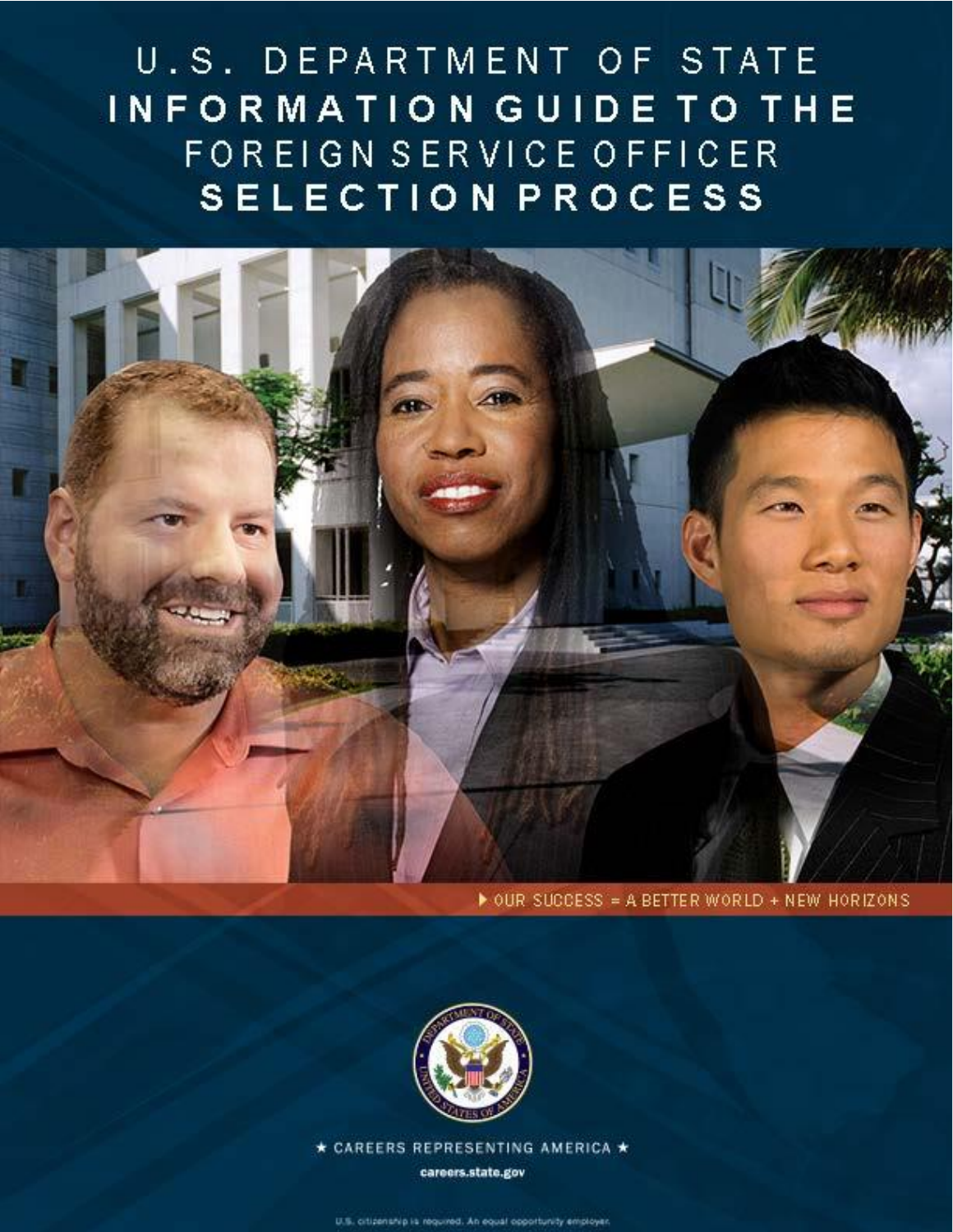

# **Information Guide to the Foreign Service Officer Selection Process**

| What is the Foreign Service Officer Selection Process? 1                                           |
|----------------------------------------------------------------------------------------------------|
|                                                                                                    |
|                                                                                                    |
|                                                                                                    |
|                                                                                                    |
|                                                                                                    |
|                                                                                                    |
|                                                                                                    |
|                                                                                                    |
|                                                                                                    |
|                                                                                                    |
|                                                                                                    |
|                                                                                                    |
|                                                                                                    |
|                                                                                                    |
|                                                                                                    |
|                                                                                                    |
|                                                                                                    |
|                                                                                                    |
|                                                                                                    |
|                                                                                                    |
|                                                                                                    |
|                                                                                                    |
|                                                                                                    |
| SAMPLE FSOT SITUATIONAL JUDGMENT TEST ITEMS  26                                                    |
|                                                                                                    |
|                                                                                                    |
|                                                                                                    |
|                                                                                                    |
| SAMPLE FSOA STRUCTURED INTERVIEW HYPOTHETICAL                                                      |
| SAMPLE FSOA CASE MANAGEMENT EXERCISESAMPLE FSOA<br>STRUCTURED INTERVIEW HYPOTHETICAL SCENARIOS  55 |
|                                                                                                    |
|                                                                                                    |
|                                                                                                    |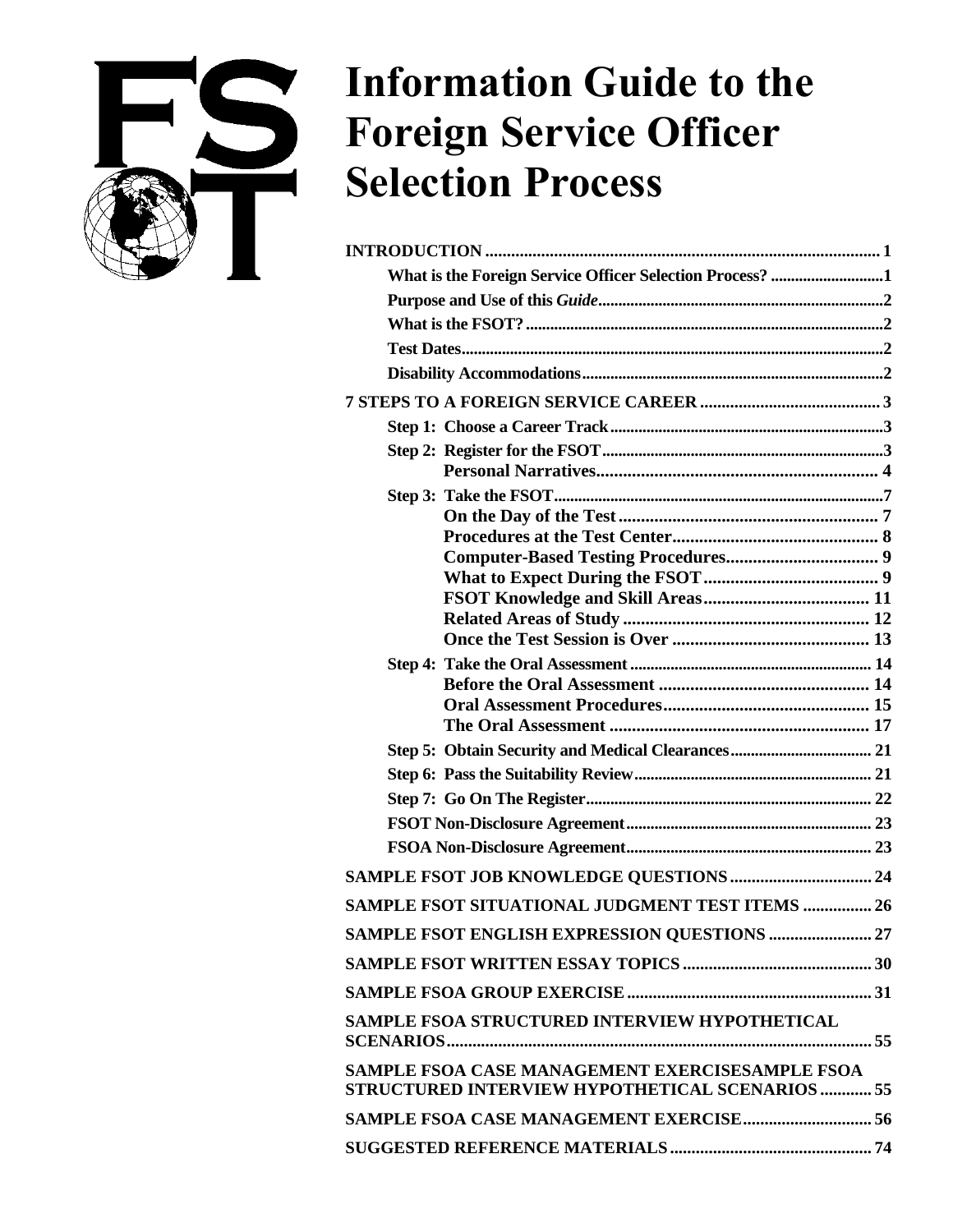Every attempt has been made to ensure the accuracy of this publication. If, however, you should find any discrepancy between the information here and the information on **[careers.state.gov](https://careers.state.gov/)**, please assume that the website has the most accurate and up-to-date information. If you have any questions or comments about this *Guide*, please write to:

> Information Guide to the Foreign Service Officer Selection Process Human Resources Research Organization 66 Canal Center Plaza, Suite 700 Alexandria, VA 22314-1591

©2019 by HumRRO All rights reserved. 66 Canal Center Plaza, Suite 700, Alexandria, VA 22314-1591

No part of this publication may be copied, reproduced or distributed in any form, including without limitation through electronic networking, distribution or retrieval systems, without the prior written permission of HumRRO.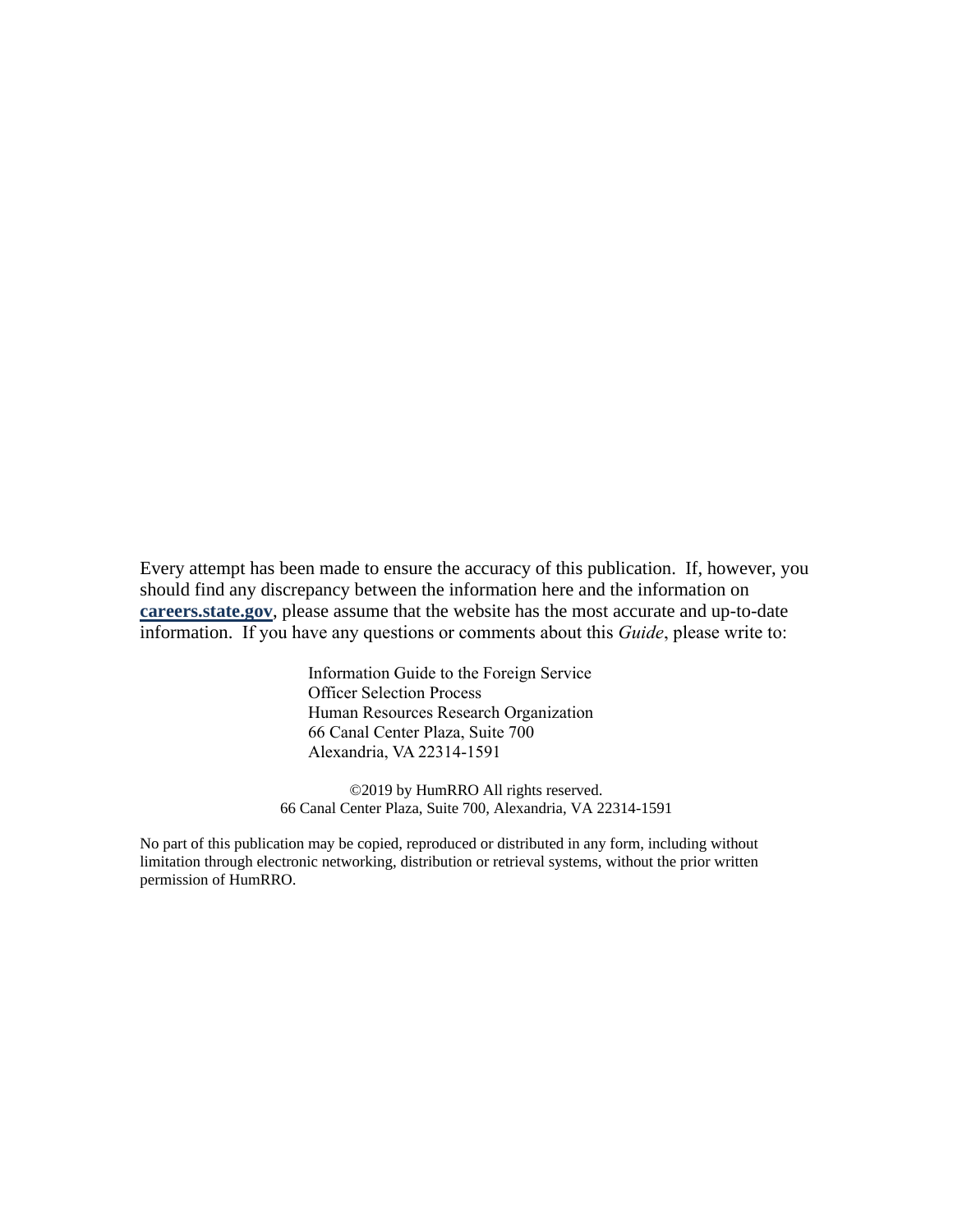### <span id="page-3-0"></span>**What is the Foreign Service Officer Selection Process?**

The Foreign Service Act of 1980 tasks the U.S. Department of State – and the Board of Examiners (BEX) specifically – with responsibility for the evaluation and selection of candidates for the Foreign Service.

The Department takes this charge seriously and has devoted significant resources to the development of a Foreign Service Officer Selection Process with the goal of providing all candidates, regardless of socioeconomic background, education, or experience, a chance to demonstrate their potential to be a Foreign Service Officer.

Candidates who participate in the selection process will find that it is designed to challenge them and to give them the opportunity to demonstrate qualities that have been identified as necessary to become a successful Foreign Service Officer. Thus, the Board of Examiners stands by the validity and integrity of the assessment process as being a fair and accurate selection method for Foreign Service Officers. Indeed, it is vital to the U.S. Department of State's mission and purpose.

To ensure no bias in favor of any candidate, the Board of Examiners periodically revises its testing materials. The Department of State requires all candidates to sign non-disclosure agreements before beginning portions of the assessment and has implemented other safeguards. Please note that BEX will terminate the candidacy of anyone found to have violated the non-disclosure agreement.

The Foreign Service is a unique career and, perhaps unsurprisingly, the selection process is also unique. The Foreign Service selection process, including the Foreign Service Officer Test (FSOT), the Qualifications Evaluation Panel (QEP), and the Foreign Service Oral Assessment (FSOA), is an employment selection tool used by the Department of State to identify the most qualified candidates for Foreign Service positions.

In other words, it is a hiring process. Therefore, the nature and purpose of this assessment process are different from those of educational testing.

In education, assessment focuses on "mastery testing" and the goal is to determine if the student possesses sufficient knowledge or skill to pass a course or to practice a profession. The assessments are usually comprehensive, covering the entire body of required knowledge or skill. The scores verify current competence and command of a definite skill set. Such assessments are often accompanied by extensive feedback, and possibly remedial training and reassessment, with the ultimate objective of passing. Education assessments are not a competition; the objective is for everyone to pass.

In employment selection, the goal is to determine which candidates are the most qualified because an organization wants to hire the best. Employment assessments only sample a job-related body of knowledge or skills because assessment time is limited. The scores are used as predictors of prospective job performance, rather than indicators of current competence. Thus, tests like those used in the Foreign Service Officer selection process are not accompanied by extensive feedback or remedial training because they are not meant to measure an entire body of knowledge or skills. Moreover, the organization's hiring process is meant to be highly selective given the limited number of openings available.

**ALERT**: *Candidates should thoroughly read the [Eight Steps to Becoming a Foreign](https://careers.state.gov/work/foreign-service/officer/test-process/) Service [Officer](https://careers.state.gov/work/foreign-service/officer/test-process/) on [careers.state.gov](https://careers.state.gov/) before they submit their applications.*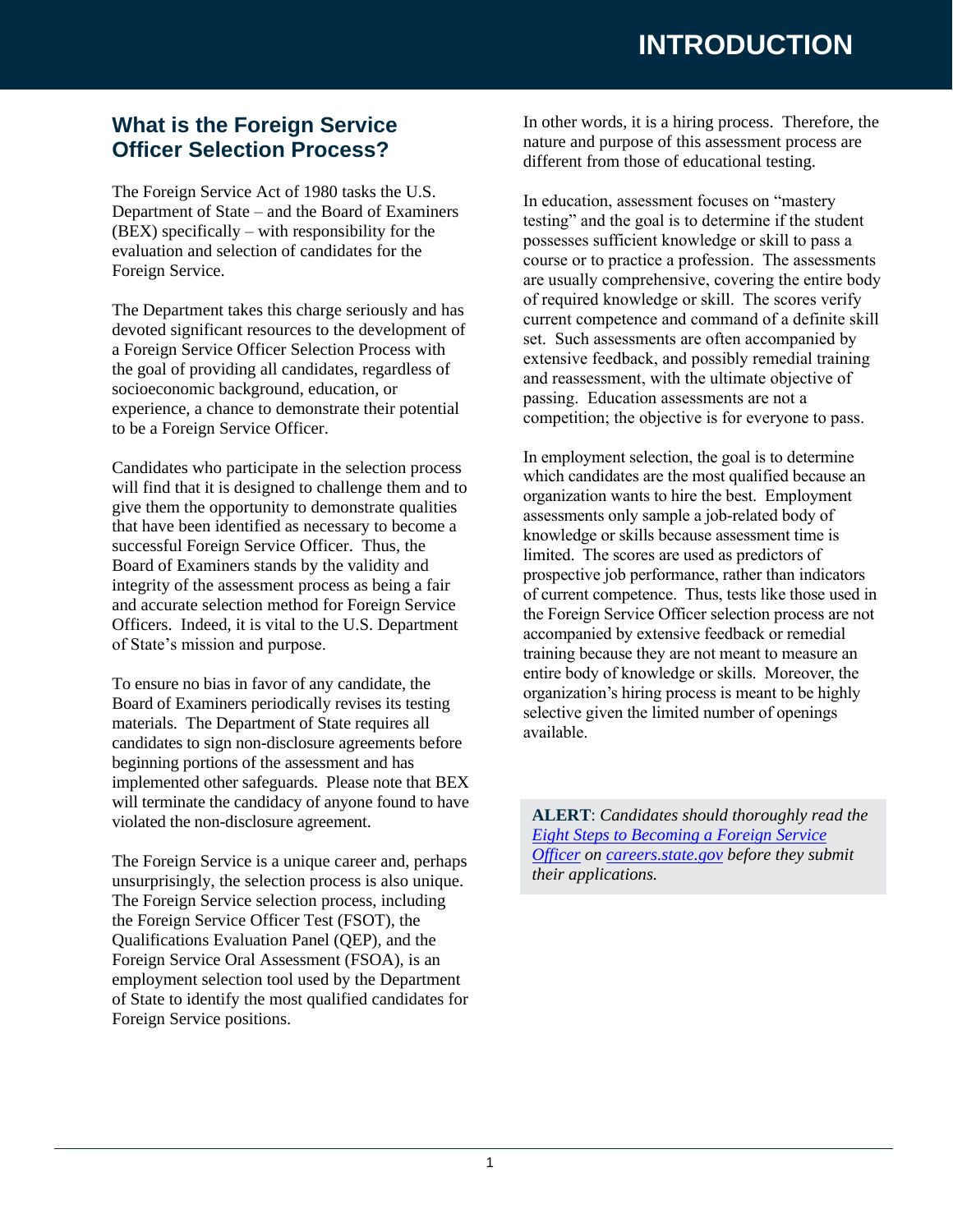### <span id="page-4-0"></span>**Purpose and Use of this** *Guide*

The purpose of this Guide is to help familiarize candidates with the selection and assessment process so that they will be able to better focus on their own performance rather than spend their limited time reviewing procedures.

This introduction presents a brief overview of the FSOT, its components, and the testing process. Real-life stories from Foreign Service Officers are highlighted in the left column throughout the *Guide*.

The next section, titled **Steps to Becoming a Foreign Service Officer,** discusses the eight steps in the selection process and the qualifications that must be met to become a Foreign Service Officer. This section provides detailed instructions and procedures to help inform candidates about the FSOT and FSOA. It explains the knowledge and skill areas covered on the tests, and it offers a list of related academic areas of study.

The **Sample Question** sections in the *Guide* are designed to familiarize candidates with the types of items that will appear on the Foreign Service Officer Test and Foreign Service Oral Assessment. Candidates are informed about the content, length, format, and time limits for each section of these assessments.

### <span id="page-4-1"></span>**What is the FSOT?**

The Foreign Service Officer Test (FSOT) is a critical step in the FSO selection process. It is a computer-based test that consists of four separate test sections:

- 1. Job Knowledge Test
- 2. Situational Judgment Test
- 3. English Expression Test
- 4. Written Essay Test

The first three sections of the test contain items in a multiple-choice format. The Written Essay appears in the last section of the FSOT. Each section of the test is timed separately and must be completed within the designated time limit.

This *Guide* provides sample questions for each component of the FSOT to give candidates a general idea of the type of questions they will encounter in the test.

### <span id="page-4-2"></span>**Test Dates**

The computer-based FSOT, administered by Pearson VUE, is offered three times each year, in February, June and October. For specific dates and applicable deadlines, candidates should visit [careers.state.gov](http://www.careers.state.gov/work/foreign-service/officer/test-process) or [pearsonvue.com/fsot/.](http://pearsonvue.com/fsot/) Each eight-day testing window offers multiple testing times. There is no limit on the number of times an applicant may take the FSOT, but the test can be taken only once in a 12-month period.

The test is offered throughout the United States, at some overseas Pearson Professional Centers, and at some U.S. Embassies and Consulates.

### <span id="page-4-3"></span>**Disability Accommodations**

All applicants, including those requesting reasonable accommodations, must submit applications for the FSOT at [pearsonvue.com/fsot/.](http://pearsonvue.com/fsot/) In addition to preparing and administering the FSOT, Pearson VUE is responsible for all accommodation requests for candidates with disabilities, including those planning to test at an embassy or consulate.

The accommodation approval process can be lengthy. To allow sufficient time for approval and the necessary arrangements, candidates must submit accommodations requests in writing with accompanying documentation to Pearson VUE no later than the date that the registration window opens. Follow the detailed instructions for accommodations requests provided at <http://www.pearsonvue.com/accommodations.>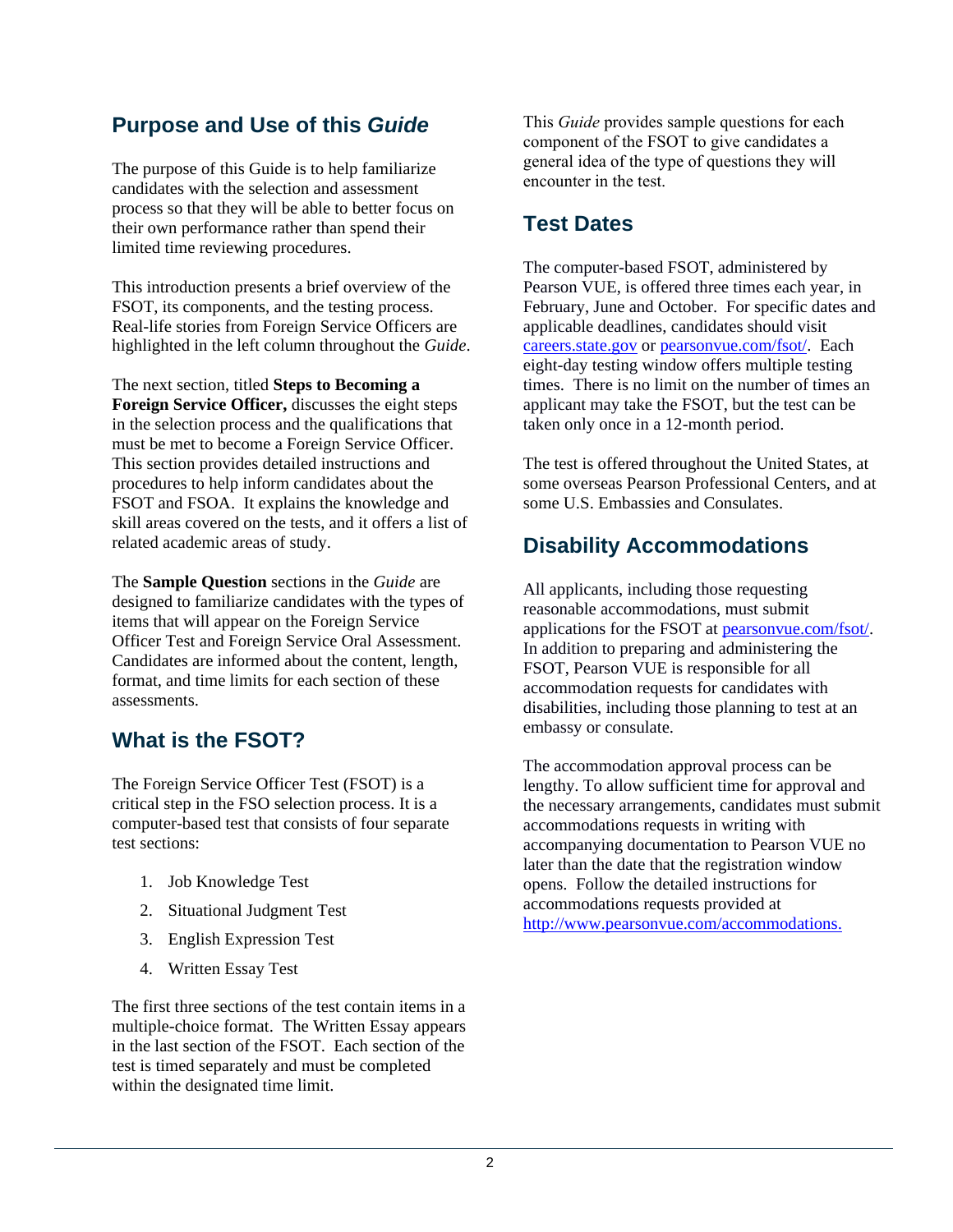The FSOT is only one of the several steps in the selection process for becoming a Foreign Service Officer. The eight steps involved in the selection process are as follows:



### <span id="page-5-0"></span>**Step 1: Choose a Career Track**

**Choosing a career track during the registration process is very important**. Applicants should fully educate themselves about the five Foreign Service careers tracks: Consular, Economic, Management, Political, and Public Diplomacy, and take time to make the best selection given their career aspirations. Once an application is submitted, it cannot be changed, and candidates are locked into the chosen career track for the duration of that candidacy. The candidate may change career tracks when submitting a new application for a future FSOT administration.

### <span id="page-5-1"></span>**Step 2: Register for the FSOT**

The registration process, which includes concurrent application submission and seat selection, opens approximately five (5) weeks prior to each testing window. To register, candidates should go to [pearsonvue.com/fsot/](http://pearsonvue.com/fsot/) during the five-week period prior to a specific testing window to create an account. Once candidates create their accounts, they need to submit completed eligibility verification and application forms, complete personal narratives, and select a location and seat for that specific test date. The registration process closes three (3) days before the testing window opens.

A candidate's Pearson VUE account shows the progress on the five steps of the selection process that Pearson VUE manages, from application to Oral Assessment appointments. The application comprises seven sections: about you, military service, career track, education, language and proficiency, work experience, and other personal information. Finally, candidates must certify that the information provided is correct before they will be able to submit the application. *Remember that once the application is submitted it cannot be changed and applications can only be submitted during registration periods.*

Candidates who wish to update or change their application information, including career track, may choose not to take the test and submit a new application during the next registration window.

**Candidates will be assessed a fee of \$72.00 for failure to cancel an appointment at least 48 hours before the FSOT test date or for failure to appear**  for the test. Candidates cannot reserve a seat for another testing date until any outstanding no-show fee has been paid.

Candidates should keep in mind that they are submitting a job application that will follow them throughout the selection process. They should complete their online application form with attention to detail. This is the first form the Qualifications Evaluation Panel (QEP) will consider when reviewing the files of candidates who pass the FSOT. It is also the one document, along with a candidate's Statement of Interest, that assessors will review before the Structured Interview on the day of the Oral Assessment.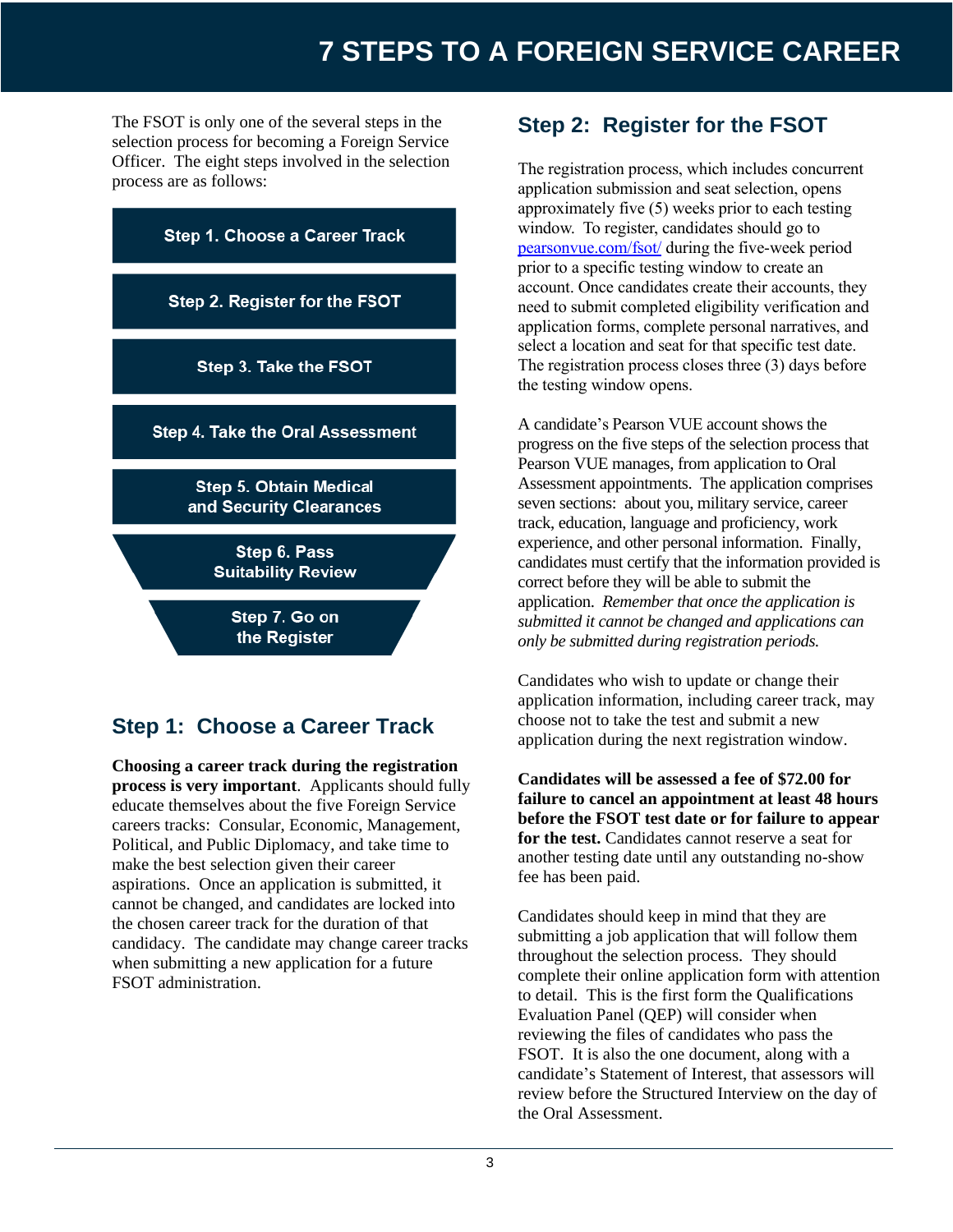When South Africa held its first multi-racial election, I volunteered to be an election monitor. The election was held under the auspices of the Independent Electoral Commission, or IEC. I was asked to monitor three polling stations in downtown Johannesburg while several of my Consulate colleagues covered the suburbs and outlying districts. My first priority was to examine the main polling station located in Johannesburg's City Hall.

On the morning of the election, I arrived at the Consulate very early and began my six-block walk to City Hall. My IEC cap was too small, so I carried it along with my IEC armband. Although the turnout for the election was expected to be huge, I had no idea that a sea of first-time voters would extend more than three blocks from the polling station at 7:00 A.M.

As I tried to think of a way to get to City Hall, I became aware that my presence was making many of the expectant voters, at the end of the line, uncomfortable. Holding up my cap and armband, I yelled "IEC."

The effect on the crowd was electric. Many of these would-be voters were understandably skeptical that free and fair elections could be held in a nation that had not yet totally shed all aspects of Apartheid. As others took up the chant of "IEC," the crowd realized that the election would indeed be monitored. As if by magic, the crowd parted and for three city blocks I saw thousands of exultant, cheering faces, most of which were wet with tears of joy.

To this day, I believe that my feet never touched the ground until I arrived at the front steps of City Hall. Of the many uniquely "FSO experiences" I've had, this opportunity to be a part of such an epochal event was very special.

Management Officer

### <span id="page-6-0"></span>**Personal Narratives**

As part of the registration process, candidates will be asked to complete their Personal Narratives (PNs).

Candidates will be asked to address the following six areas: Leadership Skills, Interpersonal Skills, Communication Skills, Management Skills, Intellectual Skills, and Substantive Knowledge. Each of the six PNs will consist of no more than 1,300 characters.

Keep the following in mind when drafting PNs:

- Candidates should respond appropriately to the questions asked. A candidate may have a great story that highlights his or her unique qualities, but if the response does not directly address the question, the candidate will be low ranked.
- The PNs provide an opportunity for candidates to present themselves, their skills and their accomplishments. Candidates should draw attention not only to what they have done, but also how they did it, why it mattered, and what effect it had. Simple lists of accomplishments, recaps of candidates' resumes, or theories learned in school are not helpful.
- Candidates should not make assumptions about the types of responses the Department of State is looking for or the type of candidate it wishes to hire. While most candidates have had some overseas experience — e.g., travel, study, or business — many have not. It is possible that a candidate's summer job at a local animal shelter could provide a better response to a PN question than the experience acquired during study abroad.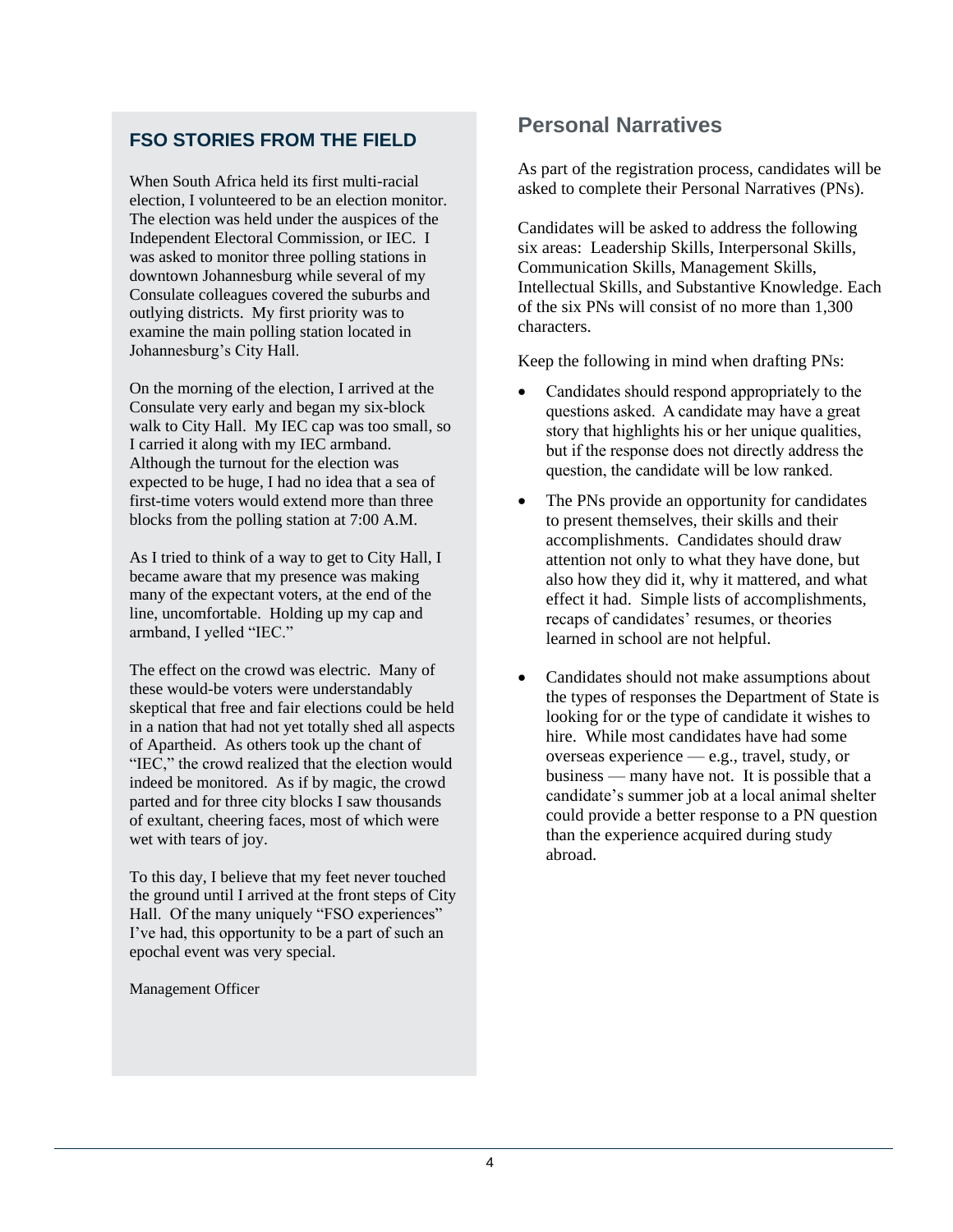It was a chilly Sunday morning, and all was quiet as usual on Dragodan Hill, our residential perch above Pristina. But this Sunday – February 17, 2008 – had a different feel; Pristina was about to become the world's newest capitol.

I had been seconded from the State Department to the International Civilian Office Preparation Team (ICO-PT) to head its community affairs unit. The ICO-PT was established by the E.U. and other concerned nations to monitor implementation of a comprehensive proposal for the future of Kosovo drafted by the U.N. Special Envoy and former Finnish President Marti Athtisaari – the "Ahtisaari Plan". Cooped up in hot, dusty converted apartments in a shabby corner of Pristina, my ICO-PT colleagues and I spent most of the summer of 2007 drafting detailed plans for the day – the arrival of which was by no means assured – that the plan would form the constitutional basis for an independent Kosovo.

And so, on February 17, I took my usual route to central Pristina, down 200 stairs from Dragodan, and along the thoroughfare alternately known as "Beach Street" for its many outdoor cafes and bars, or "Bird (Crap) Street" for the thousands of crows that pack its curbside trees. It was lined with honking cars, most decorated with Albanian and American flags, some with photos of U.S. Presidents Bill Clinton and George W. Bush, or Gen. Wesley Clark. I joined the crowd gathered outside the parliament for the formal announcement of the independence, and then walked over to Mother Teresa Street, which was packed with revelers. That evening, we watched the fireworks from the apartment of the deputy head of the ICO, a fellow officer on detail from State.

As I prepared to depart in May, 2008, my friends held a farewell dinner for me at a Serbian familyrun restaurant on the outskirts of Pristina. We noticed that the lone waitress, who had left Kosovo immediately following independence, had returned to work. We took this as a hopeful sign for Kosovo's future.

- Before submitting their PNs, candidates should make sure they have provided responses that not only answer the specific question, but also are appropriate to the career track selected when they registered. Candidates are rank-ordered with other candidates in the same career track. For example, if a candidate selects the consular career track, it is not likely that a candidate will be ranked highly if he or she only provided responses demonstrating the potential to be an economic or political officer. This mistake is particularly common among candidates who reached the QEP stage on another occasion and are simply recycling their previous responses. Neither the Department of State nor Pearson VUE can change candidates' career tracks once they have been selected during the registration process.
- The PNs will be reviewed by the QEP after each FSOT administration. The QEP looks at a candidate's total file: work history, education, personal experiences, and any language ability validated by the Foreign Service Institute. It is important to note that there is no "Pass" or "Fail" in the QEP review. Rather, candidates receive a relative ranking compared to other candidates in the same career track. Thus, the higher a candidate's score, the more likely the candidate will be invited to take the Oral Assessment. There is no preset cut-off score and hiring numbers will affect how many invitations can be made.
- The QEP panels are composed of experienced, trained current or former Foreign Service Officers who have read the PNs of hundreds of candidates and are familiar with the type of experience a candidate acquires at different stages in their lives, in the U.S. or abroad. While candidates should not be shy about reporting their accomplishments, inflating the facts or their work positions is counterproductive and very likely to work against them.

Public Diplomacy Officer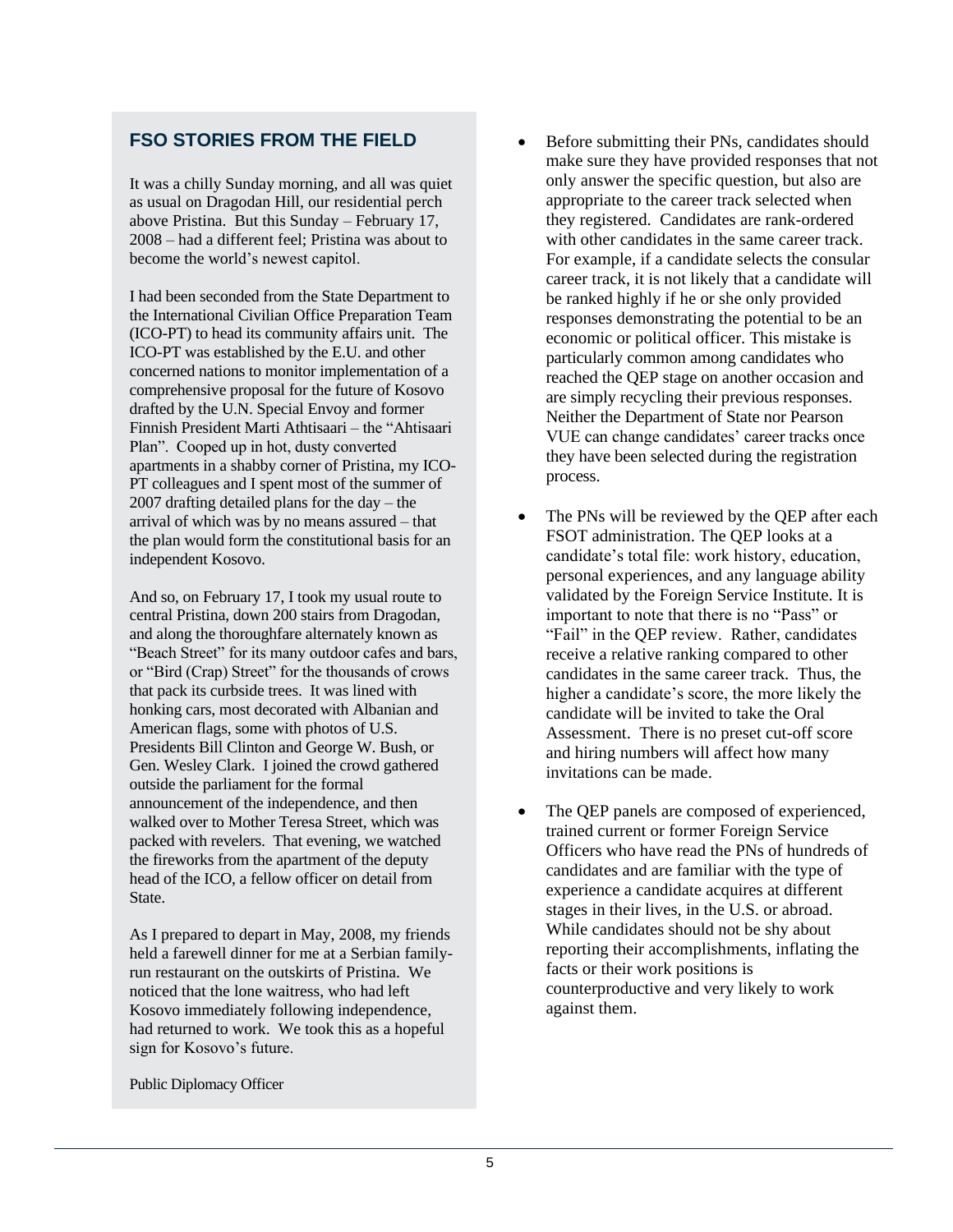On November 15, 2007, Cyclone Sidr slammed into southwestern Bangladesh, killing thousands and leaving millions homeless. The fragile interim government in Dhaka had limited capacity to deliver food, water and shelter to people devastated by the natural disaster, so the U.S. government stepped in to help.

The United States staged aerial relief efforts from an airfield in a Barisal, small city in Southern Bangladesh, to deliver food and other supplies to remote villages further south. The local military and U.S. Marines jointly set up an operations center to stage the drop-off and pick-up of relief supplies. Colleagues from USAID and I, representing the embassy's political/economic section, established a liaison office at this forward operating base to coordinate military and civilian relief activities.

Thanks to combined U.S.-Bangladeshi efforts, we delivered literally tons of relief materials to the cyclone victims. As relief supplies from around the world poured into Dhaka, C-130 cargo planes from the U.S. Marines, the U.S. Air Force, and the Bangladeshi Air Force ferried the supplies down to our base. The USS *Kearsarge* and the USS *Tarawa*, anchored off the coast in the Bay of Bengal, sent U.S. Navy and Marine helicopters to pick up food, blankets, and household items dropped off by the C-130s and delivered them to remote areas that could not be reached by road.

Meanwhile, my USAID colleagues fanned out from Barisal to assess the damage. Food, health, and shelter specialists visited villages and outlying areas to evaluate what people needed immediately and in the long run. I met with government officials to brief them on our work, helped obtain supplies for the operations centers, coordinated communications with the command center in Dhaka, and escorted visitors and media, highlighting U.S.-Bangladeshi cooperation during the crisis.

Despite the tragedy, it was inspiring to see the U.S. diplomacy, development, and defense coming together to help a country in need.

Economic Officer

Candidates should keep personal information in their profiles up to date. Candidates are able to make some changes themselves (e-mail/physical addresses); they will need to contact Pearson VUE to make updates, such as name changes, that will require documentation.

- Candidates should list all of their jobs whether paid or unpaid, part-time or full-time, and any continuing or significant volunteer activities.
- Candidates should use the "Special" Accomplishments" box to highlight skills that might make them stand out from the crowd.
- Candidates should **carefully proofread** the application before submitting it.
- Candidates are encouraged to provide *personal* email addresses in their profiles because Pearson VUE will send all correspondence to that address. Consider that employees have no expectation of privacy at work or that school addresses may no longer be accessible after graduation.
- The Board of Examiners estimates that the application will take about a few hours to complete. **Candidates should not wait until just before the deadline to submit an application.** Servers get clogged, computers crash, and IT support is not available around the clock.
- Candidates are encouraged to save their application or print them. While Pearson VUE does archive the applications candidates submit, it is always best that candidates retain a separate copy as well. Candidates should thoroughly review all forms before submitting as once forms are submitted there is no option to change or update the information.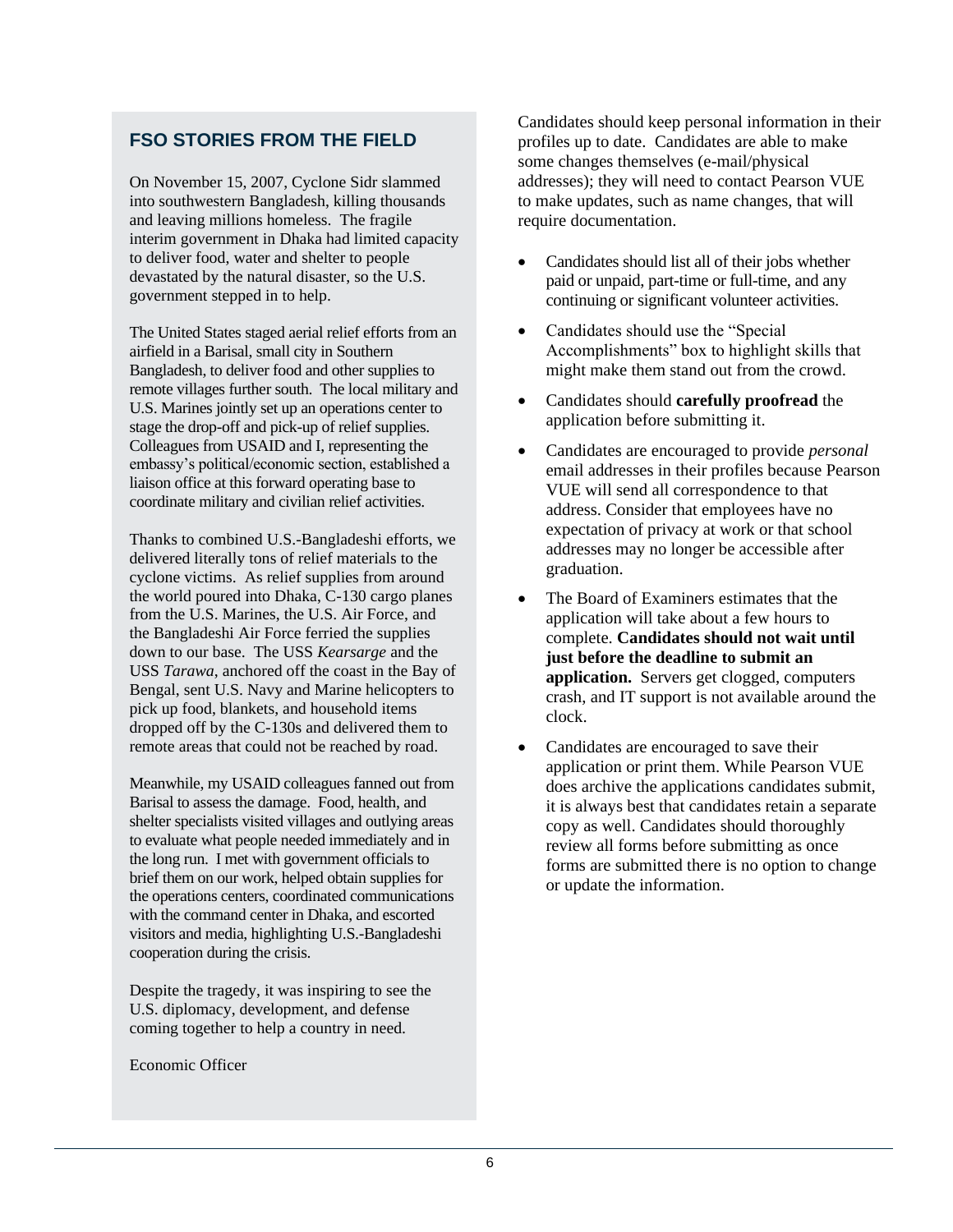As the holder of the fisheries portfolio at Embassy Managua, I was required to accompany U.S. fisheries officials to Nicaragua's Miskito Coast on an annual basis to ensure that shrimp trawlers were outfitted with Turtle Excluder Devices (TEDs) that would prevent endangered sea turtles from becoming entangled in the nets and drowning. The residents of the Miskito Coast were separated from the rest of Nicaragua by geography (an impenetrable rain forest with no roads between the Pacific and Atlantic coasts), heritage (they were descendants of pirates, shipwrecked slaves, and various Indian tribes), and language (they spoke English, Miskito Creole, or various Indian languages rather than Spanish). It was possibly because of this sense of being different that they were sensitive to being treated with respect, and our Deputy Chief of Mission reminded Embassy personnel to make sure we dressed professionally when traveling to the area, even though it felt like going on safari to us.

I tried to strike a balance between professionalism and practicality the first time I traveled to check for TEDs. Instead of a suit, I wore a cotton shirt, a lower-than-my-knees jean skirt, and rubber-soled topsiders. I maneuvered around the first few ships with ease. Then the team boarded a small boat and motored out to a shrimp trawler farther out on the water. Boarding a boat from a dock is a very different thing than boarding a ship at high seas. One glance showed me I wouldn't be able to clamber the 20 feet up the rope ladder to get to deck unless I hiked my skirt up to my hips, so I told my team to go on without me. However, one of the crewmen had other ideas. Without saying a word, he picked me up, threw me over his shoulder like a sack of flour and clambered up the side of the ship, no joke. It probably only took ten seconds, but it seemed like hours — all under the gaze of about two dozen men including sailors, Nicaraguan government fisheries officials, and members of my own U.S. delegation. And then I had to get back down to the boat the same way. Truly, I wanted to die. They didn't prepare us for this in A-100 class.

Economics Officer

### <span id="page-9-0"></span>**Step 3: Take the FSOT**

### <span id="page-9-1"></span>**On the Day of the Test**

- Get plenty of rest before taking the test. Candidates who are tired cannot possibly perform at the best of their abilities on the test.
- Know where the test center is located. Candidates should familiarize themselves with how to get to their test center by checking online maps or visiting the test center beforehand.
- Make allowances for stalled rush-hour traffic, broken-down metro trains, no-vacancy parking lots, and taxi drivers who can't find the test center.
- Dress comfortably. Candidates will not come in contact with the Foreign Service Officers who may be interviewing them later in the process. Wear clothes appropriate for sitting at a computer console for 2-3 hours.
- Keep in mind that candidates are required to remove all suit coats, sweaters, and jackets, etc. Thus, candidates who arrive at the test center wearing a lightweight top under a jacket may find themselves cold and uncomfortable during the testing period.
- Avoid wearing strong fragrances, noisy jewelry, or other distracting attire.
- No sunglasses or hats are permitted.
- No food or drinks (including water or coffee) are allowed in the testing room. Candidates should have sufficient nourishment before the testing period.
- Candidates who require food and drink (for example, a candidate with diabetes or hypoglycemia) should request this through the test accommodations process.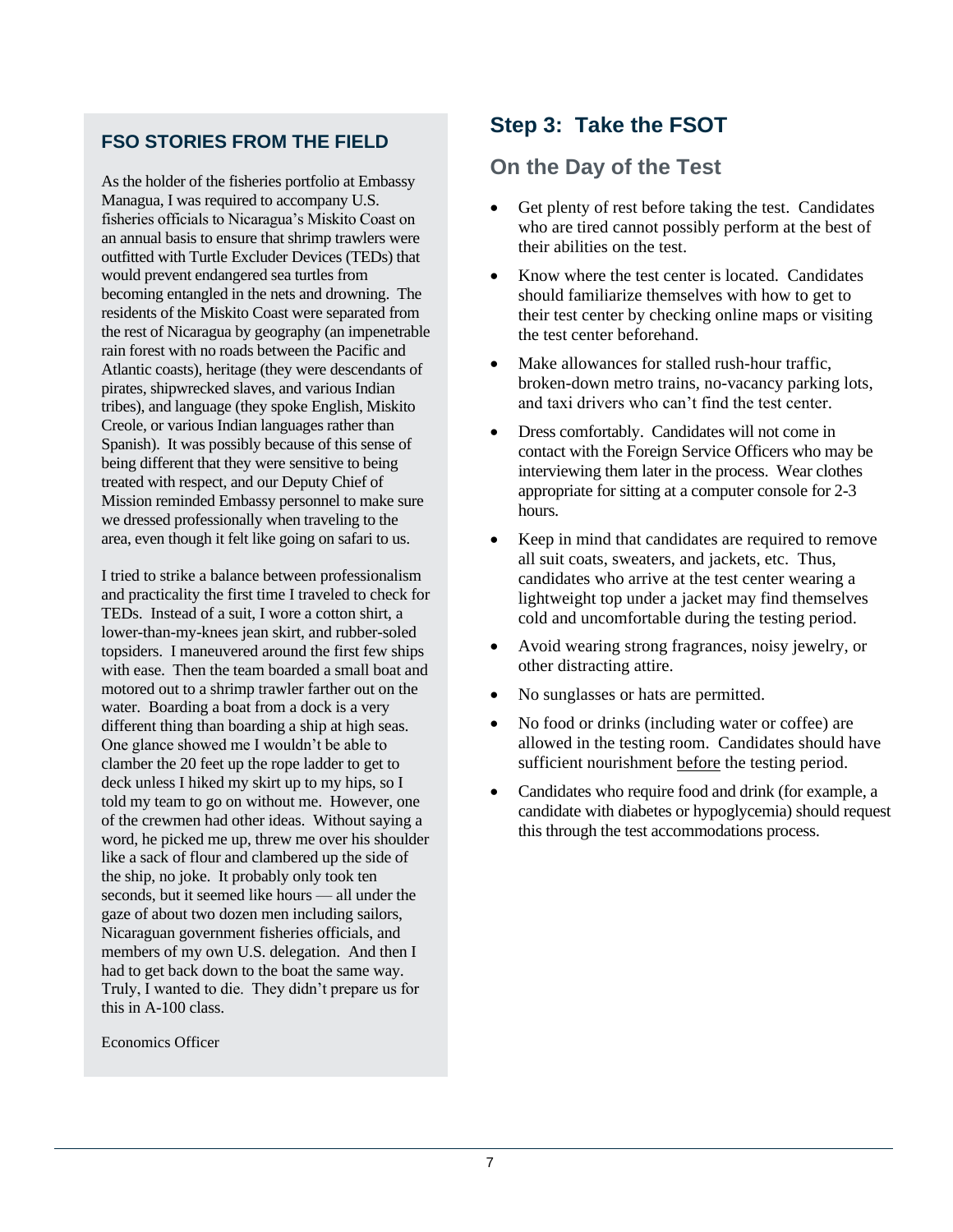<span id="page-10-0"></span>I was posted in Vietnam during the Y2K scare when officials feared that computers worldwide would fail as the world passed from 1999 to 2000. In response to cable inquiries, I sent several reports back to Washington detailing what would be at risk in Vietnam should all the computers crash with the New Year (short answer – nothing). As a "reward" for my assessment, I was appointed to be control officer for a team from the Inspector General's Office who did not believe a country could be so "uncomputerized" as to have almost no risk from the year 2000.

The second day of their visit, I took them to my favorite Hanoi restaurant and, as we were ordering, the power went off. The visitors assumed we would have to leave. I assured them that the restaurants in Hanoi dealt with these twoto four-hour blackouts nearly every day and simply cooked outdoors over charcoal.

Indeed, the only concession to the lack of electricity was to open the windows, and within a half-hour, our delicious, hot meals were served. The team started to believe me that the country was still "analog," and left the country feeling confident that Y2K would not cause problems.

I never told them the charcoal used to cook their food was made (by hand) from cow dung in a village an hour away.

Management Officer

### **Procedures at the Test Center**

Candidates should arrive at the testing center at least 30 minutes before their scheduled appointment time. There is a video about what to expect in a Pearson VUE testing center at [https://youtube/T6tK\\_tY2AQQ.](https://youtube/T6tK_tY2AQQ)

- All candidates must provide a current, governmentor state-issued ID. Expired IDs or school IDs are **not** accepted. Candidates without a current, government- or state-issued ID will **not** be allowed to test. Candidates testing at overseas Pearson Professional Centers must use their U.S. passports as their primary form of identification.
- Candidates who registered in one name but whose legal name is different on the test day (for example, candidates who marry and legally change their names) must contact Pearson VUE to update this information prior to taking the FSOT. Go to [www.pearsonvue.com/fsot/contact](http://www.pearsonvue.com/fsot/contact) to find out what documentation is necessary. Candidates cannot make these profile changes themselves.
- All candidates will be required to have their photos taken at the test center for security purposes.
- All candidates will be required to sign a Candidate Rules agreement form.
- Turn off cell phones and other electronic devices do not just put them on vibrate. Candidates will **not** be permitted to bring their cell phones or other electronic devices into the testing center.
- There will be **no** access to cell phones during the approximately 3-hour testing period. Work colleagues and family members should be informed of this situation beforehand, and any necessary arrangements made.
- Candidates will **not** be allowed to leave the immediate area during the testing period. Stepping outside to get a breath of fresh air while taking a bathroom break constitutes leaving the test center and that individual's candidacy will be terminated.
- Individual candidates begin their tests as soon as they are completely checked in. Candidates should be quiet when entering the testing room to avoid disturbing those already testing. Ear plugs are normally available at domestic test centers upon request.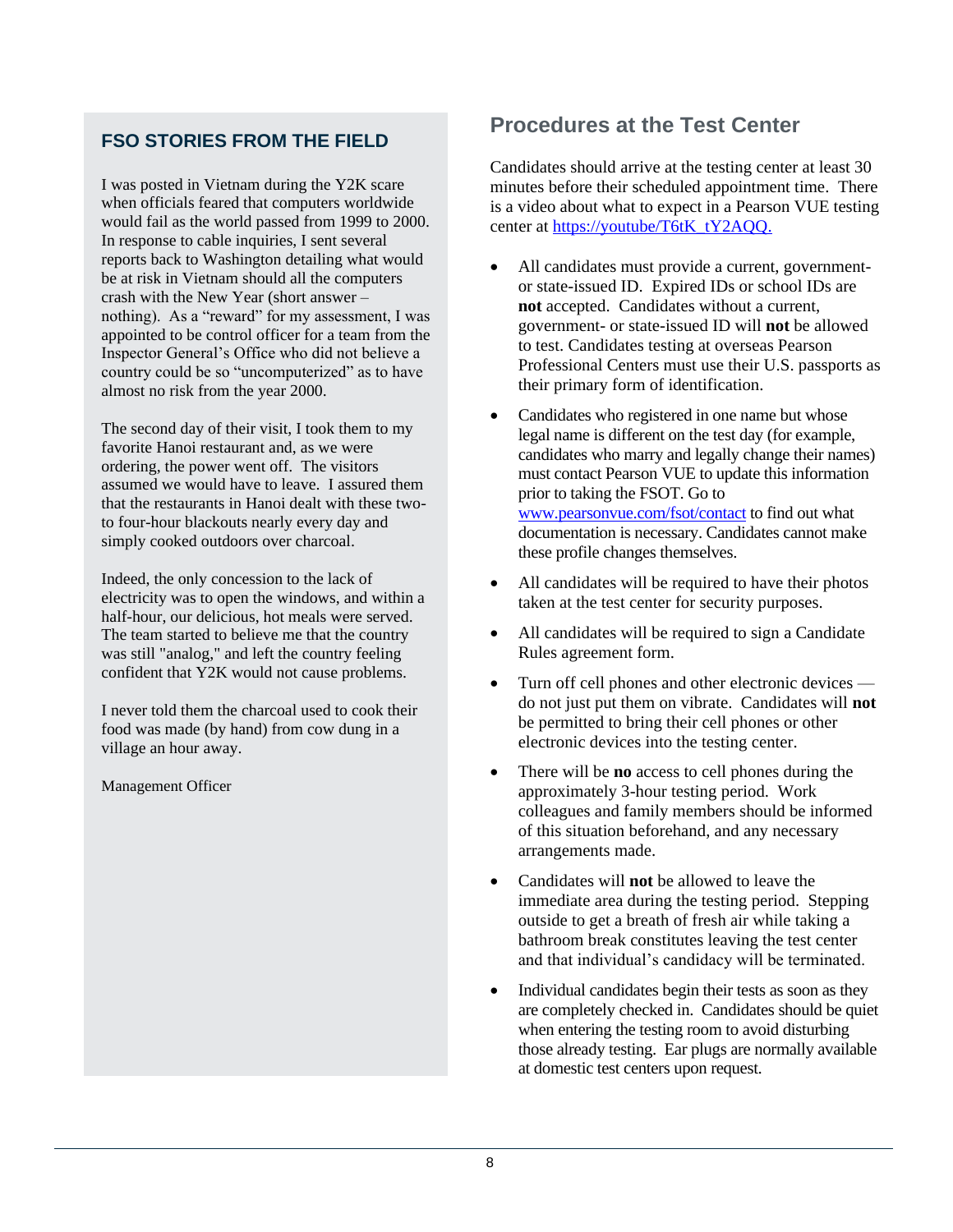<span id="page-11-0"></span>On the whole, I firmly believe that Foreign Service life has been a plus for my family. My children — one born in Singapore, the other in Ecuador — have developed a confidence and adaptive skills I never could have imagined in my childhood. But there were days — and nights when my wife and I questioned our sanity.

One such night was early in our first-born's life, back in 1993. Assigned to Bogota during a particularly violent period, we had rationalized that a toddler would be safe, as he certainly wasn't going anywhere outside of our arms and his stroller. We were all a bit jumpy as the drug war violence had hit close to home, with an explosion at a pizza restaurant a block from our elegant Bogota apartment.

It was shortly after we'd put our pride-and-joy to bed when the rat-a-tat-tat sounds exploded right outside the nursery window. My wife and I, in tandem, sprinted into the baby's room, pulled him from the crib, and rolled under the crib, crouching together under the window from where the sounds seemed to emanate.

It seemed like an hour — but was probably only a minute — before we realized that the explosions were not the final showdown for Pablo Escobar, but yet another Colombia birthday party punctuated with fireworks and, soon to follow, mariachis.

We slowly — very slowly — stood up and danced a little dance to celebrate the gift of life.

Public Diplomacy Officer

### **Computer-Based Testing Procedures**

The FSOT is a computer-based test, and, though rare, technology sometimes fails. Candidates should remain calm in the event of a technical glitch; the computer will automatically stop the time and save the candidate's work up to that point. Candidates' testing time will not be penalized during the interruption.

The test proctor will make every effort to resolve technical issues while the candidate is present. If the test has not loaded or if the candidate has only viewed a few questions, Pearson VUE will attempt to reschedule the candidate during that testing window. If there are no appointments available, the candidate will be authorized to register during the next testing window. *If the candidate has viewed a substantial portion of the test or completes the test, but is unable to submit it, the candidate is prohibited from retesting in the current window, but will be authorized to register during the next window.*

### <span id="page-11-1"></span>**What to Expect During the FSOT**

Each of the four sections of the FSOT – Job Knowledge, Situational Judgment Test, English Expression, and Written Essay – is timed. Each section must be completed within the designated time limit, and **candidates are not allowed to return to a previous test section if they finish a later section with time remaining**. Therefore, it is important that candidates have a strategy for pacing themselves to ensure they will complete each test section in the time allotted.

For the multiple-choice test item sections, candidates can easily figure out how much time they should spend on each question to answer them in the allotted time. However, this is an individual decision. Some people may not wish to pay attention to the time at all but may simply prefer to work as quickly and steadily as possible.

In the timed essay, candidates may wish to spend the early part of the test organizing their ideas on the topic. Of course, there are many methods for writing an essay. The important thing to realize is that candidates should have a plan for how to organize their time. The tests are designed so that most candidates can finish them in the designated time period.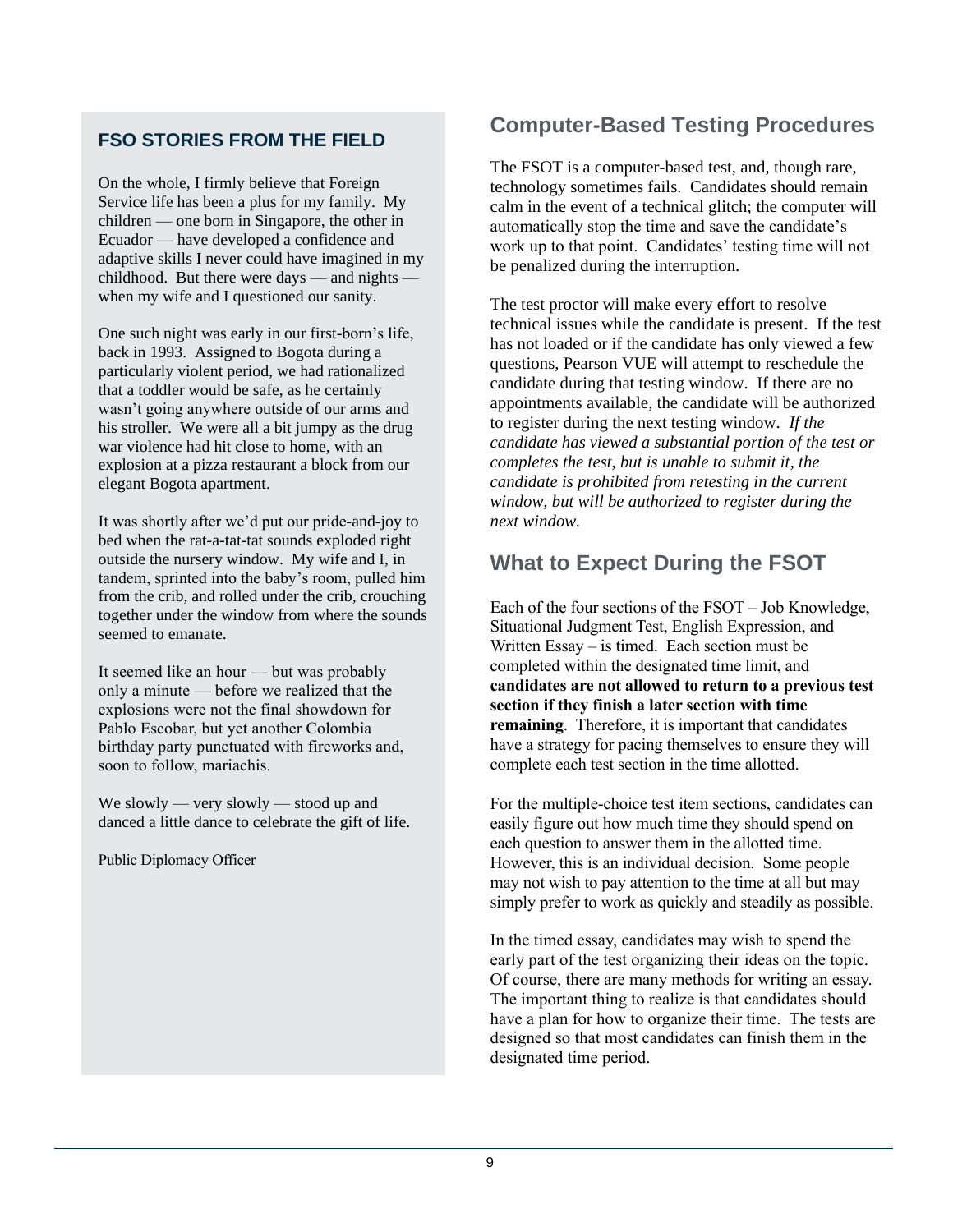I was a newly assigned Political Military officer in a Scandinavian country. As an African-American woman on her second day in the country, I attended a meeting at the Ministry of Defense regarding NATO issues. I arrived at the meeting hall where people were milling around. As I didn't know anyone there (yet), I sat down and waited for the meeting to proceed. After five minutes with the Chair looking at his watch repeatedly, I asked the person next to me what we were waiting for.

He glanced at me briefly and said, "We are waiting for the American — he hasn't arrived yet." I said nothing.

After a few more minutes went by, the Chair rose and stated, "Well I guess the American isn't coming today." At this point, I gave him a smile and a wave.

First, he looked puzzled, then shocked, and finally he smiled hurriedly so as to cover up his initial two reactions. Much later, when I got to know the Chair better, he sheepishly admitted to not having expected the American diplomat to be either female or black. He went on to say, "You, Americans. We never know what to expect when an American is coming through the door for the first time." I have repeatedly heard this sentiment while overseas — in some form or fashion — and it makes me proud to have been able to serve the United States.

Political Officer

For each section of the test, candidates should consider the following:

- Read the directions carefully. The urge to quickly scan the directions to the test and start answering the questions is a natural one, but it is also unwise. It is important to read each question and its answer choices carefully before responding. Skipping over key words or concepts could lead to making mistakes and inadvertently answering an item incorrectly.
- At times, candidates may be unsure of the answer to a particular question. One strategy is to skip these questions, go on to the questions they can answer, and return to the more difficult questions later while time still remains *before exiting that section of the test*. **NOTE**: Once candidates exit a test section, they will not be allowed to return to it. Candidates need to balance their time in answering the items as accurately as possible throughout the test.
- Because the Job Knowledge and English Expression sections of the FSOT contain multiple-choice questions, it is most advantageous for candidates to answer all of the questions — even if they have to guess. *There is no penalty for guessing.* The number of questions that candidates answer correctly on these two multiple-choice item tests determines their score. If candidates can eliminate one of the answer choices, they have a better chance of choosing the correct answer.
- One strategy for guessing that should be avoided is choosing answers in a pattern. Standardized tests are designed so that the correct answers to items are randomly distributed and do not follow any "guessing patterns." Thus, candidates should avoid using this guessing tactic, because it is likely to be ineffective and detrimental to candidates' scores.

When contemplating a strategy for completing the test in the required time, candidates should try to factor in time to review their answers. Candidates may need to return to questions they skipped or reconsider questions about which they were unsure of the answer when they first read them. Candidates should keep in mind that all testtaking tips are general and should determine a testtaking strategy that works best for them.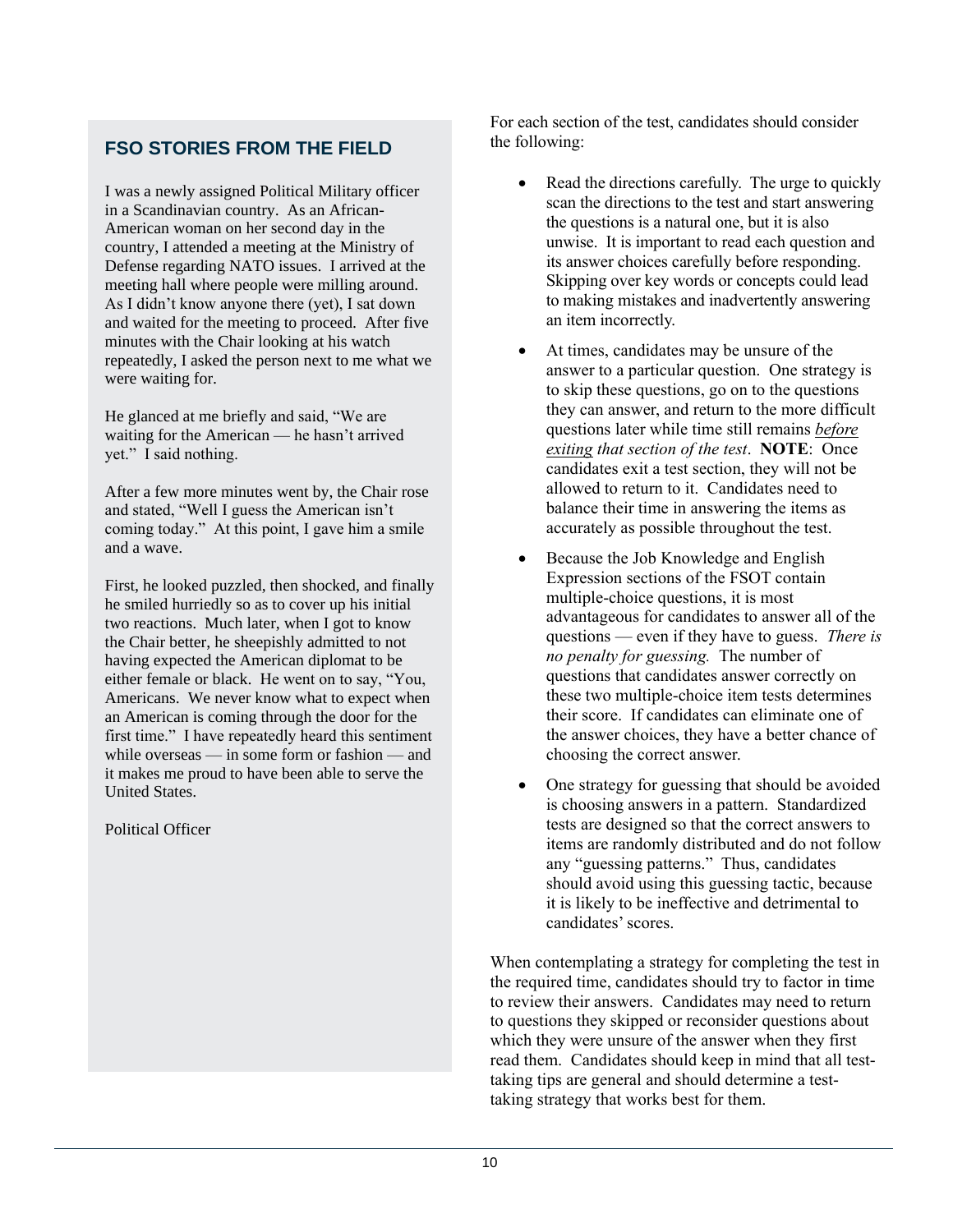### <span id="page-13-0"></span>**FSOT Knowledge and Skill Areas**

Success on the FSOT involves much more than studying for a test. The FSOT assesses knowledge and skills that the candidate has acquired from reading widely from many different sources, study or course work in a number of related fields, and other career or life experiences.

In the development of the FSOT, a job analysis was conducted of the positions held by Foreign Service Officers to identify the knowledge and skills critical to success on the job. Then, a detailed test blueprint was created.

The test blueprint provides an outline of the required knowledge and skill areas and their relative importance to the job. The knowledge and skill areas covered on the FSOT are listed below.

- **Correct grammar, organization, writing strategy, sentence structure, and punctuation required for writing or editing reports:** This knowledge area encompasses English expression and language usage skills required for preparing or editing written reports, including correct grammar and good writing at the sentence and paragraph level.
- **United States Government:** This knowledge area encompasses a general understanding of the composition and functioning of the federal government, the Constitution and its history, the structure of Congress and its role in foreign affairs, as well as the United States political system and its role in governmental structure, formulation of government policies, and foreign affairs.
- **United States History, Society, Customs, and Culture:** This knowledge area encompasses an understanding of major events, institutions, and movements in national history, including political and economic history, as well as national customs and culture, social issues and trends, and the influence of U.S. society and culture on foreign policy and foreign affairs.
- **World History and Geography:** This knowledge area encompasses a general understanding of significant world historical events, issues, and developments, including their impact on U.S. foreign policy, as well as knowledge of world geography and its relationship to U.S. foreign policy.
- **Economics:** This knowledge area encompasses an understanding of basic economic principles, as well as a general understanding of economic issues and the economic system of the United States.
- **Mathematics and Statistics:** This knowledge area encompasses a general understanding of basic mathematical and statistical procedures. Items requiring calculations may be included.
- **Management Principles, Psychology, and Human Behavior:** This knowledge area encompasses a general understanding of basic management and supervisory techniques and methods. It includes knowledge of human psychology and behavior, leadership, motivational strategies, and equal employment practices.
- **Communications:** This knowledge area encompasses a general understanding of the principles of effective communication and publicspeaking techniques, as well as general knowledge of public media, media relations, and the goals and techniques of public diplomacy and their use to support work functions.
- **Computers and the Internet:** This knowledge area encompasses a general understanding of basic computer operations such as word processing, databases, spreadsheets, and using e-mail and the Internet.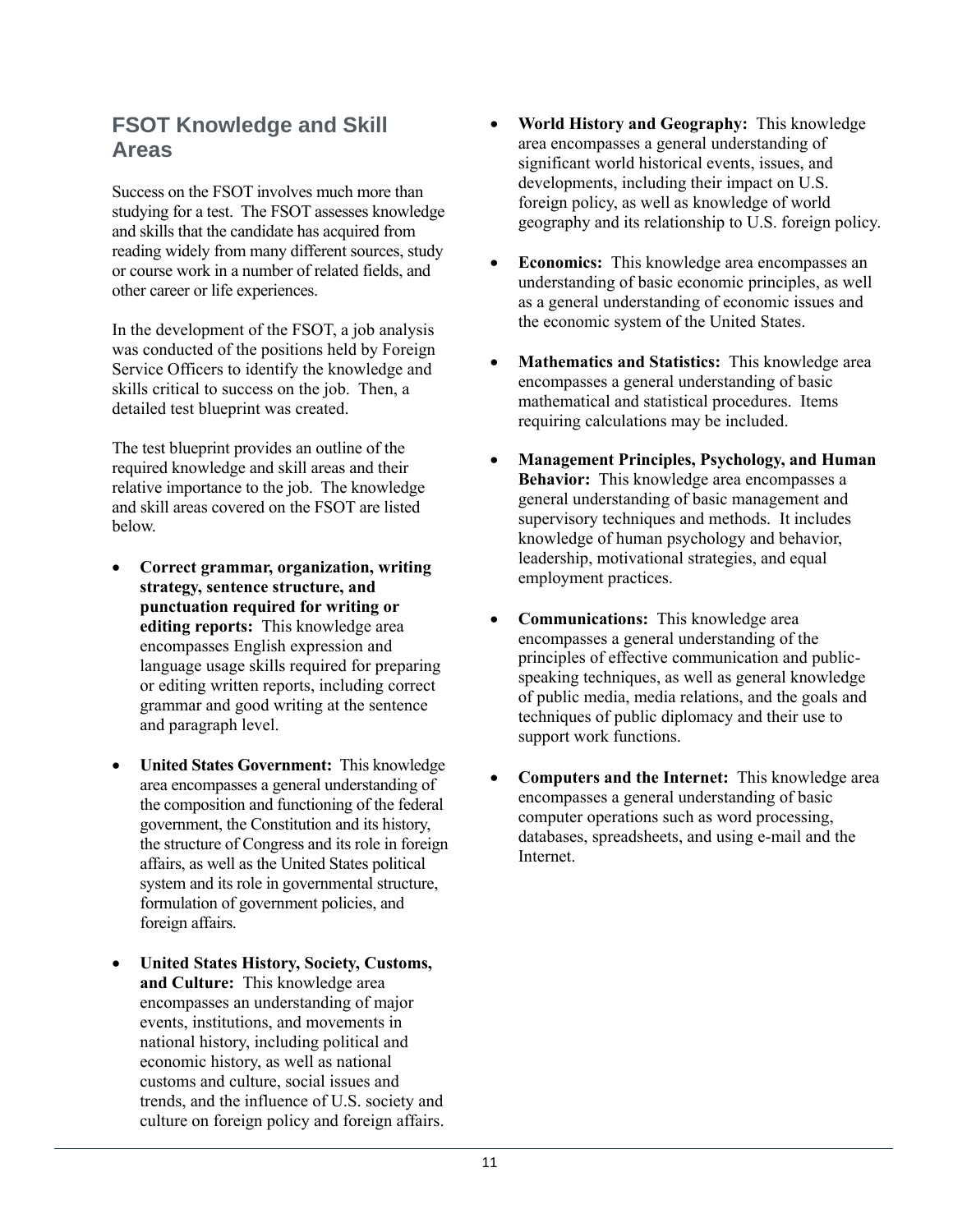It was September 17, 2008. I was only three weeks into my first Foreign Service tour, as a vice consul at Embassy Sana'a, and my stress level was high. It was the end of the week and I was in the best mood I had been in since arriving in Yemen. Today, I thought, would be different.

Years of false alarms had numbed me to fire drills. So when the high-low alarm went off in the embassy, I kept working. Then I heard the explosion. The whole room shook and dust started to fall from the ceiling. My colleagues were all already under their desks. "Get down!" someone yelled. I scrambled to the floor, trying to get a grip on the situation. Before I could figure out how to fit myself into the small box of a space between a file cabinet and my computer, the second explosion hit. I began to wonder if the half-inch of wood above my head would give me any protection. We were under our desks for more than an hour. We counted six explosions. Everyone stayed calm. We cracked jokes to ease the silence. Humor means you're still alive.

Around 11 a.m. we were ushered into a "safe room" by security personnel. For those who had been at the embassy for the March attack six months earlier, the entire procedure appeared routine. I was in shock. I knew enough to get some water, but just sat dazed on the corner for about 20 minutes. When one of the nurses came over and started making small talk, I began to snap out of it. Eventually all of the people in the consular waiting room were brought to the interior holding area. Our local staff did a phenomenal job attending to the crowd.

In the meantime, I got hold of myself and realized I could be more useful standing up. I escorted people to the bathrooms and played secretary for our press spokesman, who was answering nonstop calls from the international media. I was impressed watching the section heads mobilize to manage the situation and get messages out. Equally impressive were the embassy medical staff, looking after our wounded guards (one of whom died before he could receive full medical attention). These were experienced diplomats in action.

For a second, under the desk, I had thought, Why should I issue one more visa? But then I remembered all the people in the waiting room, huddled under cover too. I thought about our local staff. I thought about the local guards and the soldiers. I couldn't blame Yemen and I couldn't hate these people. This attack was bad for all of us. This was the job I fought for, and these are the places we need diplomats. No one ever said it was going to be easy.

#### Political Officer

### <span id="page-14-0"></span>**Related Areas of Study**

Success on the FSOT is not necessarily dependent on a specific course of study. However, the curriculum of the following college-level courses often helps to familiarize a candidate with the information assessed by the test. The names of the courses are general and may differ from institution to institution.

- English Composition/Rhetoric
- American History
- American Studies (including cultural and social history)
- American Political Thought
- United States Political System
- American Economic History
- Introduction to Economics (micro and macro)
- World History (Western and non-Western)
- World Geography
- **International Economics**
- World Religions
- Introduction to Statistics
- Introduction to Management Principles
- **Intercultural Communication**
- Mass Communication
- **Psychology**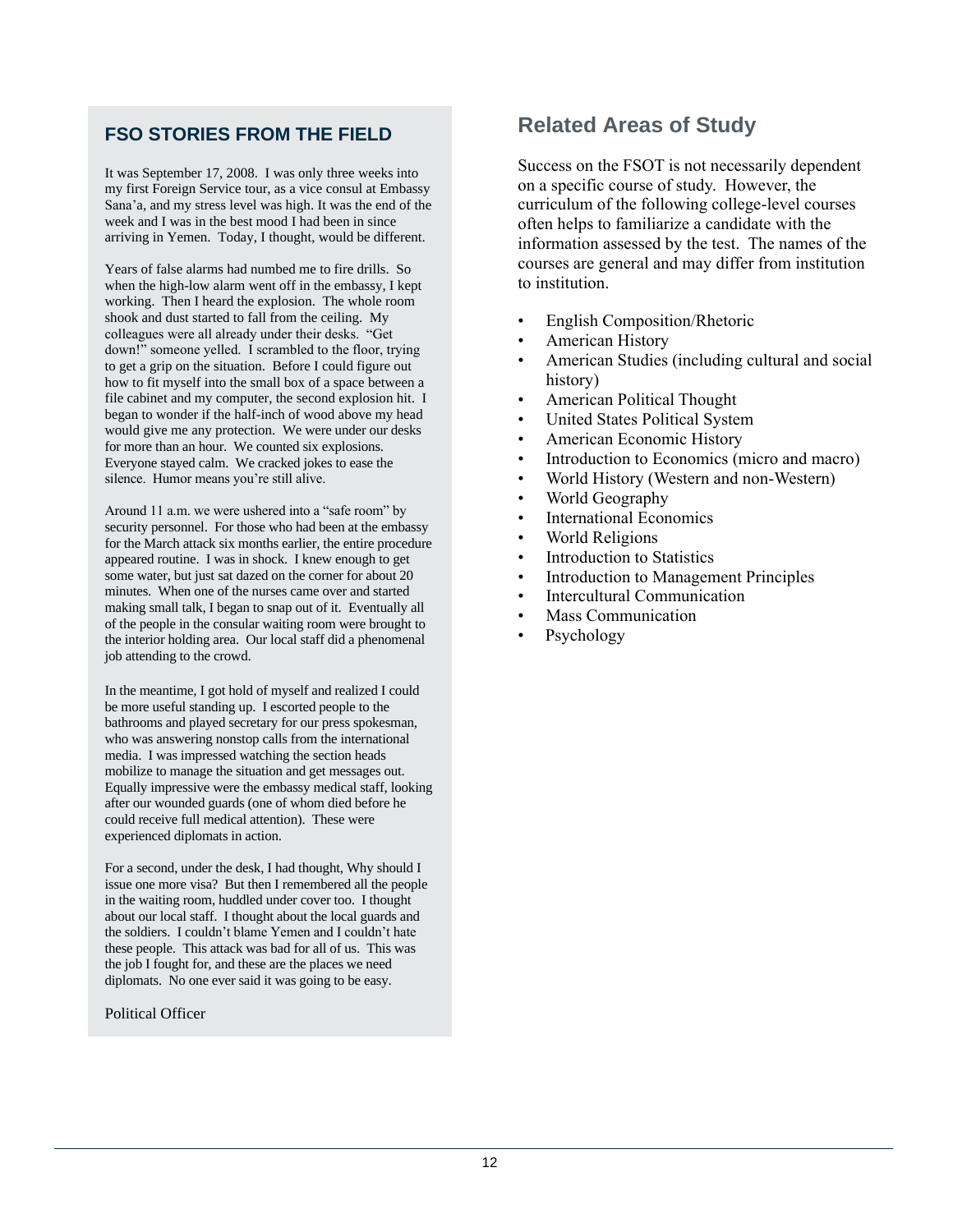### <span id="page-15-0"></span>**Once the Test Session is Over**

At the completion of the testing session, candidates should raise their hand in order to be escorted from the testing area. Since individual candidates may have begun their tests at different times, they also may be leaving as others are still testing. Please be considerate and try to minimize any disruptions.

Bring any testing irregularities to the proctor's attention immediately or, at the very least, before leaving the test center. Pearson VUE and the Department of State work hard to provide candidates with appropriate testing environments and the proper tools, and they need to know if anything fails to meet appropriate standards. Filing a complaint with the proctor will NOT have any bearing on whether a candidate passes the FSOT.

Upon completion of their test at the test center, candidates receive instructions on how to retrieve their test results online through their Pearson VUE accounts. Test results will be available up to 1-2 days after candidates take the FSOT. To gain access to their test results, candidates must log-in to their account, as instructed in the email they will receive from Pearson VUE once results are posted.

As information, the Written Essay will be scored by QEP panels. Note that essays will no longer be rescored upon candidate request. To prevent difficulties in receiving results, candidates should:

- Check their spam folders.
- Make sure their spam filters accept emails from [PearsonVUEConfirmation@pearson.com.](mailto:PearsonVUEConfirmation@pearson.com)
- Make sure the email address they provided to Pearson VUE is the same email they are currently using. Candidates can update the email address in their profile themselves.

Neither Pearson VUE nor the Department of State will be responsible for the failure of candidates' Internet servers to deliver email in a timely fashion.

### **How to Get Started**

A booklet entitled *Becoming a Foreign Service Officer* can be downloaded (in PDF format) from the State Department website at [careers.state.gov.](https://careers.state.gov/)

Online registration for the FSOT is available during the five-week registration period prior to a specific testing window through the following website address [pearsonvue.com/fsot/.](http://pearsonvue.com/fsot/)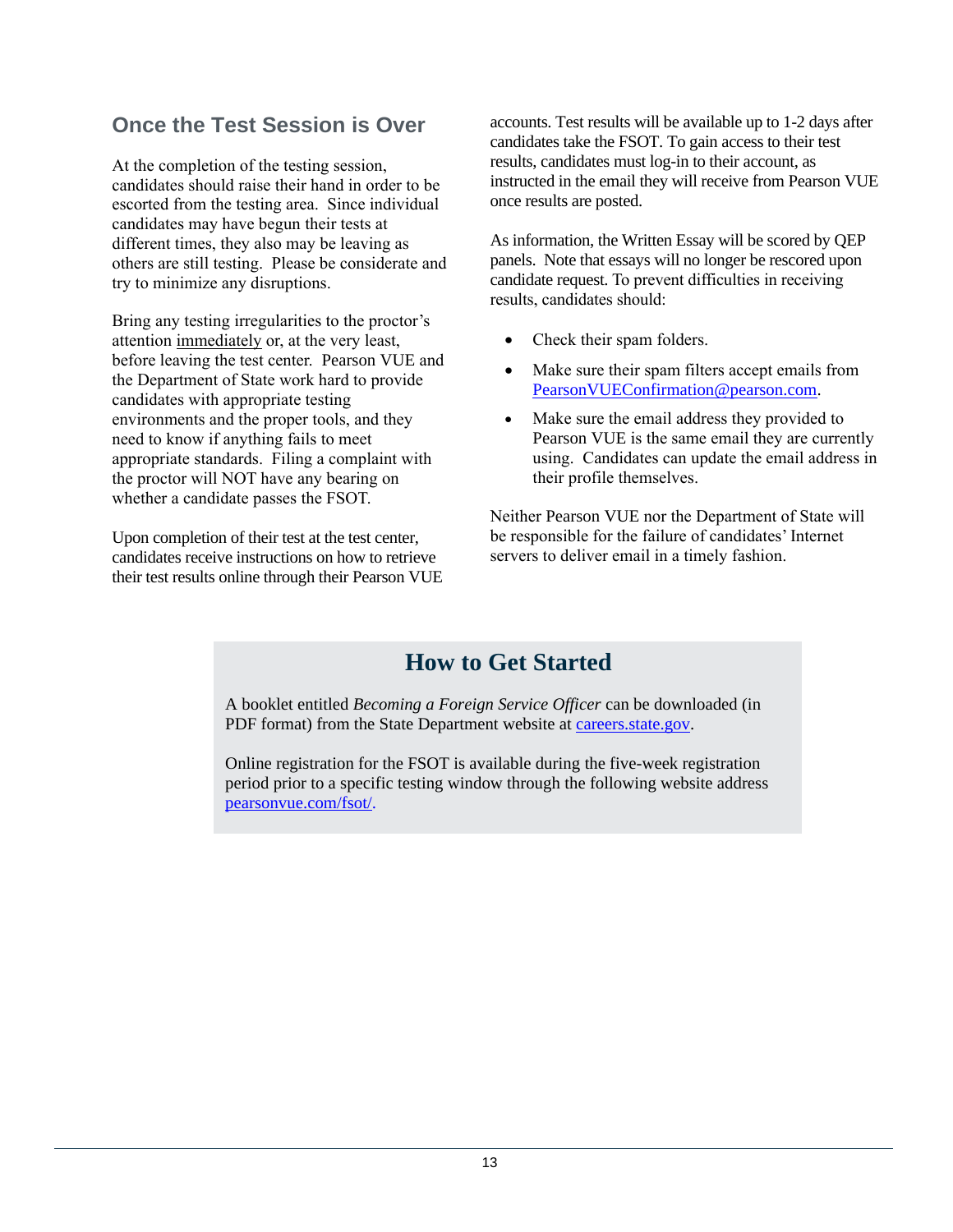On July 23, 2005, I was a first-tour officer about halfway through my two-year consular assignment at Embassy Cairo. In the wee hours of the night I received a phone call from the consul general summoning me to the embassy. There I learned that three coordinated terrorist bombings had occurred in a resort town in the Sinai earlier that morning. The consul general asked me to go to the scene to determine if any of the casualties were American citizens and, if so, to render all necessary consular assistance. Well before dawn I was travelling in a motor pool vehicle heading for Sharm el-Sheikh.

When I arrived six hours later, I connected with colleagues from the regional security office and the legal attaché's office who had also been sent. There were no initial reports of American causalities. I had never before been in a morgue. I entered with trepidation, and while it was an extremely unpleasant experience, I found I was able to remain calm and focused as I looked at the bodies of the victims and noted their physical characteristics and clothing – in case any Americans were reported missing after the fact. After working through the day without a break, my embassy colleague and I gathered for dinner that evening, exhausted. Halfway through dinner, my cell phone rang. It was the consul general, telling me a hotel manager had called to report that two guests, an American girl and her British boyfriend, were missing. We went to the hotel immediately to talk to the manager and inspect their rooms. They had left behind their digital cameras, and by reviewing their photos on the memory card, we were able to learn about their physical characteristics. I spent the next day visiting hospitals and police stations looking for the American girl. I found her at a morgue in the small town of El Tur, about an hour away.

During these extraordinary four days, I came to understand the immense responsibility placed on consular officers in times of crisis. As emotionally wrenching as it was, I found the work incredibly meaningful. I am a career public diplomacy officer, but my experience in Egypt led me to seriously consider changing to the consular track. I deeply respect the vital work performed by consular officers every day of the week throughout the world.

Public Diplomacy Officer

### <span id="page-16-0"></span>**Step 4: Take the Oral Assessment**

The Department of State issues invitations to take the Oral Assessment based on its anticipated hiring needs. Candidates should understand that the percentage of candidates who passed the FSOT, and those who are invited to take the Oral Assessment varies over time. Many candidates with excellent qualifications may receive an invitation to take the Oral Assessment at a time when there are more entry-level positions available at the Department of State. Conversely, candidates with excellent qualifications may **not** be invited to take the Oral Assessment when the Department of State's hiring targets are lower. The process is very competitive, and many candidates repeat the selection process.

### <span id="page-16-1"></span>**Before the Oral Assessment**

Oral Assessments are held in Washington, DC and – budget and schedule permitting – at offsites twice a year (typically in February and May in San Francisco and Chicago). Once candidates schedule the FSOA, they should make travel and lodging plans.

- Be rested. Candidates who are tired cannot possibly be at their best. The FSOA can be a stressful experience, and candidates need to be "present" at all times during the day.
- Candidates traveling from out of town should plan to arrive at least a day in advance; candidates traveling from overseas should give themselves at least two days.
- Make allowances for delayed flights, lost luggage, broken down metro trains, stalled rush hour traffic, and taxi drivers who can't find the test center address.
- The day prior to the test, candidates should locate the test center and make sure they are familiar with how to get there.
- Do not spend the night prior to the FSOA studying; extra factoids at this point will not make a difference. Visit a museum, go out to a movie, visit with friends.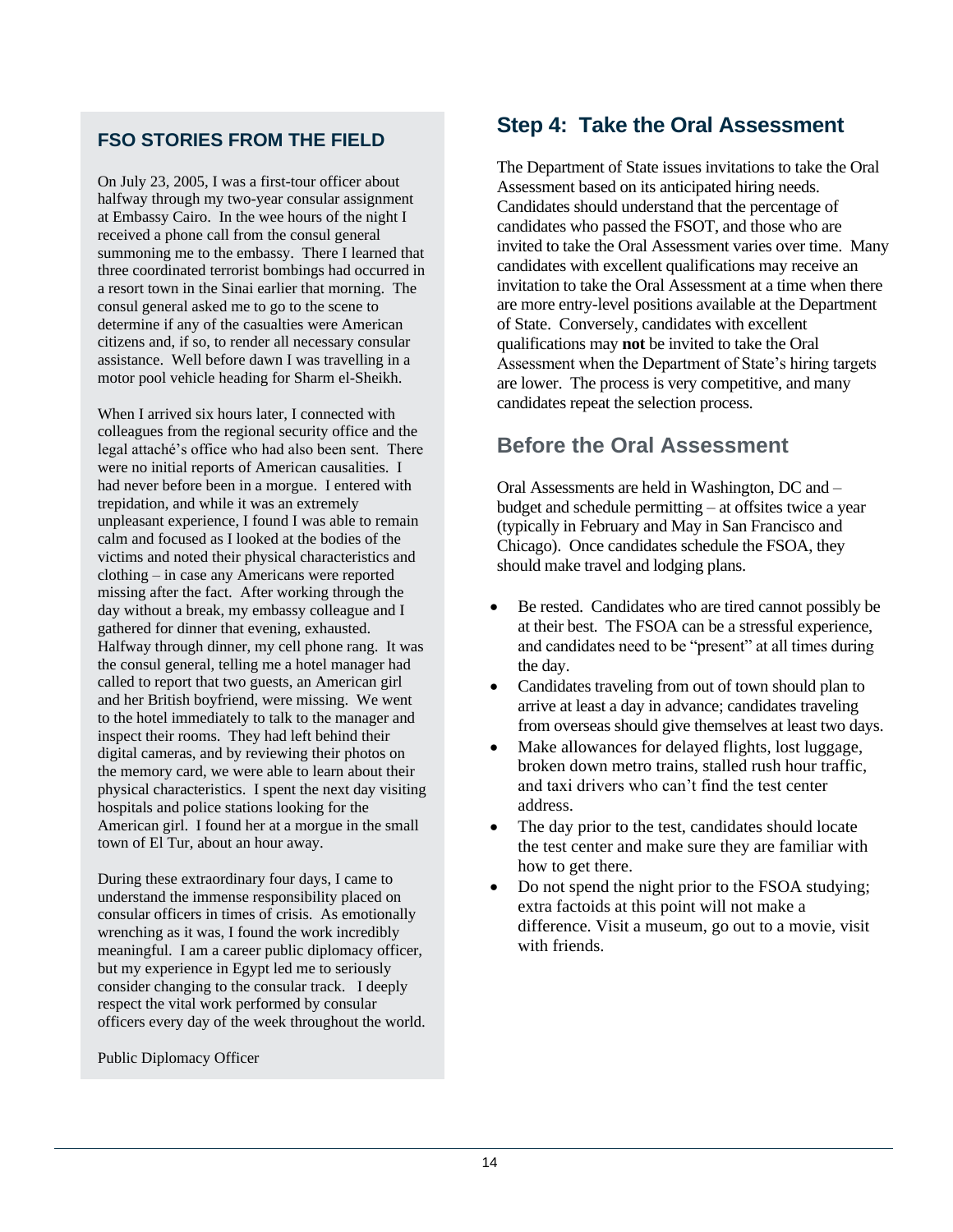As an FSO, you seldom realize the true impact of your actions. As the Consular Section Chief in Calcutta, it was near the end of the day when the consulate received word that two missionary children had been admitted to a local hospital. Along with a member of our American Citizens' Services staff, I immediately proceeded there and was escorted to the family's room. The father and mother were in their 30s. They explained that they had been in India for six months and their mission was some 80 miles north of Calcutta. Their two daughters, ages four and six, had become seriously ill and were rushed to the hospital in Calcutta where the physicians determined they were exposed to *E. Coli* infection (or contamination). The youngest daughter recovered, but the eldest daughter remained in intensive care. As we entered the intensive care unit, it was clean, quiet, and dimly lit. The child, unconscious, was attached to several monitors. She was not doing well, and the prognosis was not good. I recall the mother lovingly stroking the child's black hair. I spoke with the attending physician and staff and gave them my card. As we left, I informed the family they should call us for any assistance they might need. I felt helpless; there was nothing I could do.

Two years passed, and I was in my office in Washington, DC, providing a briefing to an FSO who was scheduled to begin work at the Consular Section in Bolivia. When he learned I had been stationed in India, he related a story that his wife — a former missionary — had told him. She had been assigned to India and had heard about two seriously ill missionary children being sent to a hospital in Calcutta. While the younger child soon recovered, her older sister remained in critical condition. Anguished, the family felt that the hospital staff was not doing enough to help her. The family related that the American Consul from Calcutta visited them and also spoke with the hospital staff. They added that following the Consul's visit, their child received increased care and attention — and she survived. I felt I had done nothing, but that young couple credited me with helping save their child's life.

Consular Officer

The FSOA is a job interview; candidates will want to dress for it. Men normally wear suits and ties; women normally wear the professional equivalent.

- That said, candidates need not go out and spend money on a new suit for the assessment. An outfit that is neat and professional is fine. It does not have to be this year's fashion. It does not have to be black, navy or grey.
- It's a long day, so wear something professional but also comfortable.

The test day is tightly choreographed, so it is essential to be on time and in the right place. Not all candidates have the same schedule, so do not rely on another candidate's schedule to know when to take or return from a break. A candidate who is late, even by a few minutes, would necessitate changes in the schedules of all other candidates. For this reason, **we are unable to accommodate late arrivals.**

#### <span id="page-17-0"></span>**Oral Assessment Procedures**

#### *Candidates must report to their assigned Assessment Center no later than 7:00 a.m. on their scheduled day.*

In Washington, DC the Assessment Center is located at  $1800$  G Street, NW  $(18<sup>th</sup>$  and G Streets). Candidates will be notified of the exact location of the San Francisco and Chicago offsites approximately 30 days prior to the offsite commencing.

The assessment may end as late as 7:00 p.m. for successful candidates, so individuals who need to plan return travel should make arrangements accordingly. The list of documents a candidate needs to bring to the FSOA can be found in the list of downloads on the Department of State's **[careers.state.gov](https://careers.state.gov/downloads/fsoa/)** website.

In addition to the listed documents, candidates are also asked to bring the Social Security numbers and dates of birth of family members who might be traveling with them overseas – this will help expedite the medical clearance process.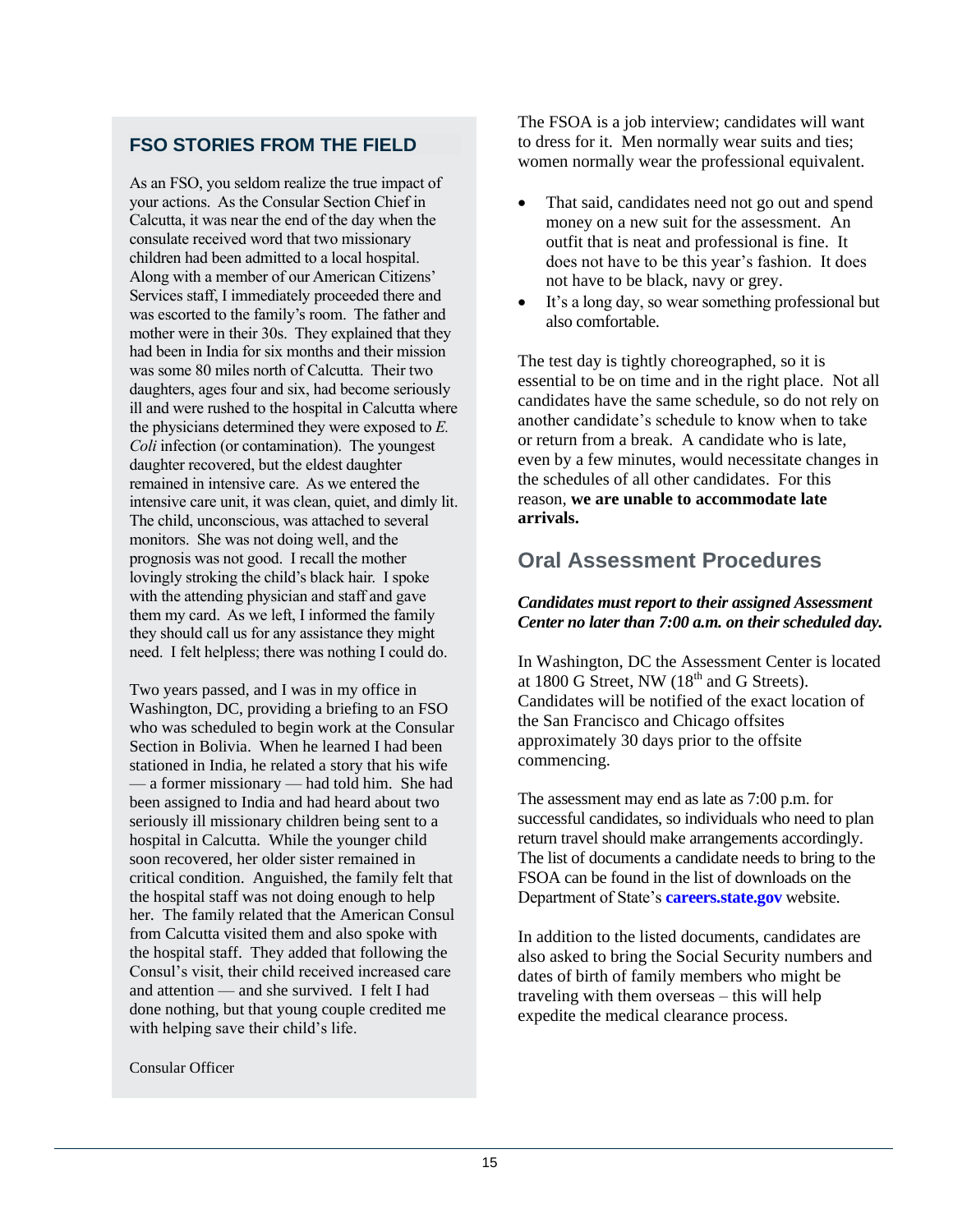Provisions (known as "Reasonable Accommodations") for candidates with disabilities will be made available at each Assessment Center. If you have a disability requiring accommodations, you need to send an e-mail immediately to [ReasonableAccommodations@state.gov.](mailto:ReasonableAccommodations@state.gov) Candidates are allowed to bring snacks, sandwiches, coffee and/or soft drinks to the Assessment. Some individuals might wish to bring reading material to pass the time between assessment modules. Water will be available at the Assessment Center, and all candidates will have 45 minutes for a lunch break. There is secure space to store coats, purses, and any luggage at the Assessment Center.

#### **The Oral Assessment measures the following 13 dimensions:**

- **Composure.** To stay calm, poised, and effective in stressful or difficult situations; to think on one's feet, adjusting quickly to changing situations; to maintain self-control.
- **Cultural Adaptability**. To work and communicate effectively and harmoniously with persons of other cultures, value systems, political beliefs, and economic circumstances; to recognize and respect differences in new and different cultural environments.
- **Experience and Motivation.** To demonstrate knowledge, skills or other attributes gained from previous experience of relevance to the Foreign Service; to articulate appropriate motivation for joining the Foreign Service.
- **Information Integration and Analysis**. To absorb and retain complex information drawn from a variety of sources; to draw reasoned conclusions from analysis and synthesis of available information; to evaluate the importance, reliability, and usefulness of information; to remember details of a meeting or an event without the benefit of notes.
- **Initiative and Leadership**. To recognize and assume responsibility for work that needs to be done; to persist in the completion of a task; to influence significantly a group's activity, direction or opinion; to motivate others to participate in the activity one is leading.
- **Judgment.** To discern what is appropriate, practical, and realistic in a given situation; to weigh relative merits of competing demands.
- **Objectivity and Integrity**. To be fair and honest; to avoid deceit, favoritism, and discrimination; to present issues frankly and fully, without injecting subjective bias; to work without letting personal bias prejudice actions.
- **Oral Communication**. To speak fluently in a concise, grammatically correct, organized, precise, and persuasive manner; to convey nuances of meaning accurately; to use appropriate styles of communication to fit the audience and purpose.
- **Planning and Organizing**. To prioritize and order tasks effectively, to employ a systematic approach to achieving objectives, to make appropriate use of limited resources.
- **Quantitative Analysis**. To identify, compile, analyze, and draw correct conclusions from pertinent data; to recognize patterns or trends in numerical data; to perform simple mathematical operations.
- **Resourcefulness.** To formulate creative alternatives or solutions to resolve problems, to show flexibility in response to unanticipated circumstances.
- **Working With Others**. To interact in a constructive, cooperative, and harmonious manner; to work effectively as a team player; to establish positive relationships and gain the confidence of others; to use humor as appropriate.
- **Written Communication**. To write concise, well organized, grammatically correct, effective and persuasive English in a limited amount of time. The Written Essay taken as part of the FSOT will inform this score.

The 13 dimensions are the core of the Foreign Service Oral Assessment process. Candidates are encouraged to read the definitions of the 13 dimensions carefully, and to spend some time thinking about what they mean. While the definition of leadership, for example, may seem obvious, it is unlikely that the average person in the street would focus on the same aspects of leadership as those highlighted by the Department's definition.

Candidates are evaluated solely against these criteria by four trained assessors who observe the performance of candidates in a variety of situations designed to enable the candidates to demonstrate the requisite skills. The assessors are Foreign Service Officers from various career tracks with a wide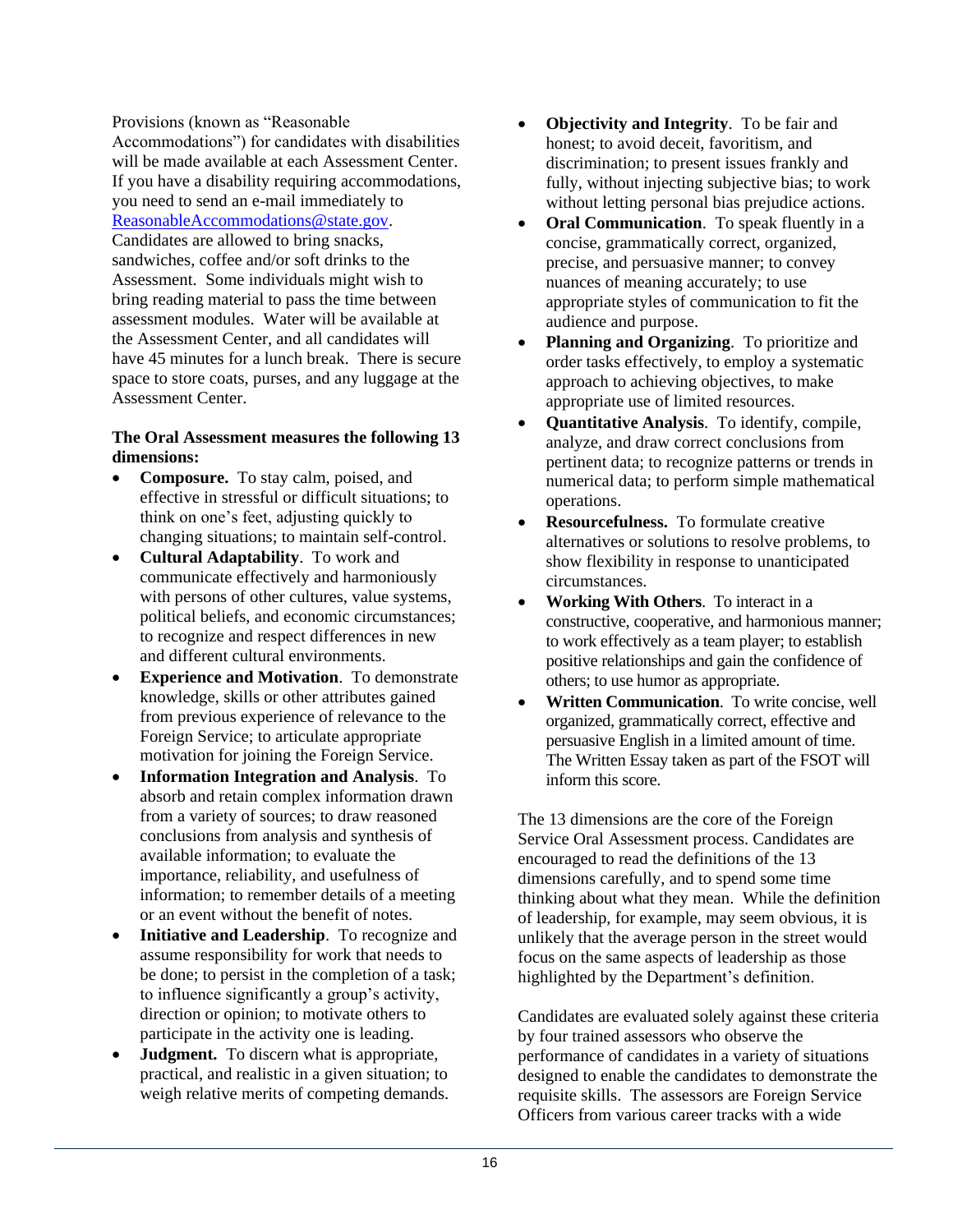variety of experience in the geographic and functional Bureaus of the State Department. Assessors receive training from professional consultants on how to conduct assessments in an objective, unbiased manner in which the candidate's performance is observed and where the candidate's score matches established performance standards.

The Oral Assessment is not an adversarial process. Candidates do not compete against one another but instead are judged on their capacity to demonstrate skills and abilities necessary to be an effective Foreign Service Officer. It is possible that all the candidates taking the FSOA on a specific day will be successful in reaching the minimum cut-off score necessary to continue their candidacy, or that none of them will.

All candidates must sign a Non-Disclosure Agreement before starting any of the assessment activities.

### <span id="page-19-0"></span>**The Oral Assessment**

#### **1. The Group Exercise**

#### **Preparation Phase**

For the first exercise of the day, candidates are brought together in a group of three to six individuals to comprise an Embassy task force charged with allocating resources to competing projects in their host country. Each candidate receives a package of common background materials, as well as a five-page candidate-specific project to read and absorb (30 minutes). During this phase of the exercise, candidates must work individually – the group rooms are monitored to ensure candidates do not talk or communicate among themselves. Candidates may take notes at any time.

#### **Common Materials Given to Each Candidate**

- General instructions
- Memorandum from a senior U.S. Embassy official in one of various fictional countries appointing the candidate to a task force to consider proposals for use of scarce resources
- The U.S. Country Plan and Objectives
- Country Background Notes
- Lists of key American Embassy and host government officials
- A map of the country (Note In the practice materials of this guide, no map is included.)

#### **Project Specific Information**

• Descriptions of individual candidate projects (Note – In the practice materials of this guide, each project is only two pages long.) Each candidate will receive one project.

#### **Presentation Phase**

When the 30-minute preparation time is over, four BEX assessors will join the group and take seats in the corners of the room. At this point in the assessment, the assessors know nothing about the candidates. The assessors do not participate; they only observe the group exercise.

The lead assessor briefs candidates on the ground rules and invites them to begin their individual project presentations in any order they choose. Candidates should listen closely to all the instructions, including the warning against comparing or lobbying for projects during the presentation phase.

Candidates have six minutes to present their project, and should cover all relevant facets of the project, including both negative and positive points, U.S. interests, and required resources. Time may be left at the end of each presentation for questions from other candidates.

#### **Discussion Phase**

After the last presentation has been made, the lead assessor informs the group that it is now entering the discussion phase of the exercise – the stage in which the candidates must reach a consensus on project selection and allocation of their limited resources. More instructions will be given. Please note that money is not necessarily the limited resource. In those cases, do not talk about "funding" a project – "supporting" or something similar may be more apt.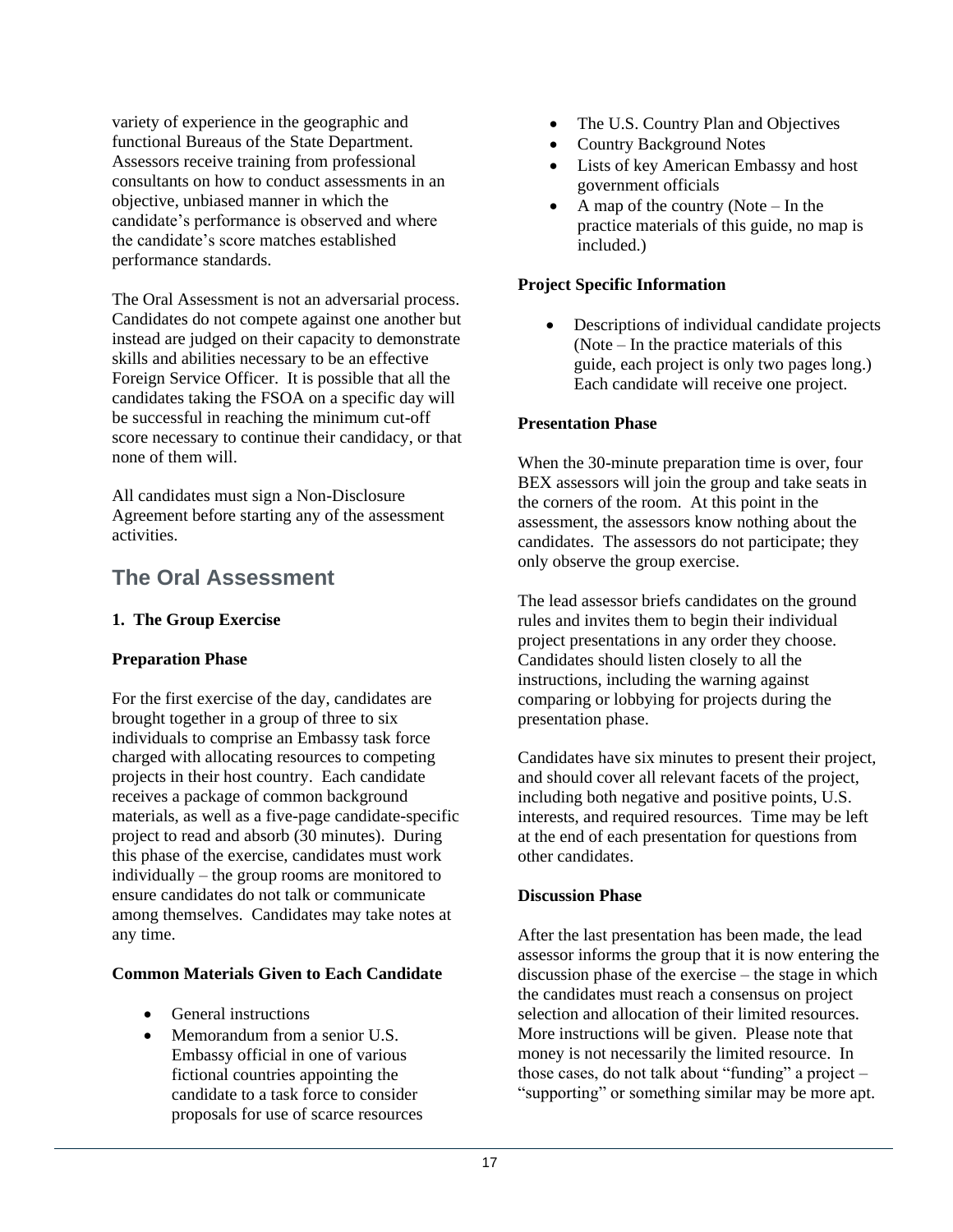In this phase, candidates have two goals. One is to advocate the project they were given. The second goal is to help the group reach consensus within the time allotted on which project(s) or parts of projects to recommend to the Ambassador. It is acceptable to give up your project in favor of another candidate's project after the merits and/or drawbacks of all the projects have been thoroughly reviewed by the group – just explain your reasons for doing so.

The time allotted for the discussion phase is normally 20-25 minutes, depending on group size.

Under no circumstances should candidates change or alter the projects they are given, or add information not provided. *Candidates may not make up a new project if they do not like the one they are given. Candidates may not bring in real life facts or situations to bolster their arguments (e.g., "Plan Colombia was a real success in stemming the flow of drugs to the U.S. and this project would do the same thing").*

Candidates should keep in mind that the purpose of the exercise is to make a recommendation to the Ambassador. Candidates should help the group reach a consensus on what to recommend. In the discussion phase, candidates may want to suggest reasonable ways of making a decision among the proposals being reviewed. Candidates should keep in mind that the Group Exercise is not adversarial – they are not competing against each other.

#### **The Ambassador's Briefing**

The Ambassador's briefing simulates a situation frequently experienced by FSOs. Following the conclusion of the group's discussion, each candidate will have three to four minutes privately to brief two assessors on the results of the group's deliberations. One of these assessors will play the role of the Ambassador and ask the candidate several follow-up questions, while the second assessor will escort the candidate from the group exercise room to the interview room. Both assessors remain in the room for the duration of the conversation.

Since the dynamics of each group will vary, a candidate's ability to prepare for the briefing will be limited. However, candidates may find it

useful to practice oral briefing skills. It will also be critical that candidates fully understand the group's final decision and the rationale that led to that decision. Although candidates may take notes during the presentation and discussion phases, these notes will not be available during the Ambassador's briefing.

**The specific dimensions rated during the group exercise include**: Composure, Information Integration and Analysis, Initiative and Leadership, Judgment, Objectivity and Integrity, Oral Communication, Planning and Organizing, and Working with Others.

Strong candidates are those who keep in mind the objective of the exercise – to help the Ambassador decide how best to allocate limited U.S. Government resources among a number of worthy projects. They have the ability to integrate information, not just about their own projects, but also about projects presented by their colleagues. They may suggest original ideas and solutions. A good leader can draw out others and help move the group to consensus.

**Assessors cannot judge qualities they cannot see or hear.** Active participation is essential to successful performance. Even if a candidate clearly and eloquently presents a project and the rest of the group then agree to support that candidate's project, lack of involvement in the discussion phase will have a negative impact on the evaluation of the candidate.

#### **2. The Structured Interview**

All candidates participate individually in a Structured Interview conducted by two assessors. For this portion of the Oral Assessment, assessors will have reviewed portions of the candidate's application form, stated career track preference, and Statement of Interest. Candidates are expected to respond to questions based on their personal background, experience, and motivation.

*Assessors will not have read the personal narratives (PNs) candidates submitted as part of the earlier QEP process, so candidates should not hesitate to use experiences already described in their PNs if those experiences directly answer a question from the assessors.*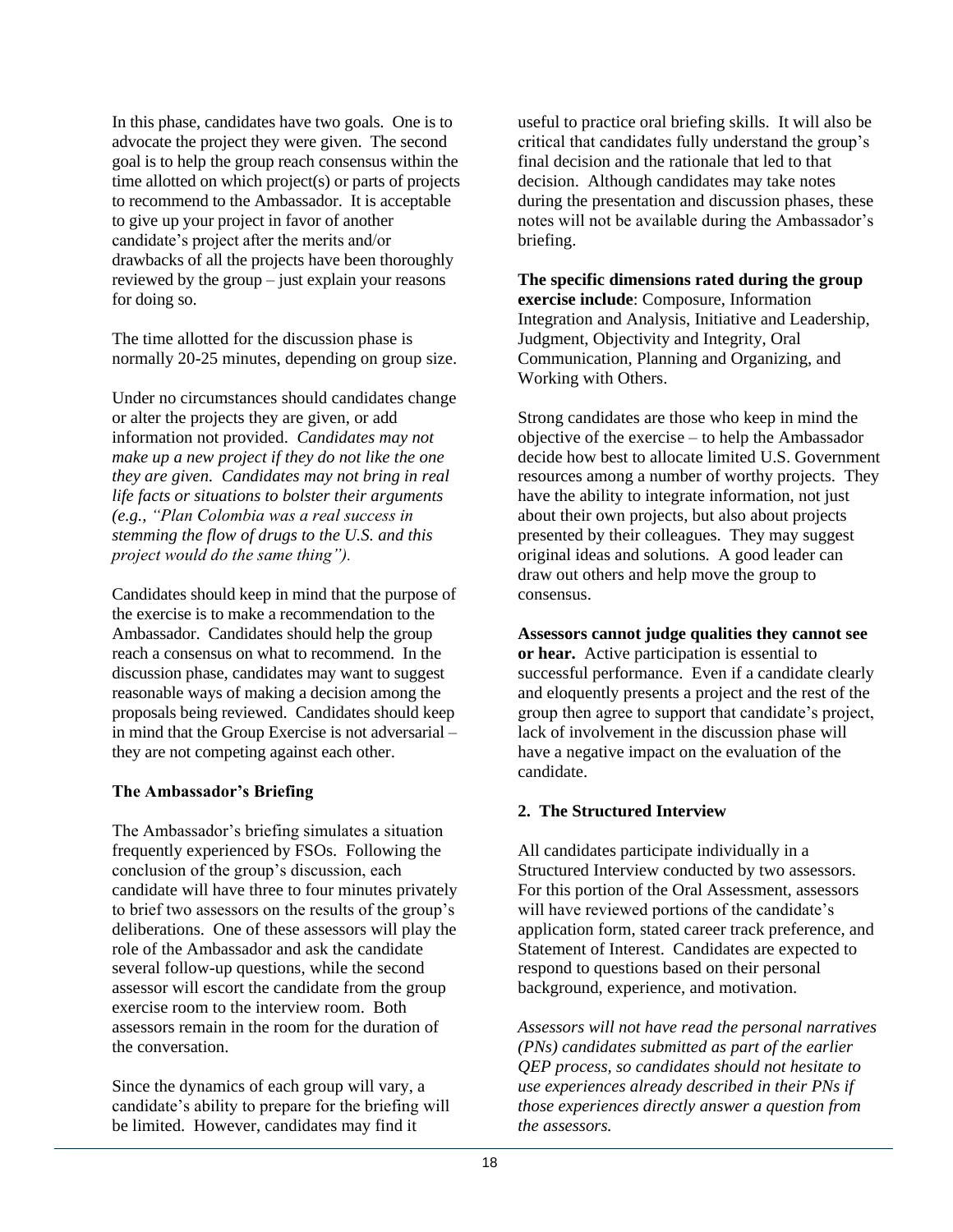Candidates should be careful to respond to the questions that are asked, rather than give a response that highlights the candidate's qualities or resume but does not reply to the specific question.

Candidates should expect assessors to remain neutral throughout the interview. They have been instructed to not provide any clues – including non-verbal ones – about how candidates are doing. This does not mean that assessors may not be impressed with something a candidate says or feel empathy when a candidate is struggling – they just will not express it.

During the Structured Interview, assessors may interrupt candidates, shuffle papers, or cut short candidates' answers. Candidates should not assume that this implies approval or disapproval. The assessors may believe that they have heard all they need to on a given subject and move on to ensure that you have ample time for all three components of the interview.

The Structured Interview portion of the assessment consists of three testing modules lasting approximately one hour.

#### A. Experience and Motivation Interview

In this portion of the Structured Interview, candidates should convey to the assessors a clear and precise picture of themselves, including personality traits, and their understanding of the Foreign Service. Candidates' motivation to join the Foreign Service, education and work experience as well as cross-cultural skills are considered.

Assessors evaluate candidates' potential to serve successfully as Foreign Service Officers, including in the selected career track, by discussing what they have done with the opportunities presented to this point in their lives. Candidates must be succinct and persuasive in responding to the examiner's questions. Candidates should have previously informed themselves about the Foreign Service in general, and about the work related to the career track they have selected.

Whenever possible and appropriate, candidates should go beyond just a "what" explanation and give the "how" and "why." Candidates should remember that they need to do more than describe their experiences; they need to explain what they learned from them and why they are predictive of success in the Foreign Service. Candidates may be interrupted as assessors probe for details and manage the time. This is normal.

#### B. Hypothetical Scenarios

The second assessment module in the Structured Interview consists of a series of hypothetical scenarios designed to test the candidate's situational judgment. (See sample in this Guide.)

Assessors will give the candidate a brief scenario to read that provides information about the country and the candidate's position in the embassy, setting the scene for the hypothetical situation.

**Dimensions scored during this exercise include:**  Planning and Organizing, Working with Others, Cultural Adaptability, Initiative and Leadership, Judgment, Objectivity and Integrity, Information Integration and Analysis, Resourcefulness, and Composure.

Although the problems presented in this exercise are hypothetical, they are closely related to real-life situations regularly encountered by Foreign Service Officers overseas. Candidates are advised, however, that, while the problems occur in a Foreign Service setting, *candidates are not expected to know how an Embassy operates or to be familiar with government rules and regulations.* Rather, candidates are asked to fashion a solution that employs good judgment and common sense. The hypothetical scenarios and questions will not necessarily be related to the candidate's career track.

The hypothetical scenarios challenge candidates to think quickly. Assessors look for a candidate who can organize for action, take responsibility, and respond to new situations creatively and effectively. While there is no single right or correct answer, a strong candidate will demonstrate mature thinking, recognize alternative approaches, and consider both the long- and short-term consequences of responses. In responding to these questions, candidates should: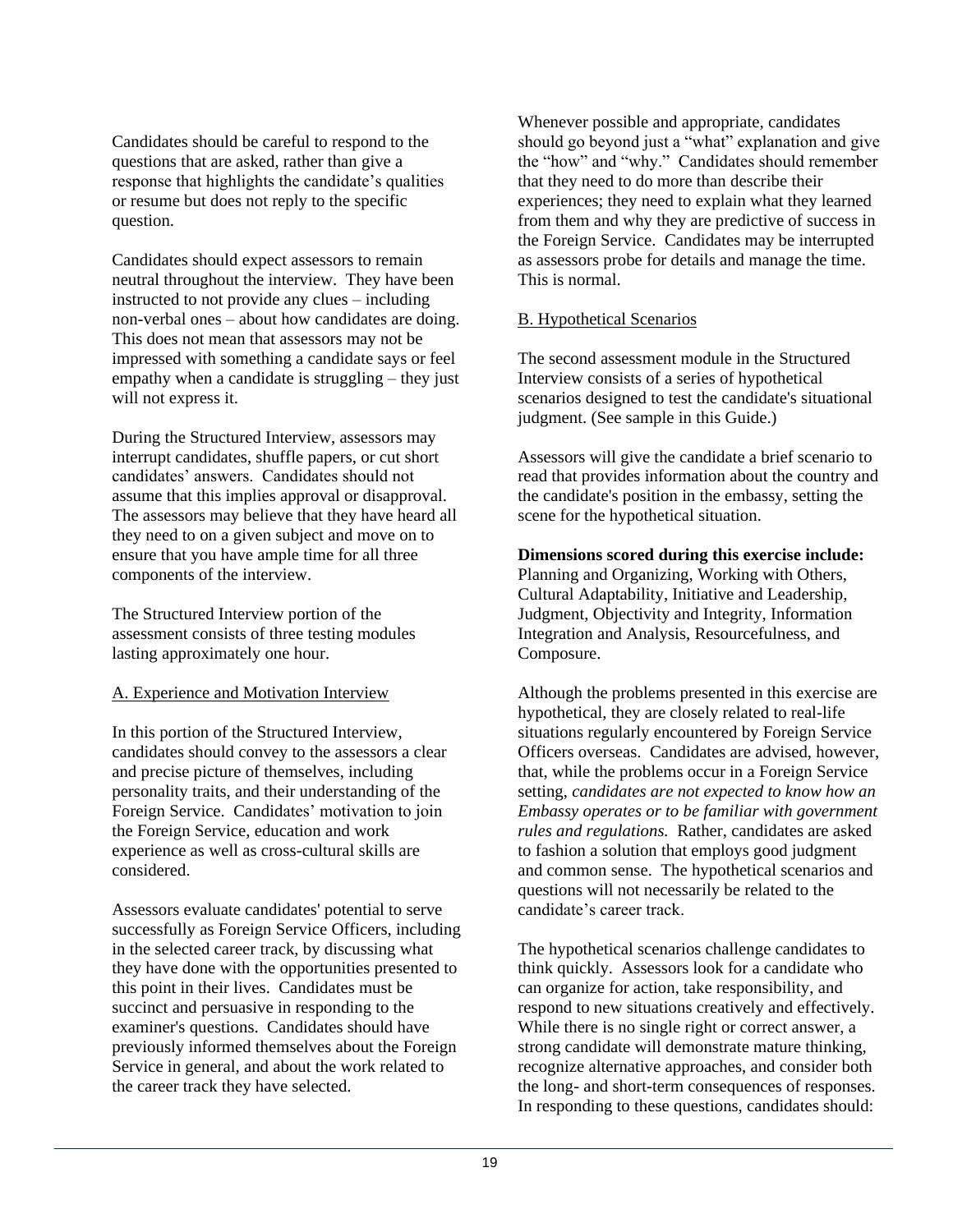- Be as thorough and complete as they can be in their approach to solving the problem;
- Articulate their assumptions and thought processes;
- Make sure they have covered the most important courses of action before the examiner moves on; and
- Consider more than one possible course of action.

Candidates should not:

• Respond by throwing the task into someone else's hands – the challenge is the candidate's to deal with, and he or she should use all the available resources. Candidates should recognize their level of authority and use it to the full extent, but not exceed it.

#### C. Past Behavior Interview

In the final segment of the Structured Interview, the assessors ask candidates a series of targeted questions to elicit examples from the candidates' own experiences in specific areas. The questions are designed to assess a range of dimensions determined through a documented job analysis to be linked to successful performance as a Foreign Service Officer. Candidates will be given a question sheet containing the different dimensions being assessed during this portion of the interview, with two questions listed under each dimension. Candidates will have five minutes to select the questions they wish to discuss for each dimension (one question for each dimension) and to prepare their responses. Candidates' examples should be concrete and drawn from their own experience.

During this portion of the Structured Interview, candidates should:

- Be sure their responses relate directly to the dimension; if the response does not answer the question, the candidate will be low ranked;
- Use responses that demonstrate their best achievement in the specific dimension – candidates should avoid responses that document themselves as failures;
- Even when talking about a group project, make sure they emphasize what they did. Candidates should choose examples in which

their role highlights their command of the dimension being assessed.

### **Dimensions scored during this exercise include:**

Planning and Organizing, Working with Others, Cultural Adaptability, Initiative and Leadership, Objectivity and Integrity, Composure, and Oral Communication.

#### **3. Case Management Exercise**

The third part of the Oral Assessment is the 90 minute Case Management Exercise. The purpose of this segment is to evaluate the candidate's management and writing skills.

#### **The dimensions scored during this exercise**

**include**: Working with Others, Judgment, Objectivity and Integrity, Information Integration and Analysis, Resourcefulness, Written Communication and Quantitative Skills. The candidate is expected to incorporate data and other numerical information in the analysis and recommended solutions.

The candidate is given a memo describing the tasks to complete, with information about the central issue, a summary of ongoing problems, an organizational chart, email messages from different employees giving their perspectives on the problems, pertinent regulations, and details about the past performance of the staff. A calculator is not needed in reviewing the quantitative data, but the analysis and recommendations must show a clear understanding of these data. Candidates should be able to do basic arithmetic longhand or in their heads.

The candidate may want to spend 30 minutes reading and analyzing the material, 45 minutes writing the required memo, and 15 minutes reviewing and revising.

#### **Evaluating the Three Exercises**

Assessors observe the candidate's performance closely, taking extensive notes during each testing module. At the end of each exercise, assessors individually enter their scores into a computer. The average of the exercises determines a candidate's overall score.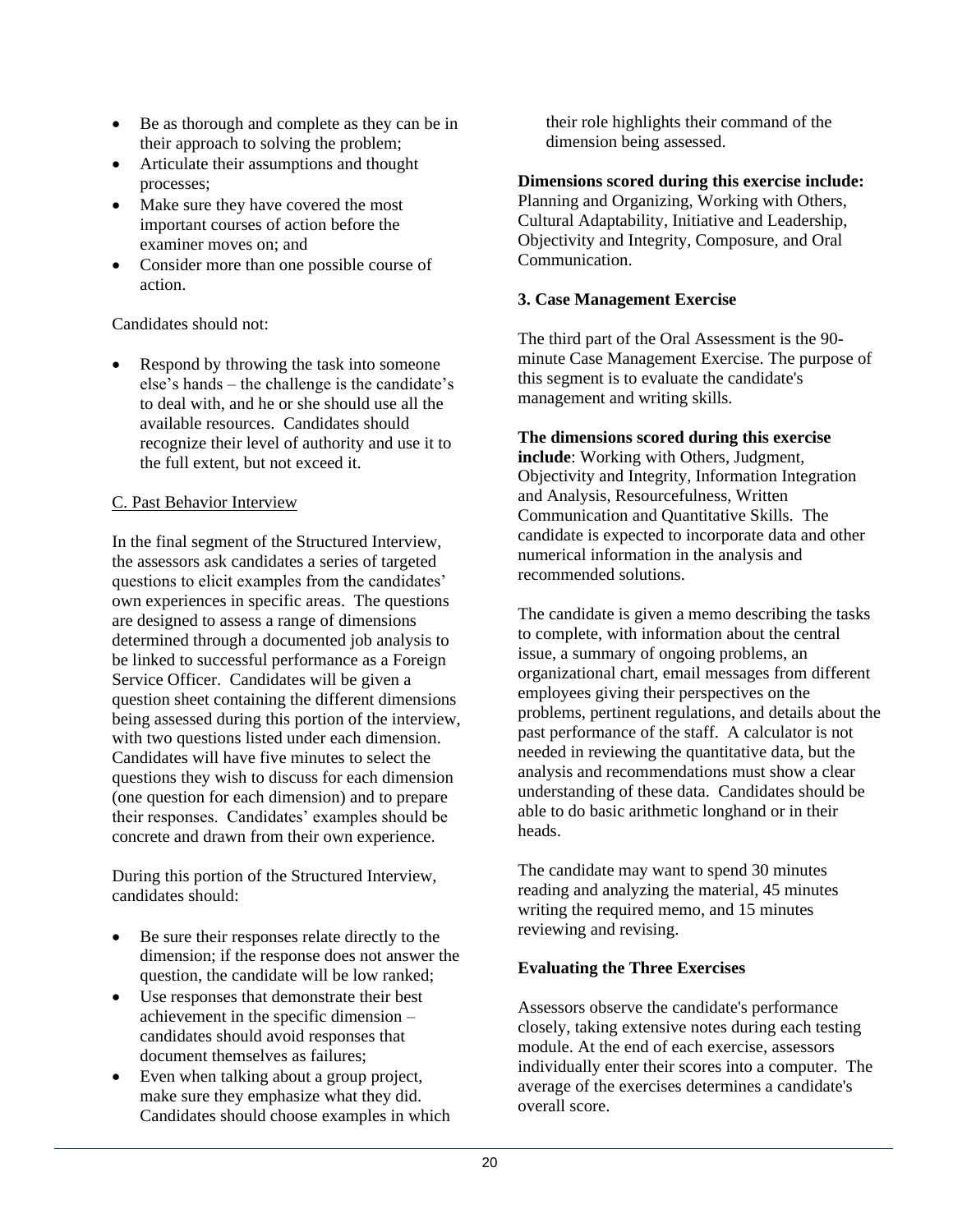The Oral Assessment score needed to continue a candidacy is 5.25 out of a possible 7. The Group Exercise, Structured Interview, and Case Management Exercise each count for one-third of the total score. Overall scoring is on a scale from 1 to 7, with 1 representing poor performance and 7 representing an outstanding performance.

#### **Exit Interviews**

After the assessors complete the integration of their scores, candidates are notified whether they have been successful in reaching the cut-off. Along with their final overall score, candidates receive an indication as to whether they reached or exceeded the cut off on any of the three major components of the assessment.

Unsuccessful candidates are informed of their results in a private interview with two assessors. At this point, the candidate is given an opportunity to ask general questions about the assessment process or future assessments. Assessors are not permitted to provide specific feedback or critiques of the candidate's performance. This would be considered personal coaching and would constitute an unfair advantage to those who take the assessment more than once.

Those candidates who pass the Oral Assessment receive an Immediate *Conditional* Offer and proceed to the next phase of the hiring process. Successful candidates are given a briefing on the next steps in the Foreign Service Officer Selection Process, including information on the security background investigation, language bump-up point system, veteran's preference points, the medical examination, and suitability review. Candidates are also given the opportunity to ask questions about Foreign Service life. In the final step of the assessment day, successful candidates meet with a Diplomatic Security representative, who will initiate the security clearance process.

### <span id="page-23-0"></span>**Step 5: Obtain Security and Medical Clearances**

Candidates who pass the Oral Assessment will receive a *conditional* offer of employment and instructions about obtaining medical and security clearances to continue their candidacy. There is no guarantee of employment at this stage.

The Department of State's Bureau of Medical Services determines a candidate's medical fitness and ability to serve overseas. Many Foreign Service posts are located in remote areas with extremely limited medical support. Each candidate, therefore, must meet rigorous medical standards to qualify for the required worldwide medical clearance. A medical clearance determination is based on a thorough review of each candidate's medical history and a physical examination, including an individual assessment of their specific medical needs and the medical capabilities of Foreign Service posts to meet those needs.

Candidates who pass the Oral Assessment also must apply for the security clearance required for appointment to the Foreign Service. A comprehensive background investigation, conducted by the Department of State in cooperation with other federal, state, and local agencies, will provide the information necessary to determine a candidate's suitability for appointment to the Foreign Service and for a Top Secret security clearance. The process considers such factors as: failure to repay a U.S. Government-guaranteed loan or meet tax obligations; failure to register for the Selective Service; past problems with credit or bankruptcy; unsatisfactory employment records; a criminal record or other violations of the law; drug or alcohol abuse; and less than honorable discharge from the armed forces.

### <span id="page-23-1"></span>**Step 6: Pass the Suitability Review**

Upon completion of the background investigation and medical examination, a Suitability Review Panel (SRP) will examine a candidate's file (minus any privileged medical information) to determine the candidate's suitability for employment with the Foreign Service.

The Department of State requires the highest standards of conduct by employees of the Foreign Service, including an especially high degree of integrity, reliability, and prudence. The purpose of the suitability review is to determine, from the candidate's total record, whether the candidate is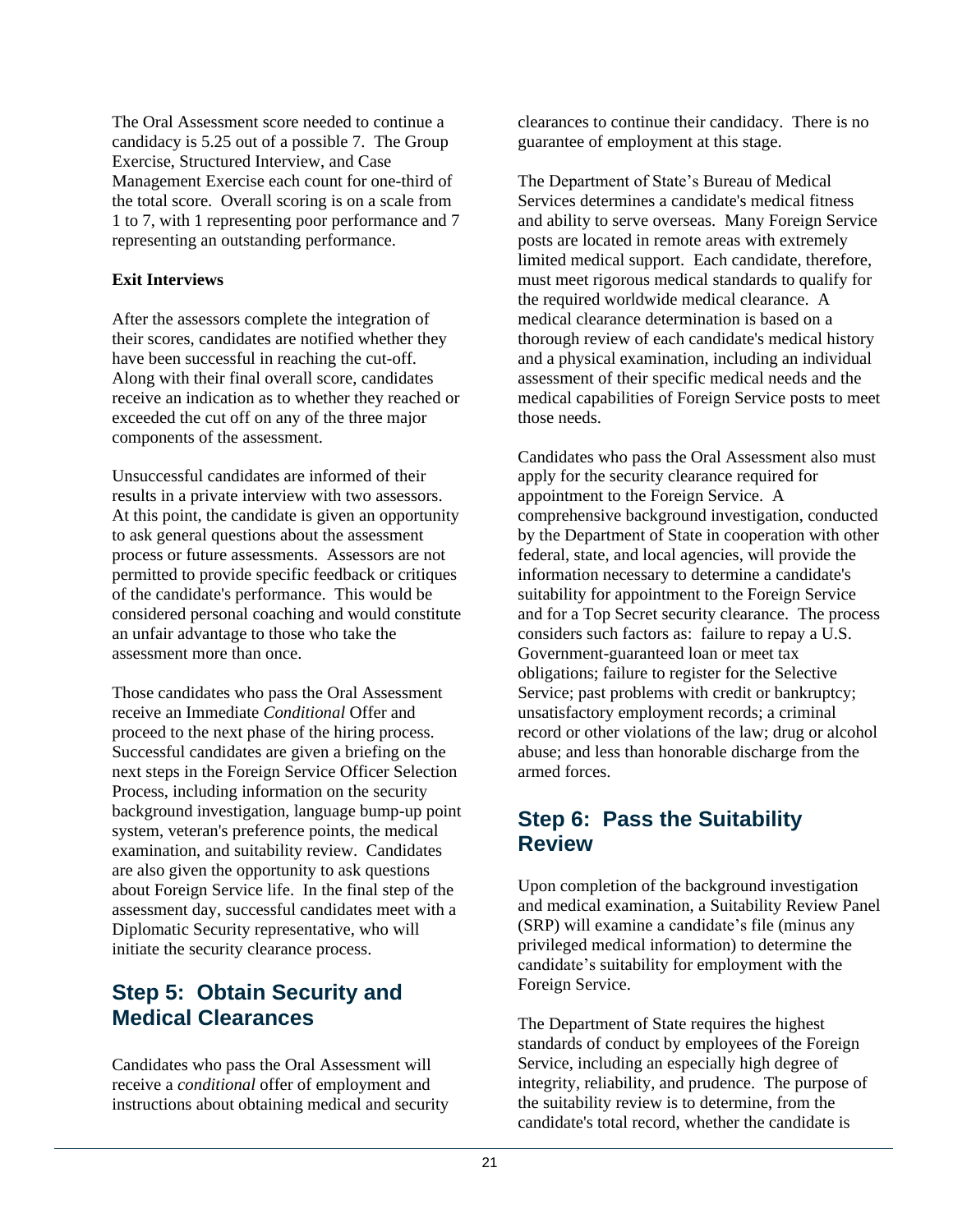indeed suitable to represent the United States. The Suitability Review Panel has the authority to terminate a candidacy.

**In evaluating suitability, the Suitability Review Panel takes into consideration the following factors:**

- Misconduct or negligence in prior employment;
- Poor or marginal job performance;
- Criminal, dishonest, or disgraceful conduct;
- Financial irresponsibility, including a history of not meeting financial obligations or an inability to satisfy debts;
- An intentional and material false statement, deception, or fraud in the Foreign Service examination or appointment process;
- Abuse of alcohol or other intoxicants that could affect ones' ability to perform the duties and responsibilities of the position;
- Illegal use of narcotics, drugs, or other controlled substances;
- Conduct that gives rise to reasonable doubt as to a candidate's loyalty to the U.S. Government; and/or
- Conduct that clearly shows poor judgment or lack of discretion**.**

### <span id="page-24-0"></span>**Step 7: Go On The Register**

Candidates, who pass the Foreign Service Officer Test; Qualifications Evaluation Panel; Oral Assessment; security and medical clearances; and a suitability review, are placed on a rank-ordered hiring register based on the career track chosen when registering for the FSOT and their Oral Assessment score, plus any additional credit for language ability or veterans' preference.

Placement on the Register does not guarantee an appointment as a Foreign Service Officer. Hiring depends on the needs of the Foreign Service.

The Register is dynamic based on scores rather than the length time on the Register. A candidate may stay on the Register for a maximum of 18 months. If there is no appointment offered and accepted within that period, the candidacy will automatically expire.

Candidates may restart the selection process one year after their FSOT date, in the same career track or a different career track.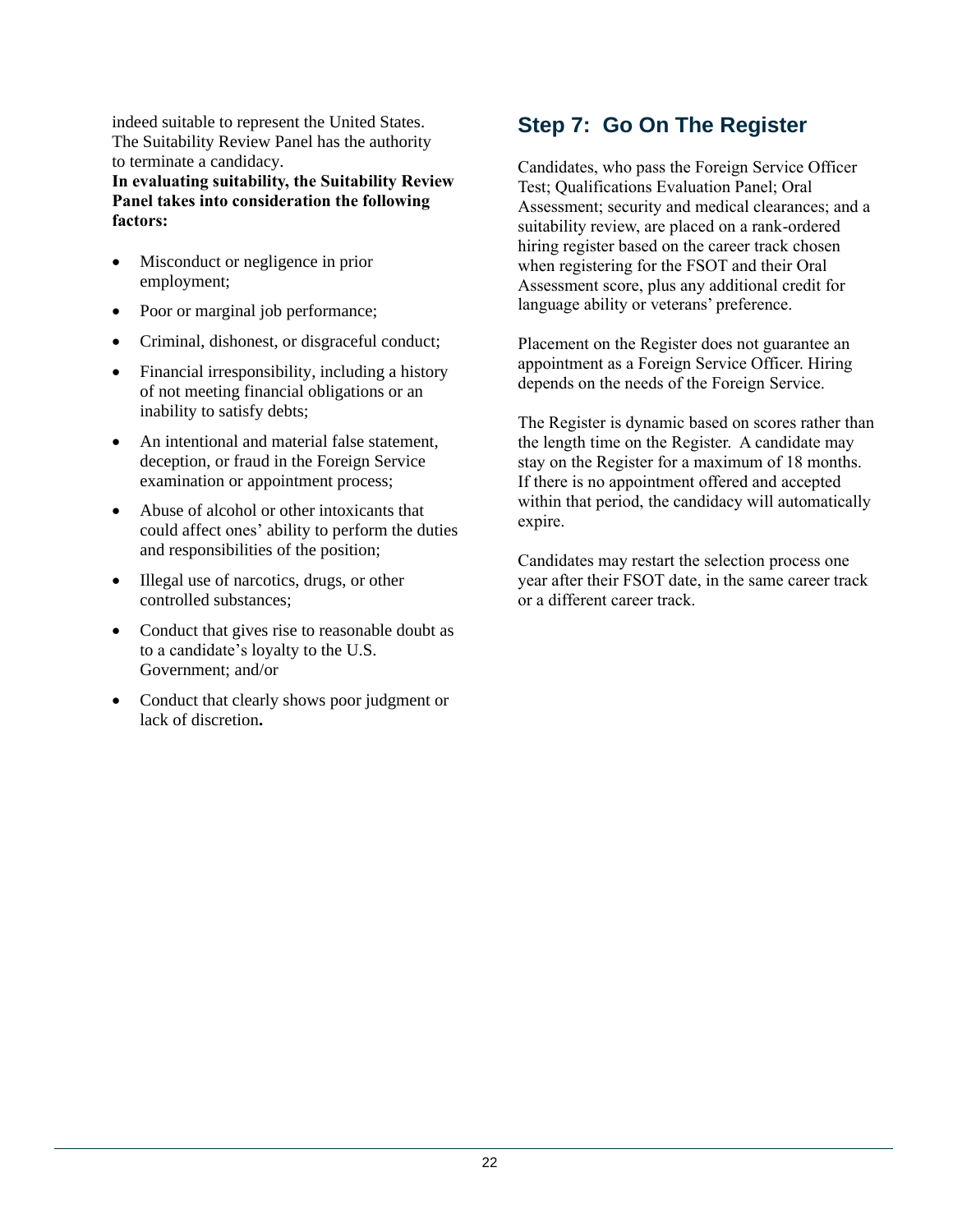### **FSOT Non-Disclosure Agreement**

<span id="page-25-0"></span>Candidates taking the FSOT will be asked to agree to the following terms before beginning the test:

I am a bona fide applicant taking this test to pursue a Foreign Service career and I understand, acknowledge and agree to the requirements outlined below.

That disclosure of content of the Foreign Service Officer Test (FSOT) could result in cancellation of test results, or denial of employment. That I will maintain the confidentiality of the test content and not disclose, publish, distribute, reproduce and/or transmit any test material, in whole or in part, in any form or by any means (verbal, written, electronic, or mechanical, or otherwise) at any time or for any reason. That I will not participate in any attempt to recreate test material by memory following the test. That I will not obtain FSOT content (including questions and answers) from unauthorized sources. That the Department of State reserves the right to cancel or withhold test results and/or disqualify my application when, in its judgment, a testing irregularity occurs, including but not limited to candidate misconduct, plagiarism, and/or misrepresentation of material fact.

These provisions are consistent with and do not supersede, conflict with, or otherwise alter the employee obligations, rights, or liabilities created by existing statute or Executive Order relating to (1) classified information, (2) communications to Congress, (3) the reporting to an Inspector General of a violation of any law, rule, or regulation, or mismanagement, a gross waste of funds, an abuse of authority, or a substantial and specific danger to public health or safety, or (4) any other whistleblower protection. The definitions, requirements, obligations, rights, sanctions, and liabilities by controlling Executive Orders and statutory provisions are incorporated into this agreement and are controlling.

### **FSOA Non-Disclosure Agreement**

<span id="page-25-1"></span>By signing below, I agree to the following conditions:

- 1) I will hold confidential the content of the Foreign Service Oral Assessment.
- 2) I will not disclose, publish, reproduce or transmit any examination material or content by any means for any reason.
- 3) I will not participate in any systematic attempt to recreate the material by memory following the examination.

I understand that conduct that shows poor judgment and/or lack of discretion that may affect the State Department's ability to carry out its responsibility and mission is grounds to find me unsuitable for employment.

These provisions are consistent with and do not supersede, conflict with, or otherwise alter the employee obligations, rights, or liabilities created by existing statute or Executive order relating to (1) classified information, (2) communications to Congress, (3) the reporting to an Inspector General of a violation of any law, rule, or regulation, or mismanagement, a gross waste of funds, an abuse of authority, or a substantial and specific danger to public health or safety, or (4) any other whistleblower protection. The definitions, requirements, obligations, rights, sanctions, and liabilities created by controlling Executive orders and statutory provisions are incorporated into this agreement and are controlling.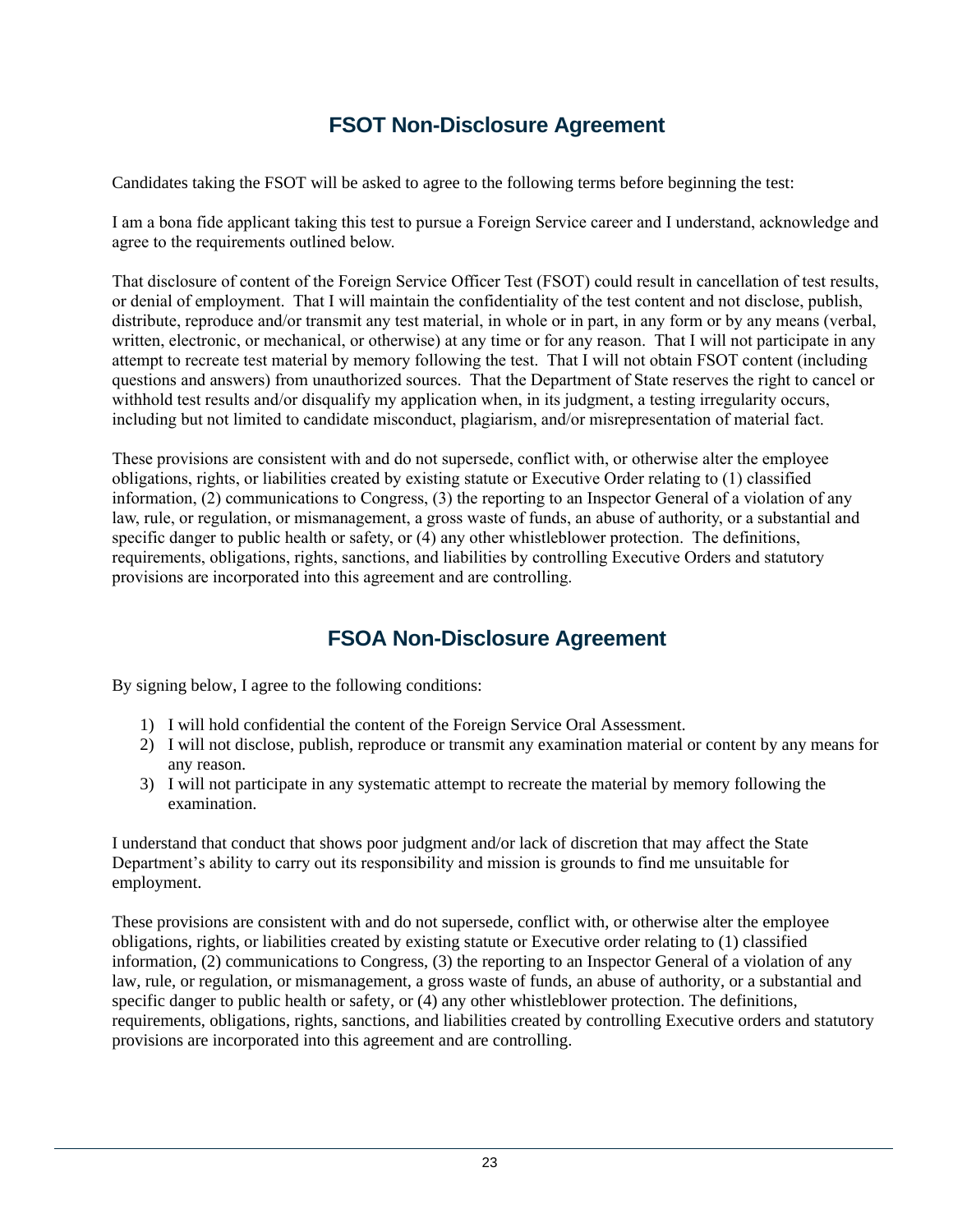# **SAMPLE FSOT JOB KNOWLEDGE QUESTIONS**

The Job Knowledge section of the FSOT consists of questions that cover several major content areas, such as the U.S. Government and Political System, U.S. and World History, Geography, Economics, and Math and Statistics. It consists of 60 questions administered in 40 minutes.

The knowledge and skill areas covered in the Job Knowledge section of the test were described previously in this *Guide*. (**NOTE:** English language skills are tested in the separate English Expression and Written Essay sections of the FSOT, not in the Job Knowledge section of the test.)

The Job Knowledge test consists of questions that represent the knowledge and skill areas that are equally important across all five career tracks. There are 10 sample items provided below.

**DIRECTIONS:** This section will automatically time out if not completed within 40 minutes. Each question or incomplete statement below is followed by four possible responses. Select an answer by clicking on the circle to the left of the answer or by clicking on the answer text. You may change your answer by selecting another answer. Because no points are taken off for incorrect responses, you should try to answer every item.

- **1.** In 1964, the U.S. Congress passed the Gulf of Tonkin resolution authorizing:
	- **A.** the partition of Vietnam.
	- **B.** an American invasion of North Vietnam.
	- **C.** an American military alliance with South Vietnam.
	- **D.** presidential discretion in defending U.S. forces in and around Vietnam.
- **2.** Iran's location allows it to exercise control over which strategic international maritime pathway?
	- **A.** Suez Canal
	- **B.** Strait of Hormuz
	- **C.** Gulf of Bahrain
	- **D.** Gulf of Aden
- **3.** A wide span of management control is most likely to result in:
	- **A.** overly tight supervision of employees.
	- **B.** isolation of top managers.
	- **C.** increased labor costs.
	- **D.** lack of control of employees.
- **4.** Which type of tax is an example of a progressive tax system in the United States?
	- **A.** Sales tax
	- **B.** Income tax
	- **C.** Capital gains tax
	- **D.** Social Security (FICA) payroll tax
- **5.** Which term relates to a Web site or online document that serves as a repository of information about a topic and allows knowledgeable contributors to edit or add to its content?
	- **A.** Webcast
	- **B.** Social network
	- **C.** Wiki
	- **D.** Vlog
- **6.** Which three countries exercise *de facto* administrative and military control over Kashmir?
	- **A.** India, China, and Pakistan
	- **B.** India, Pakistan, and Afghanistan
	- **C.** Pakistan, Afghanistan, and China
	- **D.** India, Nepal, and Pakistan
- **7.** Which public speaking technique would hold the audience's attention most effectively?
	- **A.** Distributing printed copies of the speech in advance of the presentation
	- **B.** Occasionally using pauses and silence at specific points during the speech
	- **C.** Using highly technical language to describe different activities and organizations
	- **D.** Using slang language to appear more in touch with current trends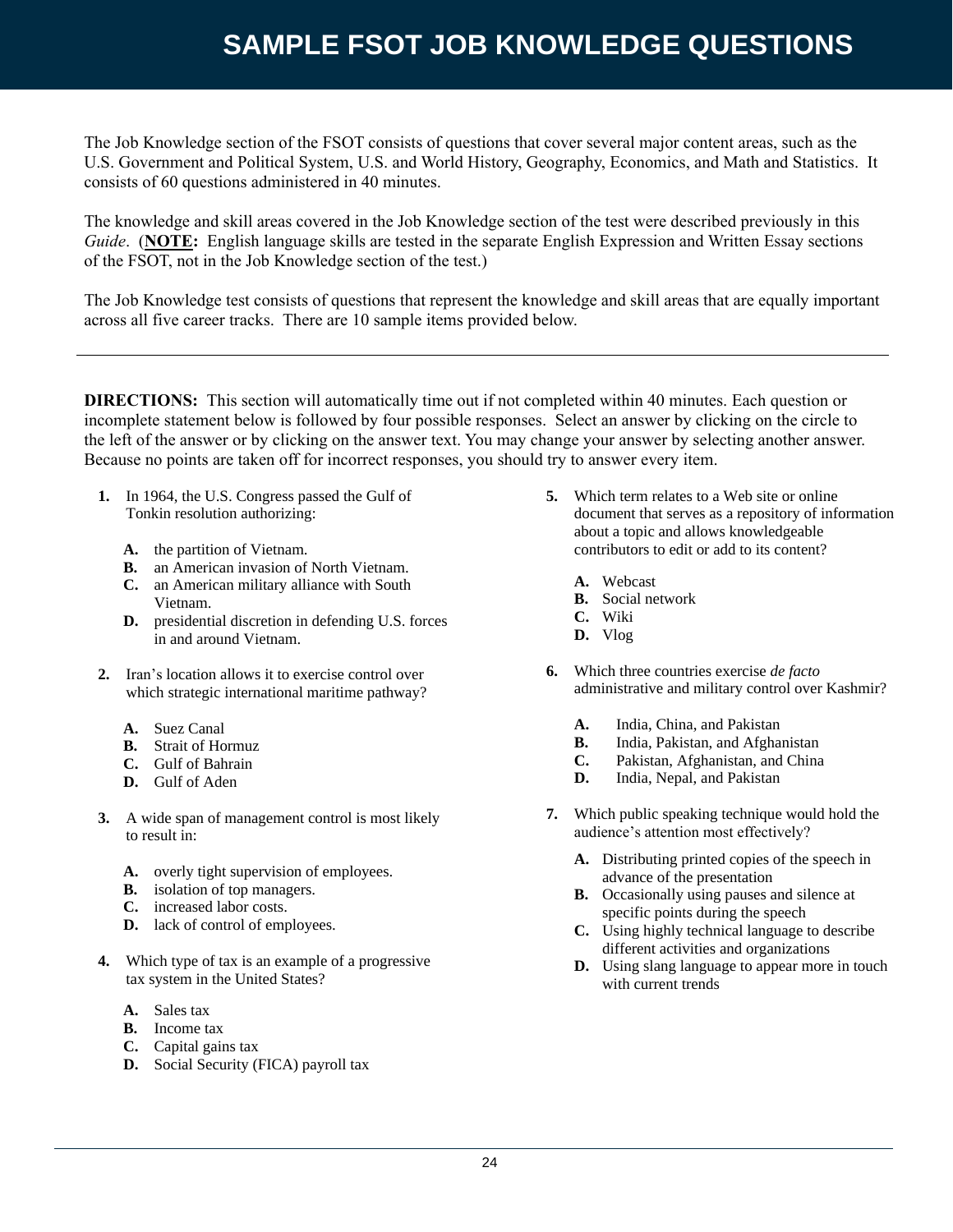- **8.** Three employees earn \$8 per hour, \$9 per hour, and \$10 per hour, respectively. If the wages of all three employees are increased by \$1 per hour, the range will increase by:
	- **A.** 0.
	- **B.** 1.
	- **C.** 2.
	- **D.** 3.
- **9.** Congress is bound by Article I, Section 8 of the U.S. Constitution to exercise only those powers that are stated in the Constitution. What are these powers called?
	- A. Enumerated powers<br>**B.** Manifest powers
	- **B.** Manifest powers **C.** Executive powers
	- **C.** Executive powers
	- **D.** Congressional powers
- **10.** Which of the following rights or powers represents a check and balance on judicial power?
	- **A.** The President's power to remove judges
	- **B.** The President's right to expand the number of federal courts, with the approval of the Senate
	- **C.** The Senate's power to confirm the President's judicial appointments
	- **D.** Congress' power to approve the President's judicial appointments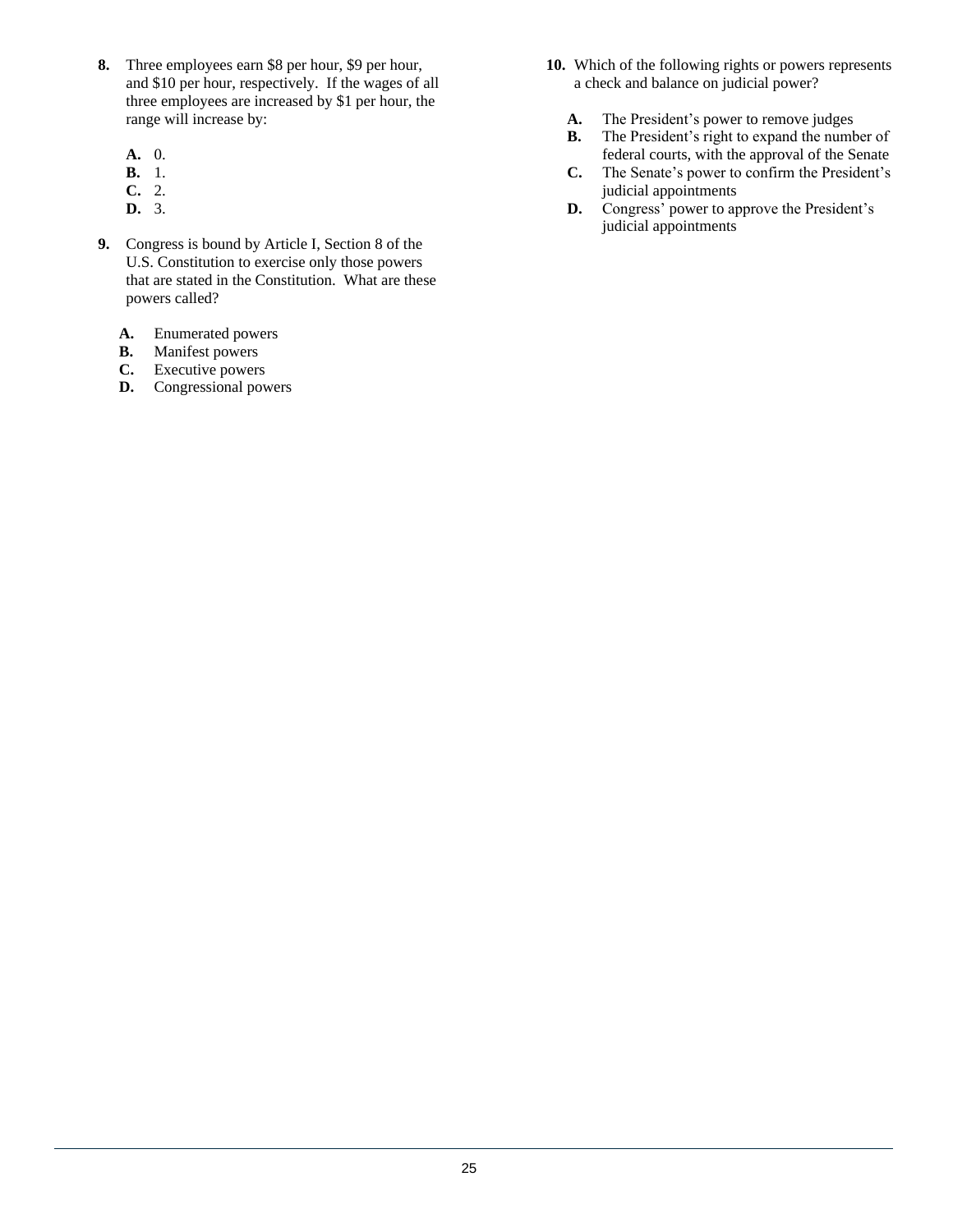## **SAMPLE FSOT SITUATIONAL JUDGMENT TEST ITEMS**

The Situational Judgment Test (SJT) is designed to assess an individual's ability to determine the most and least appropriate actions given a series of scenarios. The questions were written to assess precepts or competencies that are related to the job of a Foreign Service Officer, including Adaptability, Decision Making and Judgment, Operational Effectiveness, Professional Standards, Team Building, and Workplace Perceptiveness. (**NOTE:** Knowledge about the State Department's policies, procedures, or organizational culture is NOT required to answer these questions.)

**DIRECTIONS:** The SJT presents 28 scenarios (i.e., descriptions of situations) that you might encounter on the job as a Foreign Service Officer. Each scenario is accompanied by possible responses to that scenario. For each scenario, select the BEST response and the WORST response. The SJT section of the test consists of 28 scenarios administered in 42 minutes.

- **1.** Your supervisor edited a document you drafted that will be sent to your agency headquartered in Washington, DC. You think the document was much better without the edits. What should you do?
	- **A.** Accept all the edits and say nothing to your supervisor.
	- **B.** Ask to speak to your supervisor to understand the reasons for the edits.
	- **C.** Accept only the edits you agree with and send the document to Washington.
	- **D.** Ask your supervisor to explain how you can improve your writing skills.
	- **E.** Discuss the edits with your supervisor and suggest accepting only the most important edits.
- **2.** You work with a peer to negotiate leases. You notice that your peer seems to give preferential treatment to certain landlords and states that it is because he/she trusts them. However, you review the contracts and notice they are not the lowest cost. What should you do?
	- **A.** Let your peer choose the landlords as long as everything stays within budget.
	- **B.** Tell your peer that this conduct appears biased and to consider reevaluating the contracts.
	- **C.** Tell your boss to look into your peer's behavior for possible ethics violations.
	- **D.** Ask your peer to explain the decisions given the higher costs.
- **3.** You are speaking a foreign language to greet guests at an overseas affair. Guests are laughing at your pronunciation of many words, and you are getting very self-conscious. Also, you think the guests may misinterpret what you are saying. What should you do?
	- **A.** Try to minimize how much you have to speak so you do not make the problem worse.
	- **B.** Tell the guests you are still learning, and ask for their help in pronouncing words.
	- **C.** Do the best you can, while being as careful as you can to pronounce words correctly.
	- **D.** Take advantage of the guests' laughter to build rapport at your own expense.
- **4.** You manage cultural programs for the embassy and normally conduct eight training programs per month. Your boss tells you that budget cuts mean you must limit your programs to six per month in the future. What should you do?
	- **A.** Prioritize the types of programs you conduct and cut those that are not as important.
	- **B.** Gather your staff and brainstorm ways to make counterarguments in favor of sustaining programs at current levels.
	- **C.** Encourage influential people to attend your programs and to put in a good word for you and your programs with your boss.
	- **D.** Work with your staff to identify potential areas to make cuts to minimize the impact on program priorities.
- **5.** One of your colleagues routinely speaks in a very loud voice when interviewing visa applicants, making it difficult for you and others to hear and be heard by visa applicants you are interviewing. What should you do?
	- **A.** Speak more loudly when conducting your visa interviews to ensure the applicant can hear you.
	- **B.** Complain to your supervisor.
	- **C.** Speak to your colleagues about how to best address the issue.
	- **D.** Try to conduct your visa interviews far away from where your loud colleague is interviewing.
	- **E.** Explain to your colleague how conducting interviews with a loud voice interferes with the other interviews.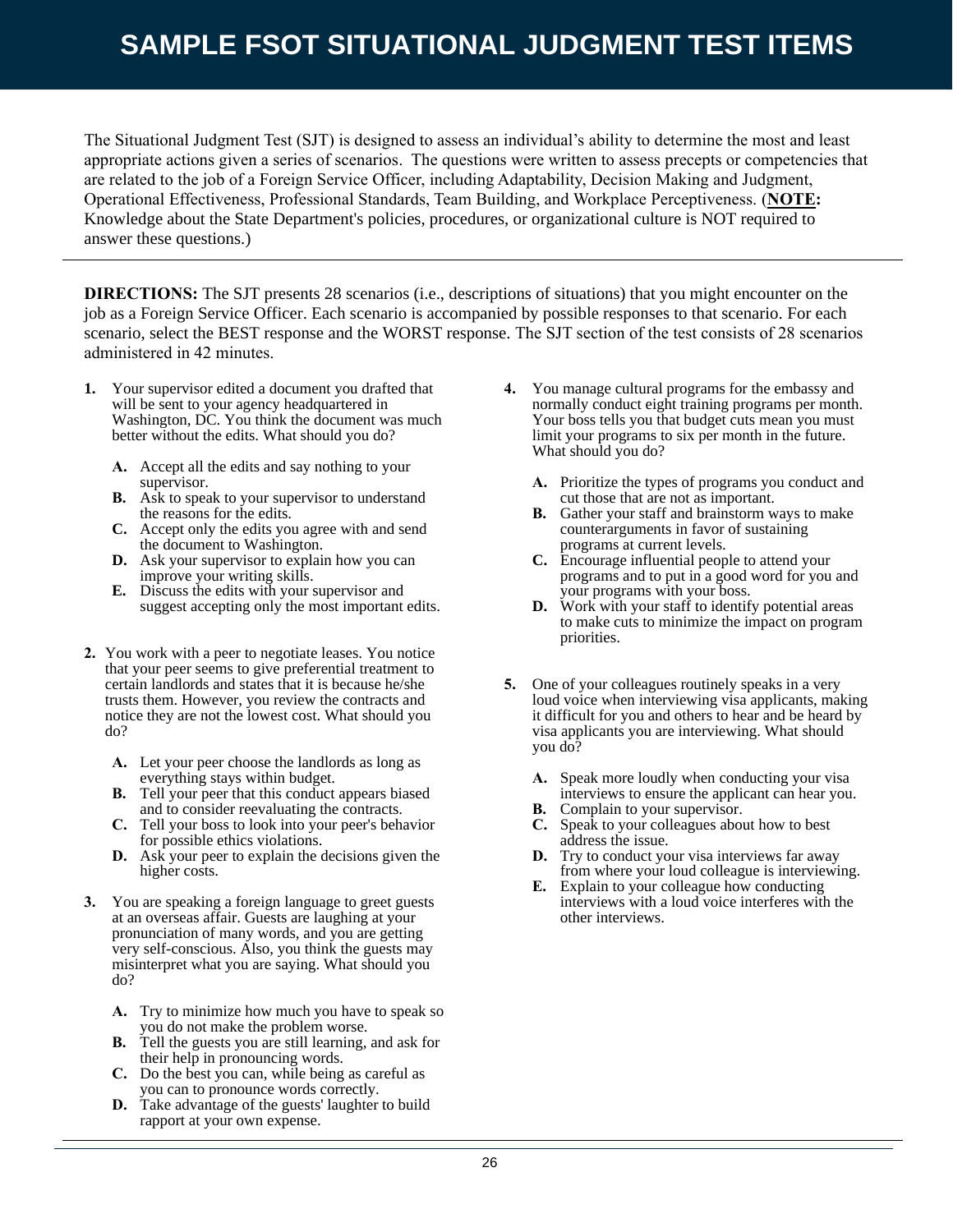# **SAMPLE FSOT ENGLISH EXPRESSION QUESTIONS**

The English Expression test section consists of 65 questions administered in 50 minutes.

**Sentence Selection: Instructions:** For each item in this section, select the one sentence (of the four options) that best meets the requirements of standard written English.

- **1.**
- **A.** The United States owes much of its national character due to having a large and varied population.
- **B.** The United States owes much of its national character resulting from having a large, varied population.
- **C.** The United States owes much of its national character to its population that is large and varied.
- **D.** The United States owes much of its national character to its large and varied population.
- **2.**
- **A.** Two-thirds of Americans staffing overseas missions are not State Department employees, they're from Defense, Agriculture, Health and Human Services, and numerous law enforcement agencies.
- **B.** Two-thirds of Americans staffing overseas missions are not State Department employees; it's from Defense, Agriculture, Health and Human Services, and numerous law enforcement agencies.
- **C.** Two-thirds of Americans staffing overseas missions are not State Department employees; they're from Defense, Agriculture, Health and Human Services, and numerous law enforcement agencies.
- **D.** Two-thirds of Americans staffing overseas missions are not State Department employees, it's from Defense, Agriculture, Health and Human Services, and numerous law enforcement agencies.

**Sentence Correction I:** For each item in this section, select the one underlined word or phrase that needs to be changed to make the sentence correct, or indicate that none of the underlined parts are in error.

- **3**. Travelers to India a country with strong border controls, should be careful about what they carry into or out of the country.
	- **A.** NO ERRORS
	- **B.** India, a country with
	- **C.** about what they
	- **D.** into or out of
- **4.** Australia, who's markets for grain and dairy products may be undercut by the U.S.'s agricultural subsidies, continues to review its free trade agreement with the U.S.
	- **A.** NO ERRORS
	- **B.** who's
	- **C.** U.S.'s
	- **D.** its

**Sentence Correction II:** For each item in this section, select the one word or phrase that needs to be used in place of the underlined text to make the sentence correct, or indicate that the underlined text is not in error.

- 5. Dr. Ellen Ochoa, the first Hispanic woman to travel in space, says she was surprised when her application to NASA would be accepted.
	- **A.** NO ERROR
	- **B.** was accepted.
	- **C.** has been accepted.
	- **D.** had been accepted.

6. The working group will review as many proposals as they can.

- **A.** NO ERROR
- **B.** they could
- **C.** it can
- **D.** it could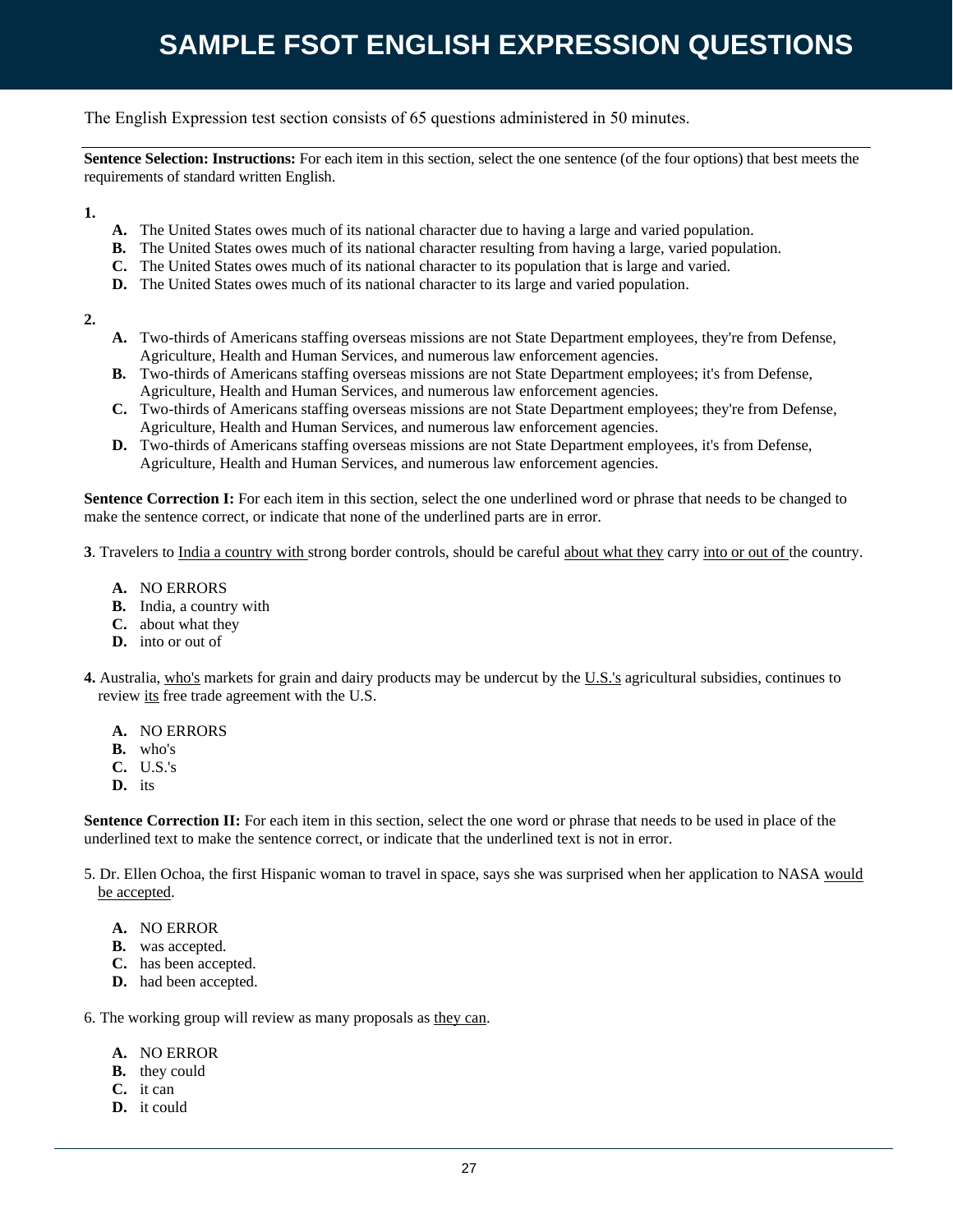**Paragraph Organization:** For each item in this section, select the ordering of sentences that results in the clearest, most well-organized paragraph.

**7.** Sentence 1: China is still politically repressive today, but economically it is moving steadily away from centralized control.

Sentence 2: Four decades have passed since President Nixon's historic visit to China.

Sentence 3: To encourage this trend, the Clinton administration asked Congress to approve Permanent Normal Trade Relations with China.

Sentence 4: He encountered there an isolated and totalitarian regime.

**A.** 1, 2, 3, 4 **B.** 1, 2, 4, 3

- **C.** 2, 4, 1, 3
- **D.** 2, 4, 3, 1
- **8.** Sentence 1: The Bureau of Educational and Cultural Affairs fosters mutual understanding between the United States and other countries.

Sentence 2: This fostering is accomplished through international educational and training programs.

Sentence 3: In addition, the Bureau presents U.S. history, society, art, and culture in all of its diversity to overseas audiences.

Sentence 4: The training attempts to promote personal, professional, and institutional ties between private citizens and organization in the United States and abroad.

- **A.** 1, 2, 3, 4
- **B.** 1, 2, 4, 3
- **C.** 1, 4, 3, 2
- **D.** 1, 3, 2, 4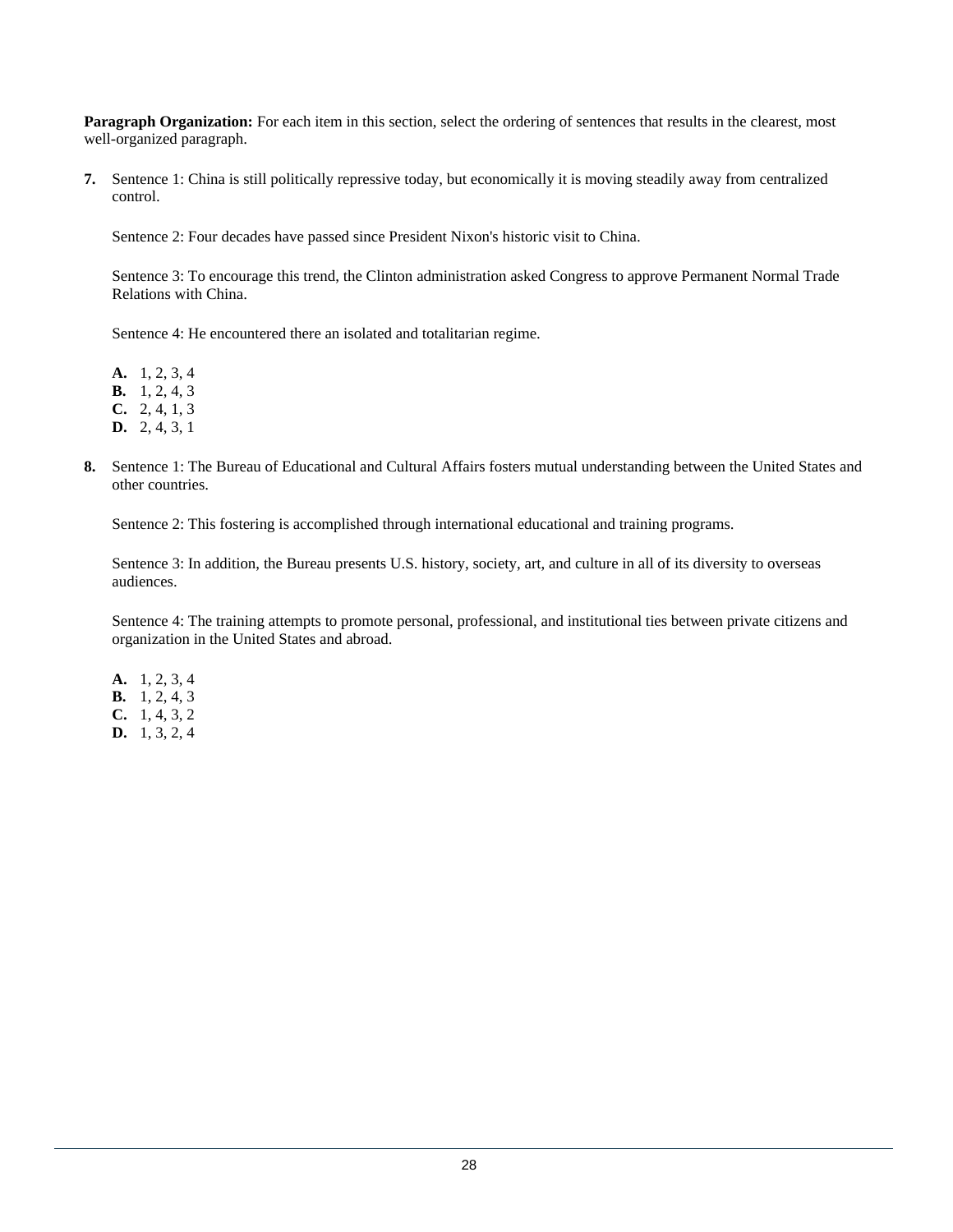**Paragraph Revision:** This section consists of several paragraphs. Read each paragraph carefully, and then answer the questions that follow it. (The example item below shows one paragraph that consists of four sentences.)

Sentence 1: In a mixed economy, the government intervenes in the market to provide public goods such as infrastructure and national defense.

Sentence 2: The federal government also intervenes in the economy by transferring wealth among our citizens for social, cultural, or political purposes.

Sentence 3: Another common reason for government intervention is the presence of externalities, which exist when the social costs of an activity differ from its private costs.

Sentence 4: Transfers of wealth include commodity support to agricultural producers and income maintenance and healthcare provisions for low-income families.

- **9.** The writer discovers that the following sentence has been left out of the paragraph, "For example, car owners bear only a portion of the cost of their emissions." If the writer were to add the previous sentence, it would most logically be placed after which sentence?
	- **A.** Sentence 1
	- **B.** Sentence 2
	- **C.** Sentence 3
	- **D.** Sentence 4

**10.** Choose the best alternative for the underlined text in Sentence 2. If you think the current version is best, choose Option A.

- **A.** its
- **B.** it's
- **C.** their
- **D.** the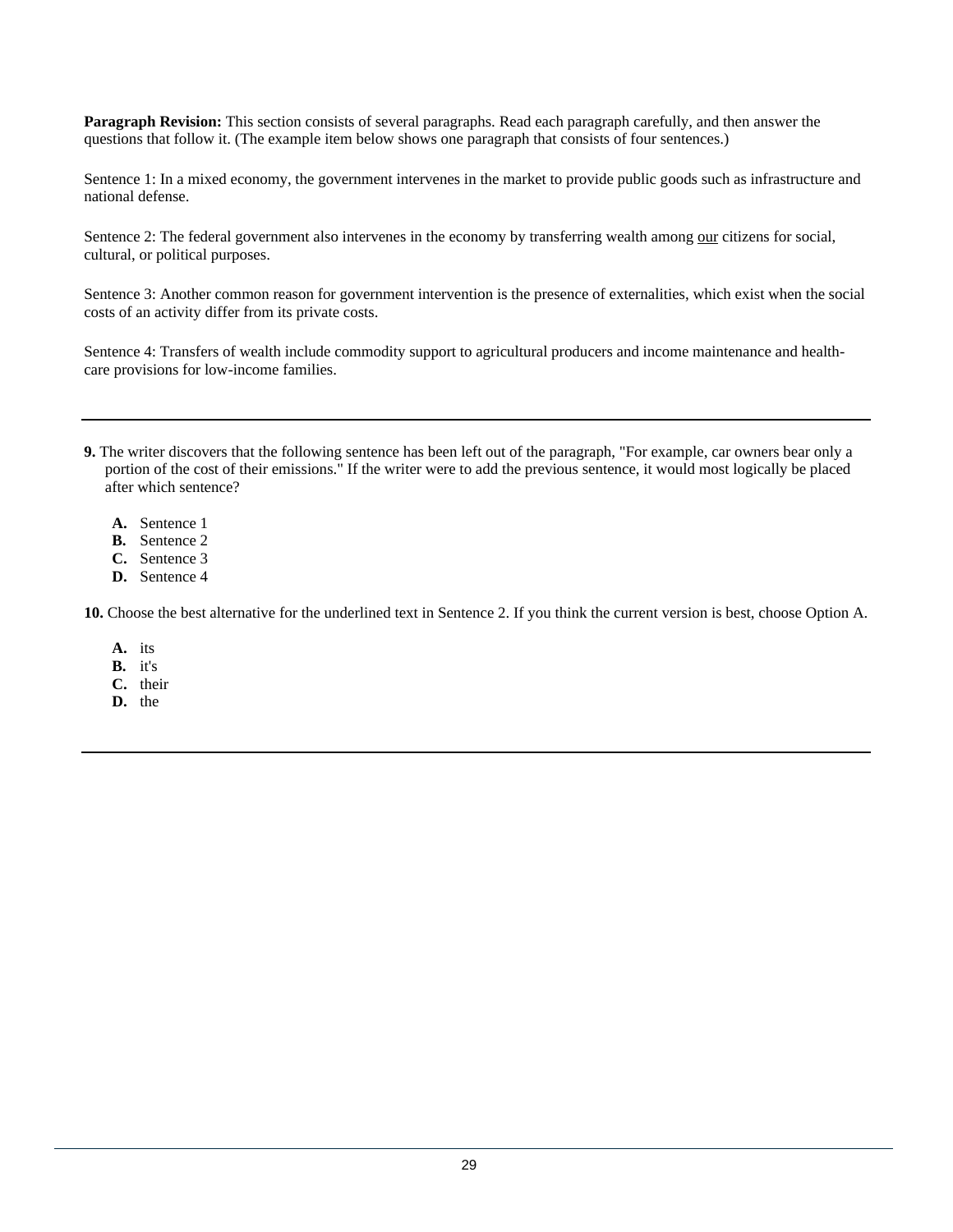# **SAMPLE FSOT WRITTEN ESSAY TOPICS**

**DIRECTIONS:** You have 7 minutes to read this screen and select one of the three topics (note that two topics are shown below). If you do not choose within 7 minutes, then a topic will be automatically chosen for you. You will have 25 minutes to write your essay, so read each topic carefully and plan what you want to write before you begin.

The essay item consists of your taking a position on a topic and developing a rationale for it. Your writing will be evaluated on your ability to analyze a topic and on the quality of the writing, not the opinions expressed. The Department's writing style is professional rather than literary. That means that a well-written essay will be concise and well-organized. It will make a clear and effective argument that is easily read and quickly understood. Other important elements include word choice, spelling, grammar, syntax, and punctuation. Remember, after 25 minutes, this section will be timed out. You have 2,800 characters to develop your topic.

- 1. Many goods imported into the U.S. are produced in countries that permit child labor, do not ensure basic health and safety precautions for workers, and/or have environmental regulations that are lax by U.S. standards. Should the U.S. limit or prohibit trade with these countries? Why or why not?
- 2. Government agencies consider competing interests when determining public policy. How can the government balance the protection of natural resources to ensure we have them in the future with the need to support current human consumption? Explain your rationale.

### **Practice Test**

Candidates who wish to take a practice FSOT should visit [https://careers.state.gov/survey/FSOT-Careers/.](https://careers.state.gov/survey/FSOT-Careers/)

Candidates can also download the Department's mobile app at <https://careers.state.gov/apps/> for additional practice FSOT questions.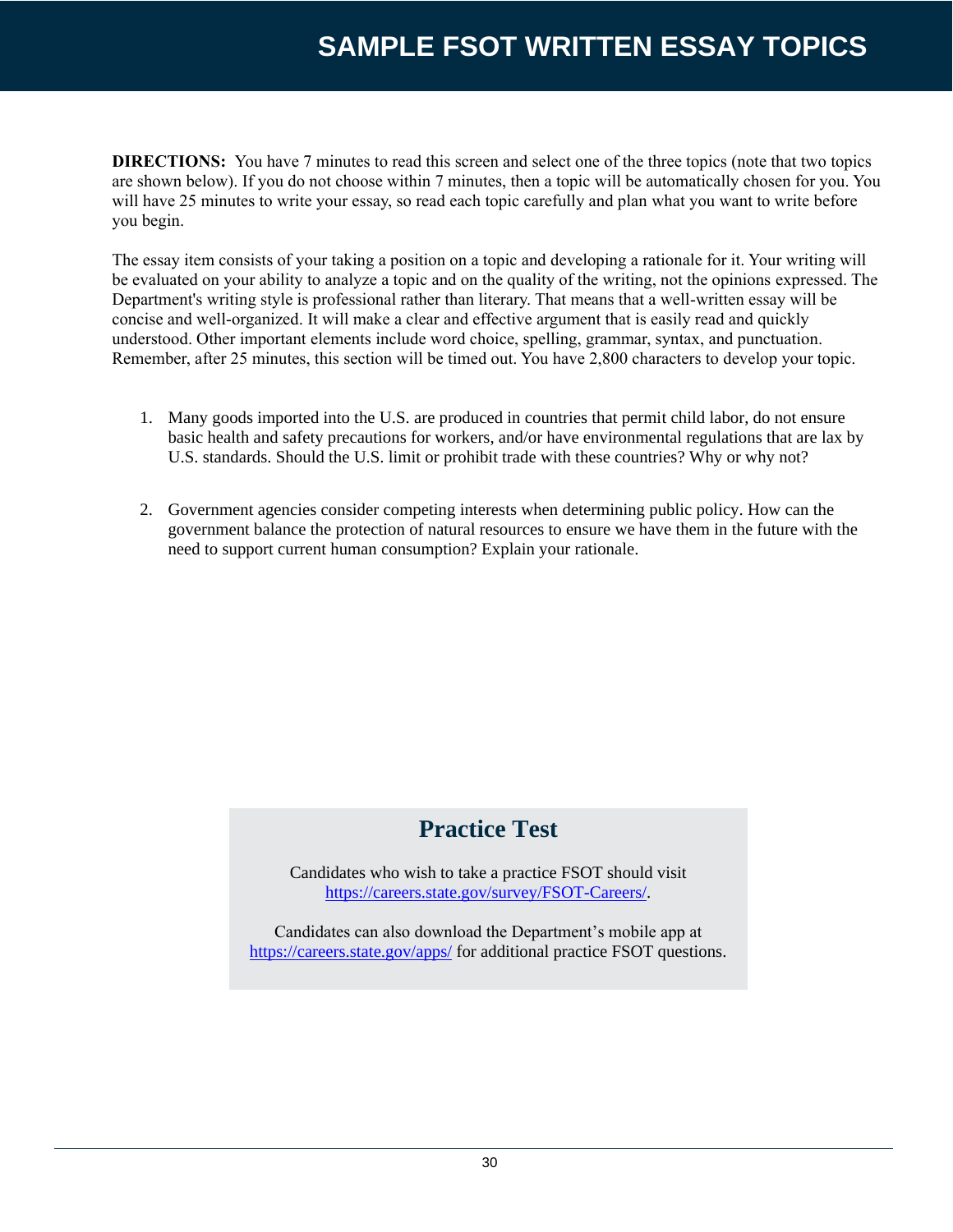# **SAMPLE FSOA GROUP EXERCISE**

#### GENERAL INSTRUCTIONS TO THE CANDIDATE

#### **Group Exercise - Kuman**

In this exercise candidates are asked to serve on a working group to decide on which special projects the Embassy will support. Candidates are tasked with:

- 1. Preparing an oral presentation of the special project proposal described in the materials provided;
- 2. Making an oral presentation of up to five minutes to the working group composed of him/herself and other candidates;
- 3. Listening critically to other candidates' presentations; and
- 4. During the discussion/decision-making phase, reaching consensus with working group colleagues on which proposals will be recommended.

In the initial review/preparation phase, candidates will have 20 minutes to review materials and prepare their individual presentation.

In the next phase, the examiners will enter the room and instruct the group to begin individual presentations. For practice purposes, candidates should begin their presentations as soon as the 20 minutes of preparation is over and time each presentation so it does not exceed the five-minute limit.

After all the individual presentations are finished, the examiners will give further instructions for the third and final phase of this exercise: the discussion and decision-making phase. This is the time for advocacy and for comparison and evaluation of competing projects. For practice purposes, for the discussion phase candidates should allow no more than five minutes multiplied by the number of participants.

**Candidates will be assessed in this exercise on the following dimensions**: Composure, Information Integration and Analysis, Initiative and Leadership, Judgment, Objectivity and Integrity, Oral Communications, Planning and Organizing, and Working with Others.

#### A Note on Using this Material:

The group exercise in this study guide includes:

- 1) Memo from the U.S. Ambassador in Kuman directing the working group to make a recommendation on which proposals to fund (one page);
- 2) Background material on Kuman and U.S. objectives in the country (five pages); and
- 3) Memos describing and commenting on the proposal candidates are to present (16 pages).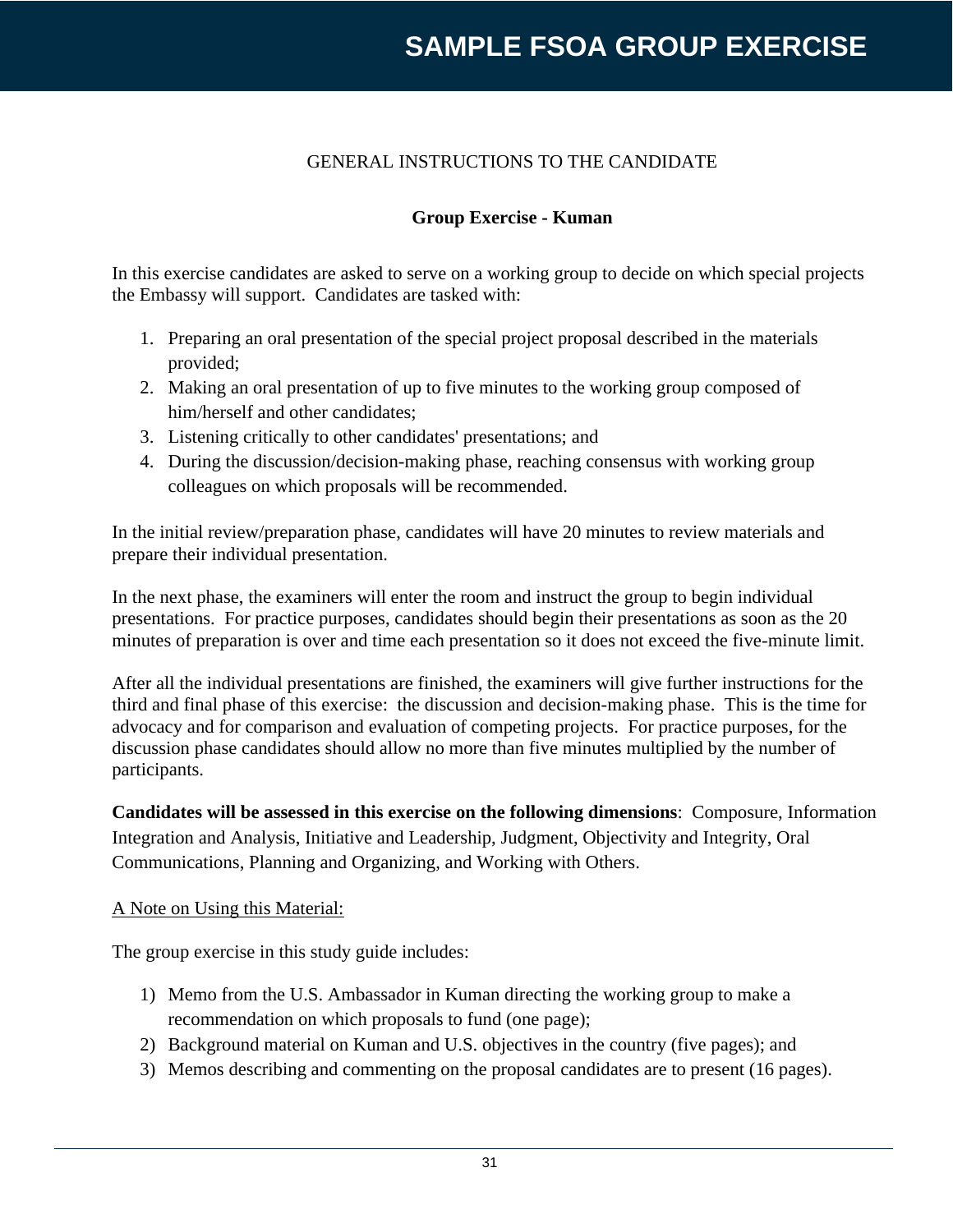To conduct a practice session of the group exercise consisting of, for example, four candidates:

- Each candidate should receive one (1) 2-page proposal to prepare, along with the full five pages of the background material.
- Group members should spend 20 minutes reading their materials, taking notes, and organizing their thoughts.
- After the preparation time is over, the Ambassador's memo should be read aloud. The individual organizing the exercise should decide beforehand on the funding available, and note that in the memo – the group members should not have to spend time determining, for example, what 50% of \$750,000.00 is. This means the individual needs to conduct preparatory work by selecting the specific proposals before the exercise starts, adding up the dollar amounts being requested from the U.S. embassy in each, and noting the specific dollar value of the total funding available from the U.S. Embassy. (During an actual group exercise, the amount of funding will already have been determined for the candidates.)
- Each candidate should give a five-minute presentation on his or her proposal.
- Candidates should then begin the discussion phase and come to agreement on which projects to fund.
- After the exercise is over, candidates might want to review the dimensions that are assessed during group exercises and – using the definitions of the dimensions given in this study guide – critique the performance of group members, discussing where the dimensions were shown and where there could be improvements.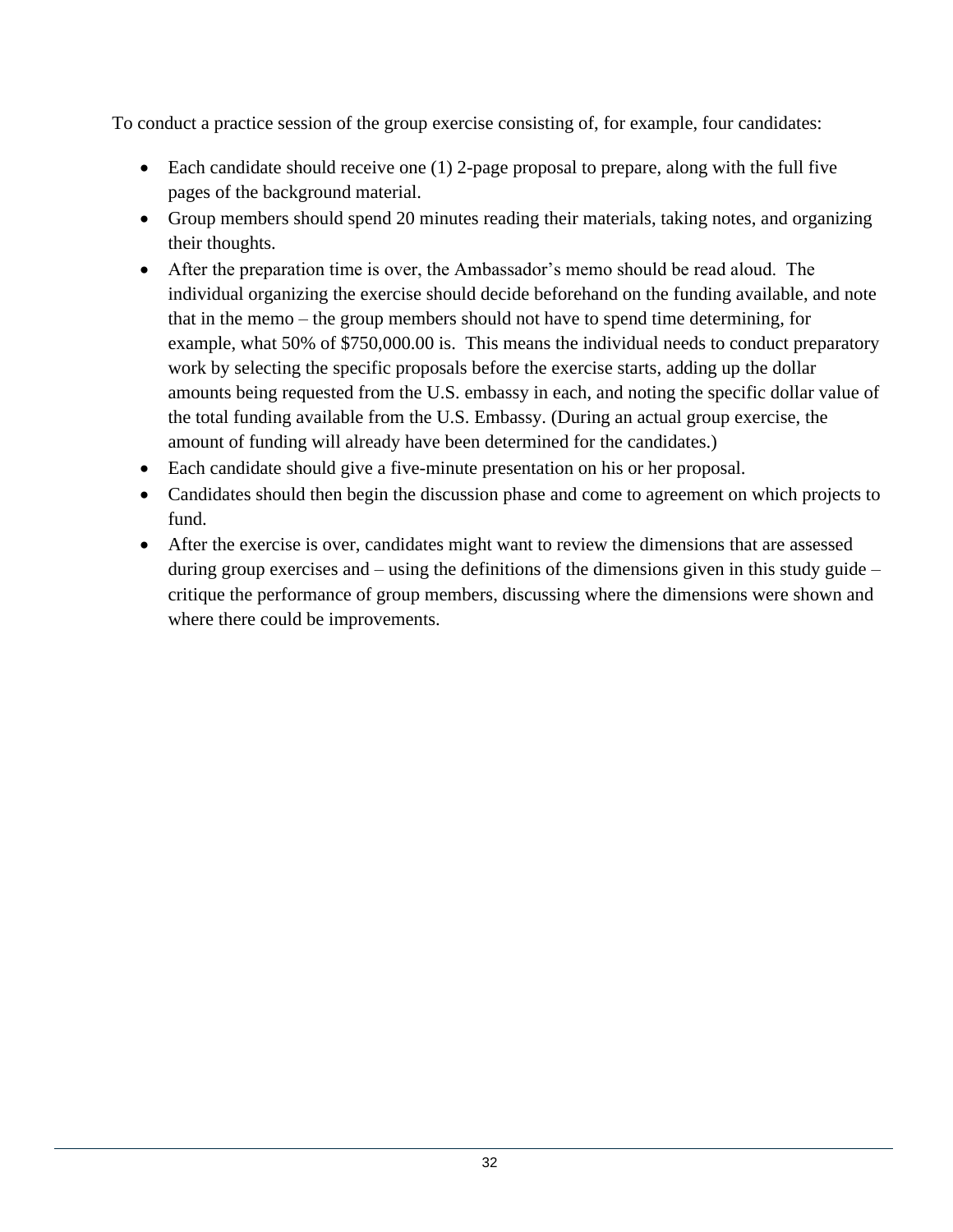#### **The Embassy of the United States of America**

**Asima, Kuman**

#### **MEMORANDUM**

- TO: The Working Group
- FROM: The Ambassador
- SUBJECT: Special Projects

I will allocate the available Embassy resources based on the proposals and recommendations of your Working Group.

The Working Group should consider proposals now before it and prepare a memorandum to me listing only those projects it recommends. The funding available is only \_\_\_\_.

(Note: Candidate who is organizing this exercise should fill in a sum equal to 50% of the total cost of the projects the group is reviewing prior to the beginning of the exercise).

Please list below the names of the projects that the Working Group recommends, and the dollar value of each.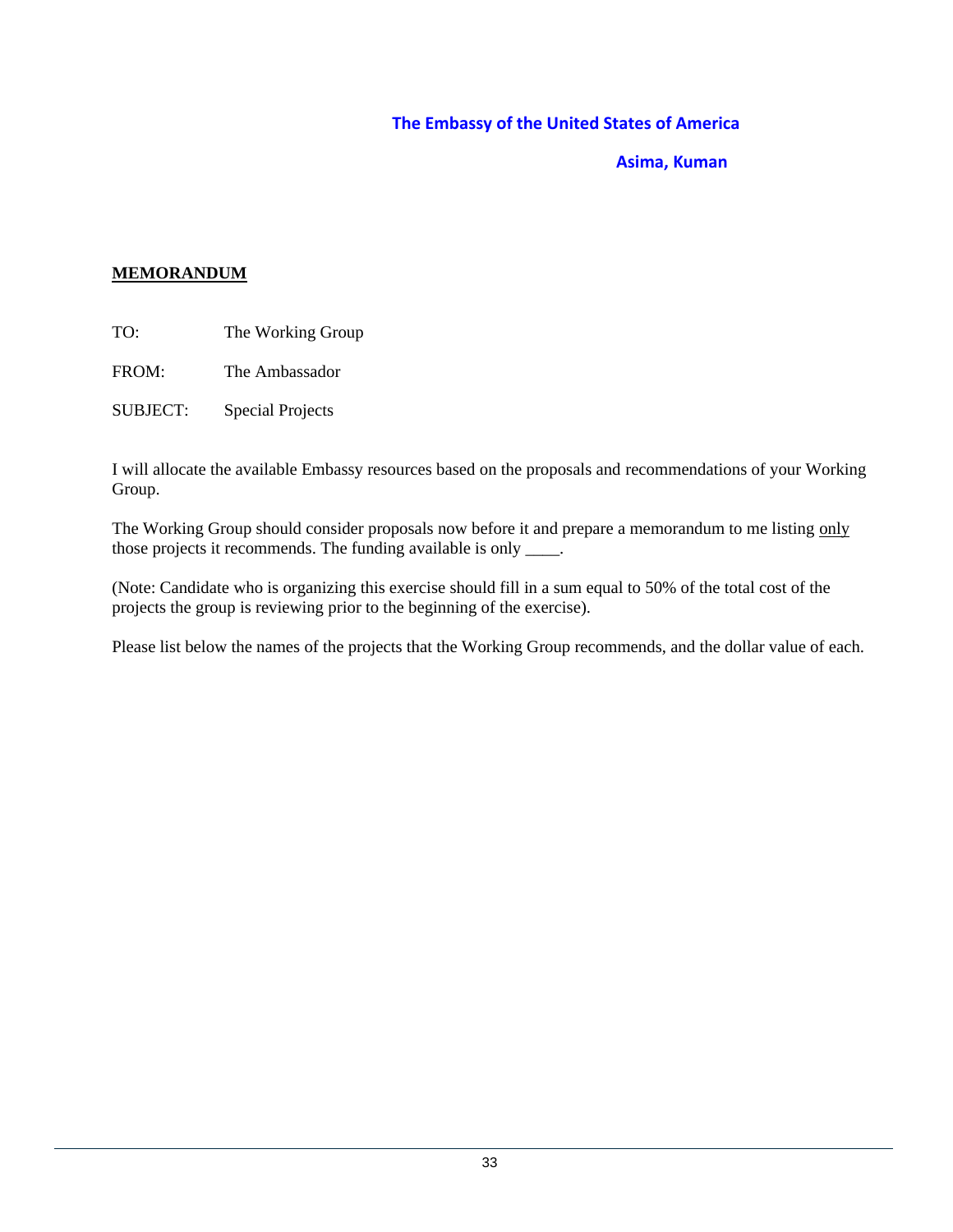## **UNITED STATES COUNTRY PLAN FOR KUMAN**

Our principal goals are to support Kuman's nascent democratic movement and its transition to a free-market economy. We strongly support the protection of human rights for all Kumani citizens, including ethnic minorities and women. Our public diplomacy strategy aims to increase Kumani understanding of and cooperation with U.S. diplomatic objectives in the region and to stress U.S. support for the country's democratic and economic reforms.

In the past, our bilateral relations with the Marxist Government of Kuman (GOK) were distant. However, without continued Soviet support, the GOK was forced to reassess both its political course and its need for Western capital, expertise and markets. Beginning in the mid-1990s, the government of President (Major) Abdul Karim al-Kurbi took the first steps toward a transition to democracy and a free-market economy. The GOK has instituted new investment and tax laws and lowered barriers to trade that have created a more hospitable climate for foreign investors and companies hoping to break into the once closed Kumani market.

President al-Kurbi's first tour of the U.S. three years ago to seek foreign investors for Kuman's lagging petroleum sector and a growing number of visits to Kuman by U.S. Congressional and business leaders symbolize the steady improvement in U.S.-Kuman relations. We are the country's second largest goods supplier and foreign investor, and its third largest market for oil. Last year, the U.S. imported \$600 million worth of Kumani oil, plus a small amount of handicrafts, and exported to Kuman almost \$2 billion in such products as oil and gas industry technology, refined oil products, telecommunications, manufactured foods and seeds, and heavy port-loading equipment.

Nonetheless, problems in our bilateral relationship continue. While the Kumani Government is making an effort to comply with UN Security Council Resolutions on combating terrorist financing, we remain concerned that terrorists or terrorist supporters could be using Kuman's unofficial banking system and its Januban charities to support their activities*.* The low level of U.S. aid to Kuman also remains a sore point in the bilateral relationship. Our aid has been limited to rural development projects, humanitarian assistance and minor initiatives to promote democratic institutions.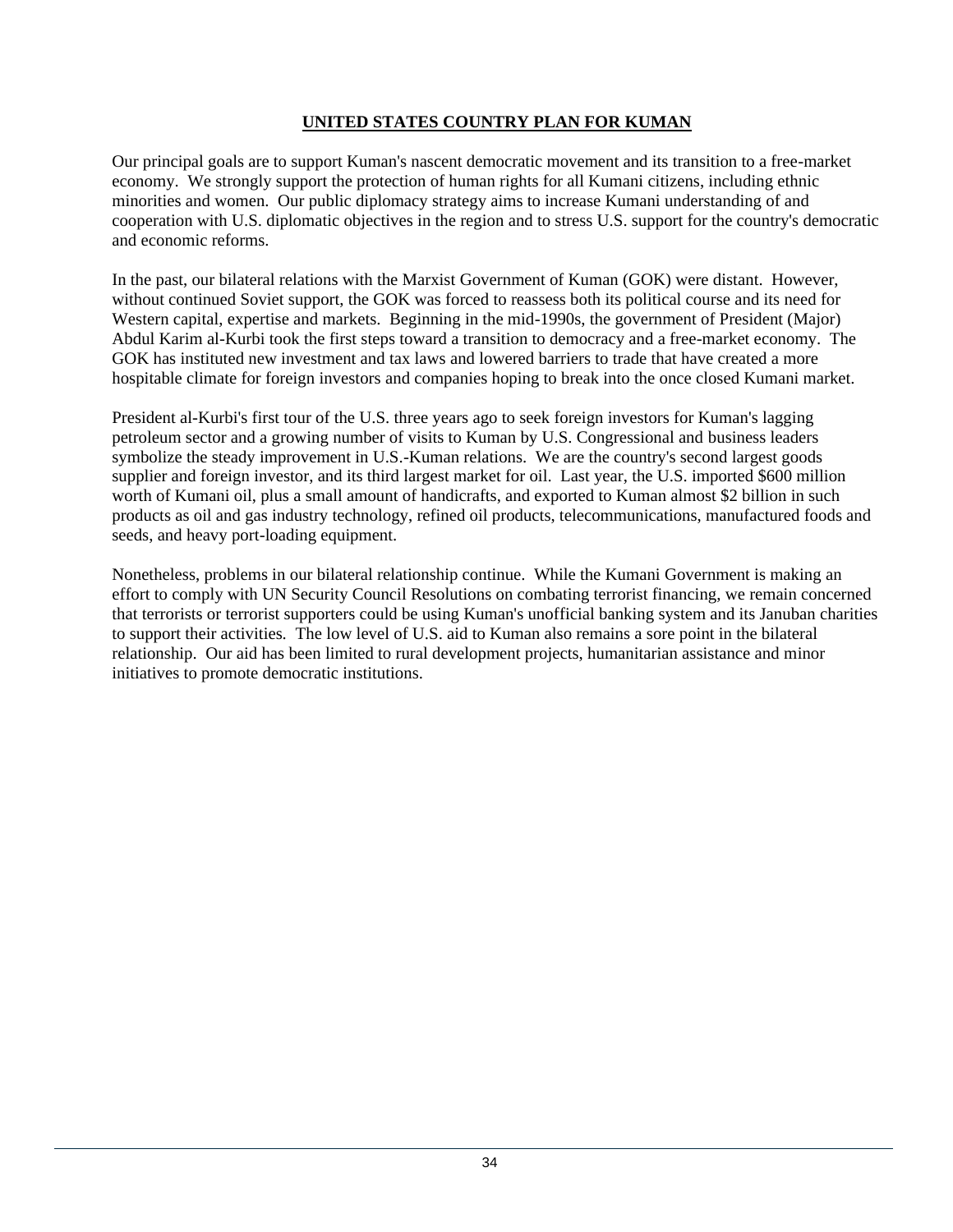## **UNITED STATES OBJECTIVES IN KUMAN (**NOT in priority order)

- 1. Encourage growth of democratic institutions, including free and fair elections.
- 2. Seek Kumani support on key U.S. foreign policy issues, bilaterally and in international organizations.
- 3. Strengthen Kuman's commitment to economic reform and a free market economy.
- 4. Promote U.S. exports and encourage and protect U.S. investments in Kuman.
- 5. Encourage Kuman to adopt policies to protect the environment.
- 6. Assist the Government of Kuman in improving the health and welfare of its people.
- 7. Foster dialogue between a variety of elements in U.S. and Kumani societies.
- 8. Maintain and strengthen U.S. influence in Kuman and the region.
- 9. Enhance opportunities for women.
- 10. Encourage Kuman to play a leading humanitarian role in the region.
- 11. Work with Kumani decision-makers to combat religious intolerance.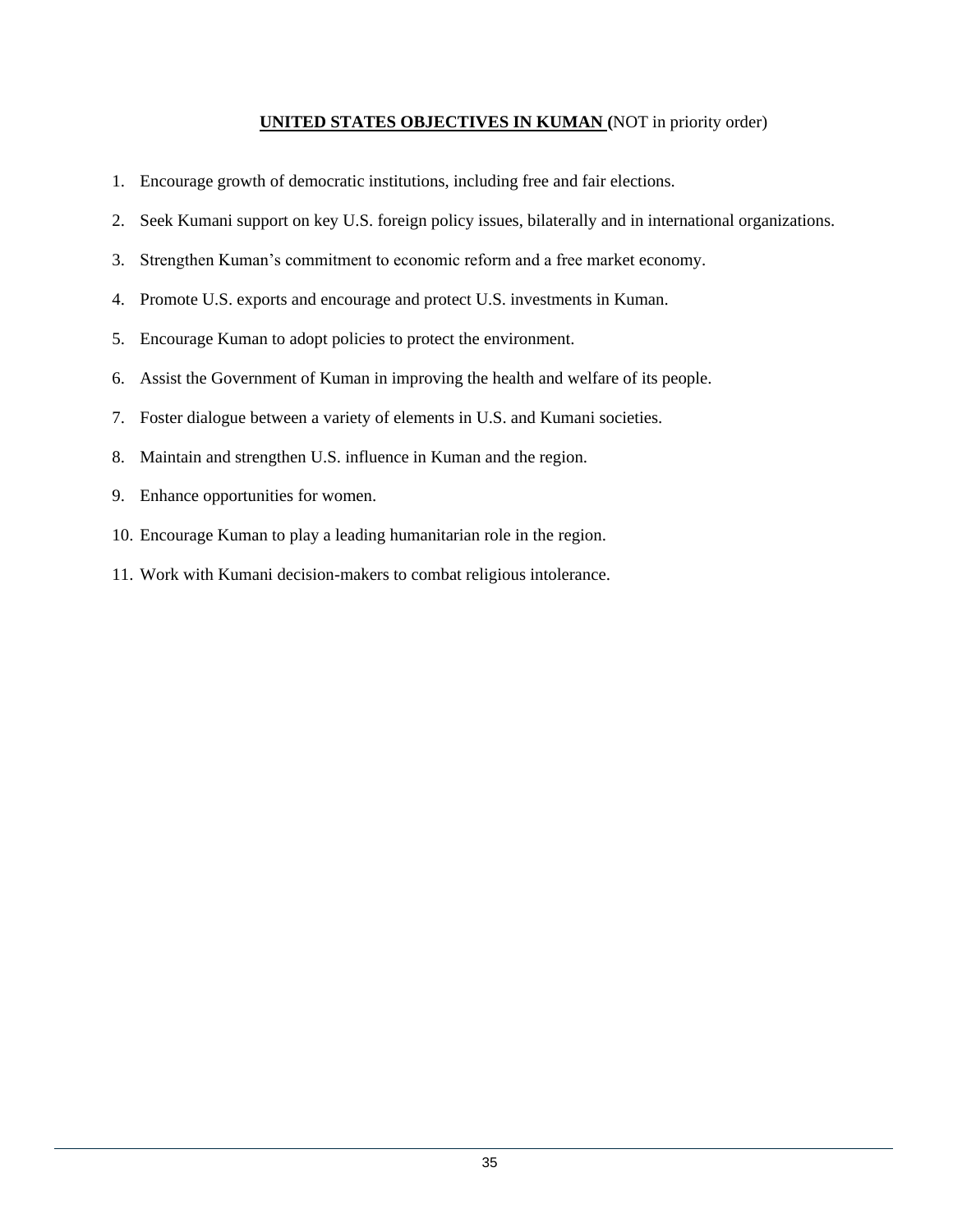## **Country Background Notes**

## KUMAN

1. Geography: Kuman is a largely arid mountainous country on the Moccan Peninsula. The Northern Province is Kuman's economic center; the Western Desert is the major oil-producing region; and the humid southern coast remains relatively under-populated.

2. Population: Kuman has the highest population density on the Moccan Peninsula, with half of its 20 million residents living in the Northern Province. The overcrowded port of Asima is the nation's capital and terminus of Kuman's oil pipeline network. The dominant ethnic group is Kumani, with Janubans constituting the largest minority. Kumani is the official language, but the educated and commercial classes speak English.

3. Education and Health: The new Kumani constitution provides for universal education as a national objective, but 90% of the population remains illiterate. The national school system is under-funded, over-crowded and under-staffed. Most Kumani youth have no opportunity to attend either high school or university. Entry standards are stringent for the small National University in Asima, but its facilities are decrepit and most of the faculty either are products of discredited Soviet training or have anti-American, fundamentalist Januban sympathies. Health services are also poor. Government-run hospitals in urban areas are poorly run and ill-equipped to handle the country's rampant TB, HIV/AIDS and other infectious diseases. Life expectancy is low (58 years urban, 48 rural), and infant mortality rates are high (250 per 1000 births).

4. Politics: A former British protectorate, Kuman was ruled by a figurehead prince until the 1985 military coup led by the USSR-supported Major Abdul Karim al-Kurbi. As head of the secular Kuman Motherland Movement (KMM), al-Kurbi was named President-for-Life and established a powerless legislature, the People's Parliament, of regional representatives handpicked from the KMM faithful by al-Kurbi and his Consultative Council of cronies.

The wily al-Kurbi was quick to see the writing on the wall as the Soviets began to disengage from other Third World clients in the late 1980s. In the 1990s, he called a formal end to single-party rule and announced a fifteen-year transition to democracy and a free-market economy. Having had himself "elected" by the Parliament for a first seven-year term as President to kick off this transition, al-Kurbi defeated two other KMM candidates six years ago for another seven-year term as President. Al-Kurbi's true democratic resolve will be tested by next year's free elections.

Under Kuman's new constitution, the executive remains strong, but more diffuse, with the power to dismiss a sitting Parliament to call for new elections. Although still under KMM control, the existing Parliament is already engaged in the political process. Under al-Kurbi's watchful eye, it has passed new voting rules and begun to liberalize tax, trade and foreign investment regimes; end state censorship; and curb police abuses.

Kuman's recent emergence from a combination of feudalism and socialism and its widespread poverty and illiteracy provide a weak foundation for representative government. However, the country is united in its support for democratic reform. Over a dozen political parties have formed (mostly along ethnic lines). More than 20 independent newspapers, many just xeroxed broadsides, now represent every shade of the political spectrum, but their audience is small. As up to 90% of Kumanis are illiterate, newly independent radio and TV stations are the main sources for news.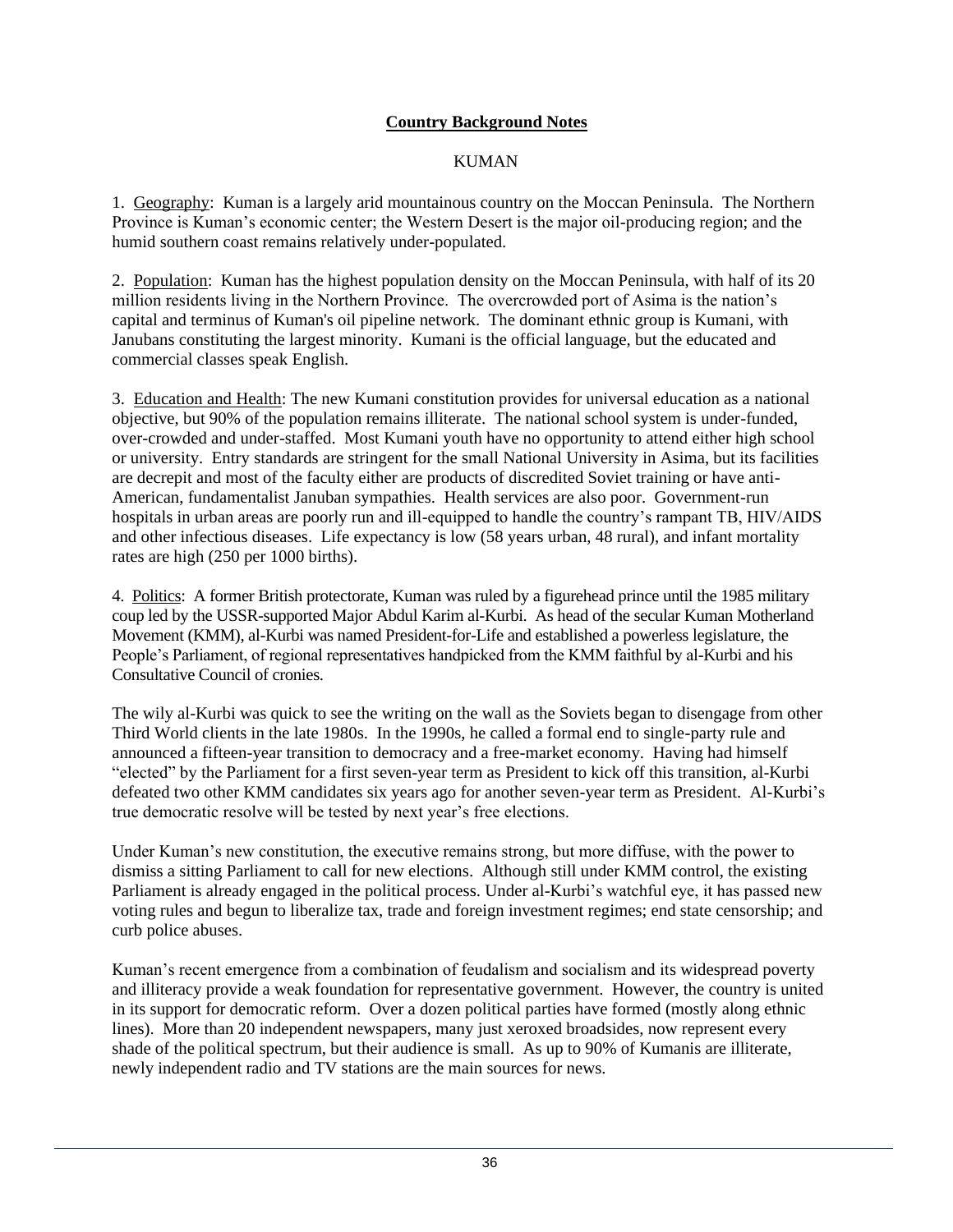Religion is a rising political force. Traditional local tribunals, known as Yurtbars, are heavily influenced by Januban religious extremists. The newly formed, albeit disorganized, All Januba Party (AJP) is now the second largest political party. Fundamentalist extremism, combined with lingering Marxist-era anti-Americanism, increasingly influences university and secondary school populations. Lack of material prospects has also led many to reject Western values of which they have little understanding.

5. Economy: Years of Marxist mismanagement left the country's infrastructure in shambles. Budgetary woes forced the GOK to allow agricultural, refinery and once-thriving port facilities to deteriorate.

The government sector continues to dominate Kuman's economy, accounting for 55% of the country's annual GDP and crowding out investment in the small private sector. Oil is the Government's largest revenue source, but oil production is still not growing fast enough to slow the growth in the budget deficit (an estimated \$1.1 billion this year). With the blessing of President al-Kurbi, Parliament enacted a new investment law to encourage more private-sector and foreign investment in the hope of alleviating both Kuman's budgetary woes and its severe unemployment problem (estimated at 40% of the urban labor force, perhaps double that in rural areas). Except for the oil and gas sector, however, private investment continues to lag, and the country has had to depend increasingly on international lending institutions.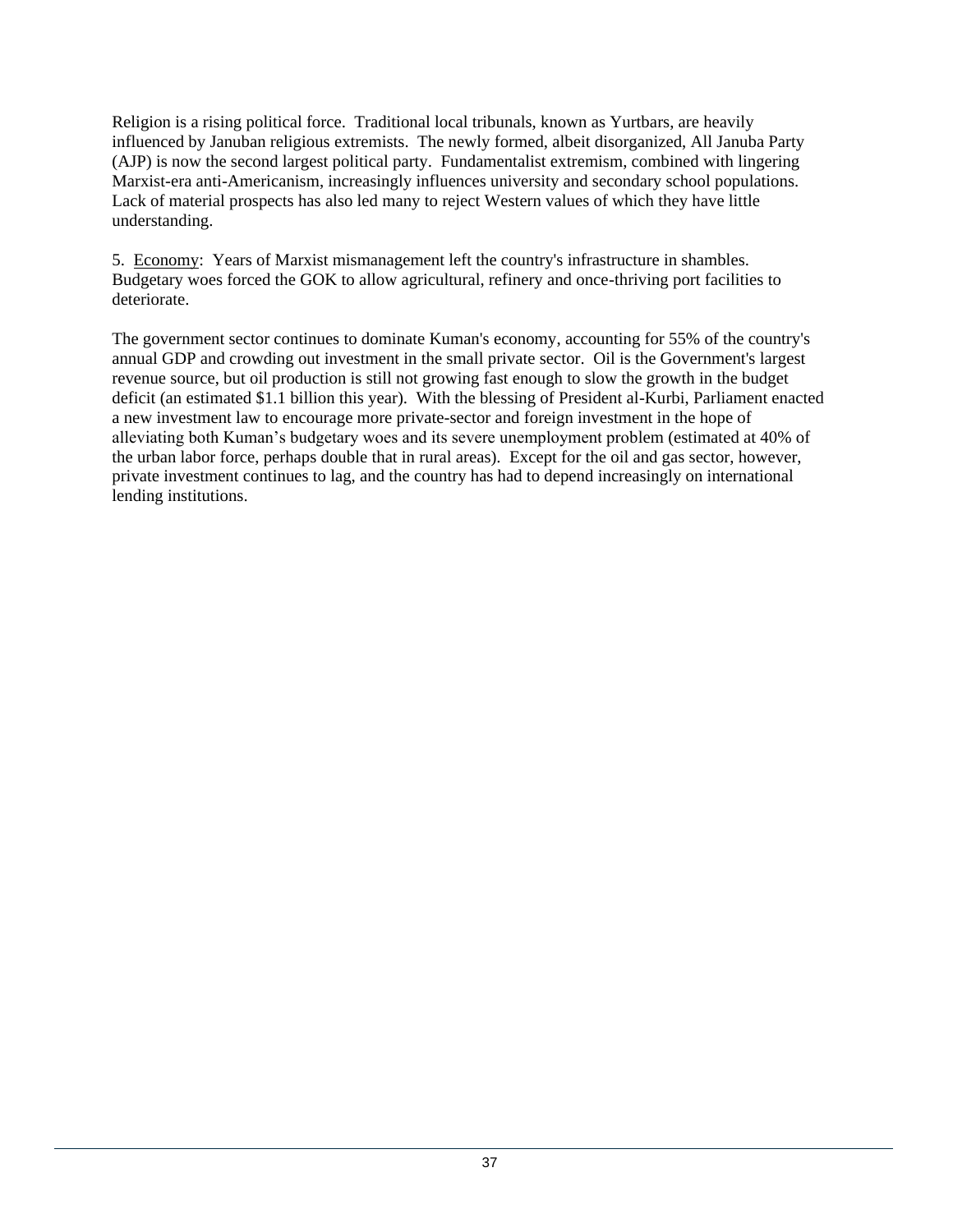## KUMAN

## KEY PERSONNEL

#### American Embassy Asima

Ambassador Christopher T. Underwood Counselor for Political Affairs R. Hedwig Bigg Counselor for Economic Affairs<br>
Counselor for Commercial Affairs (FCS) Darcy Colbert Counselor for Commercial Affairs (FCS) Consul General Patience Strong<br>
Counselor for Management Stanley Gibbons Counselor for Management Public Affairs Officer Art Pressman Director, USAID Myra Saxgelt<br>Agricultural Attaché Brad Field Agricultural Attaché Energy Attaché Ernest Watts Science and Technology Officer Janice Springer Labor Attaché Robert Fairlough Peace Corps Director Gudrun DeSouliers

#### Kumani Government Officials

President<br>
Minister of Agriculture<br>
Minister of Agriculture<br>
Abdul Karim al-Kurbi Minister of Agriculture Minister of Education **Ibrahim Kittab** Minister of Oil Mohammed Samarrai Minister of Transportation Abdallah Nakeel Minister of Trade and Industry Dr. Amr al-Jubair Adviser to the President for Nomadic Affairs Dr. Fawaz al-Otaibi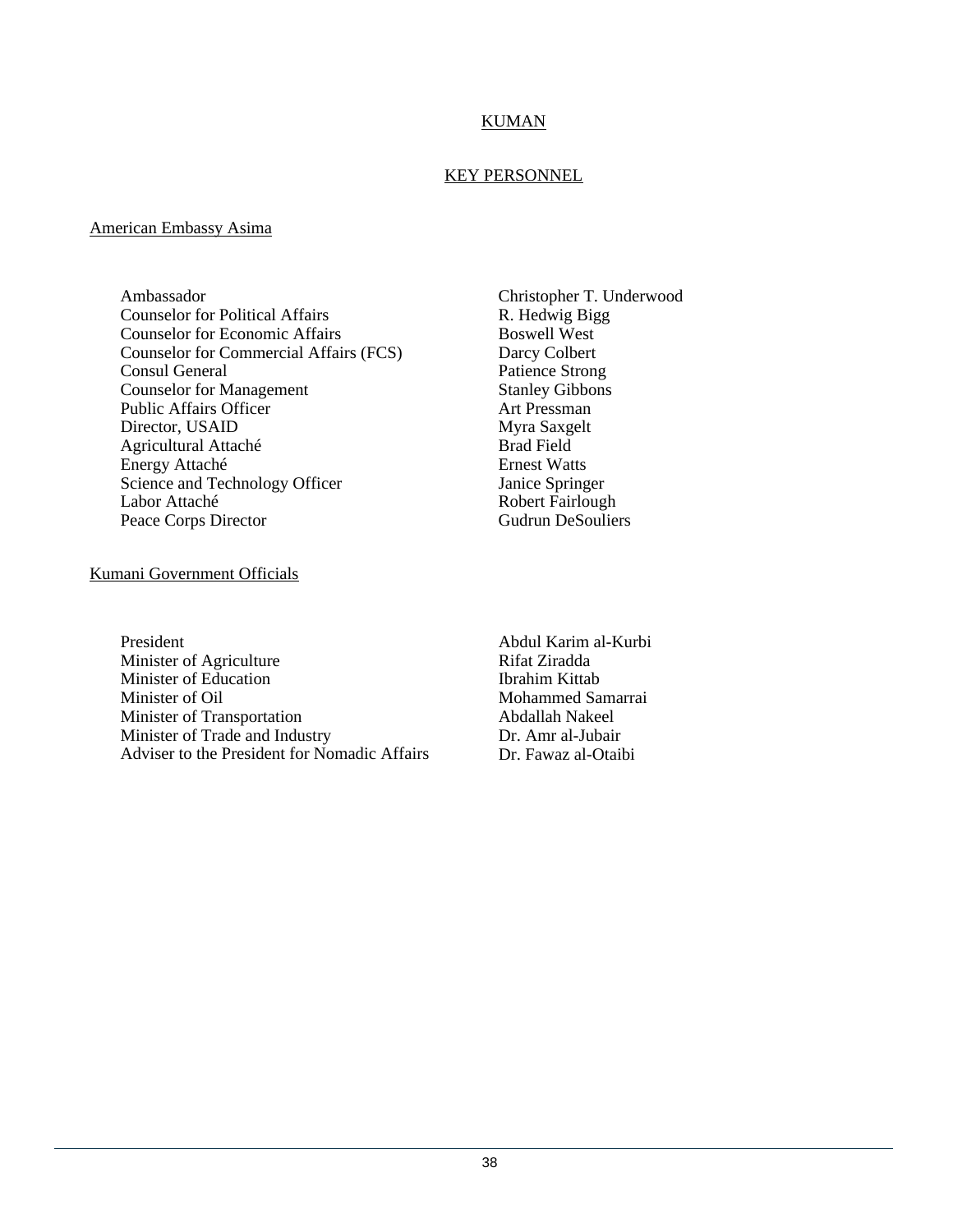## **Asima, Kuman**

## **MEMORANDUM**

To: Members of the Working Group on Special Projects

From: Bob Fairclough - Labor Attache

Subject: Oil Industry Safety Project

I regret that I cannot be present at our discussion of potential Embassy funding for various projects; I just found out that I must accompany the Ambassador to an urgent meeting today. This memo, however, provides essential information on an important project I believe is fully worthy of our support.

As you know, the Kumani Government depends heavily on oil revenues to pay for rising costs of hospitals, schools and critical infrastructure development. Thus, the Government is especially interested in making improvements to the Government-owned and -operated oil industry that will make it more productive and will increase revenue on a more reliable basis.

To this end, Kumani Oil Minister Mohammad Samarrai has advised the Embassy that the Government plans to spend \$120,000 to modernize an oil loading facility at the northern port of Mina'al-Bahr to make it into a fire-fighting and safety station for offshore oil operations. The American Petroleum Institute (API), representing major U.S. oil firms, has agreed to spend \$55,000 to send a specialist to Kuman for four months to advise the Oil Ministry on revision of the industry's safety codes. The Paris-based International Energy Agency (IEA) will fund (at a cost of \$27,000) an expert to come to Kuman for three weeks to train a new corps of Kumani oil industry occupational and safety inspectors. The Minister has asked the Embassy to contribute \$185,000: \$100,000 to refurbish one fire-fighting tugboat; \$50,000 for protective clothing and gear for oil workers and firefighters; and \$35,000 to purchase an initial stock of fire-fighting chemicals. The total cost of the project is \$387,000, including the Embassy's contribution.

This project represents a key step toward improving the safety of thousands of workers in the oil industry, an issue largely neglected by the Government to date due to budget constraints and overall mismanagement. The provision of a fire-fighting tug is especially welcome in light of last year's rig fire, which killed 27 and seriously injured another 109 workers.

Energy Officer Ernie Watts also supports this project, noting that our own oil imports from Kumani have suffered disruptions because of periodic shutdowns of production facilities due to error or accident. Much of Kuman's oil production is exported to the U.S., so helping Kuman become a more reliable long-term supplier of oil is clearly in our interest as well as Kuman's. Ernie also points out that this, in turn, could help stabilize volatile oil prices.

Some of our colleagues see potential downsides to our participation. Citing poor food safety standards as an example, Consul General Patience Strong suggests that Kumanis' traditional disregard for obeying or enforcing rules of any kind makes effective implementation of the project doubtful. Patience is also concerned that the tugboat we are being asked to refurbish is 15 years old and that spare parts could, in coming years, become expensive and harder to find. She cautions against investing a relatively large amount of money in a piece of equipment that may have a limited useful life.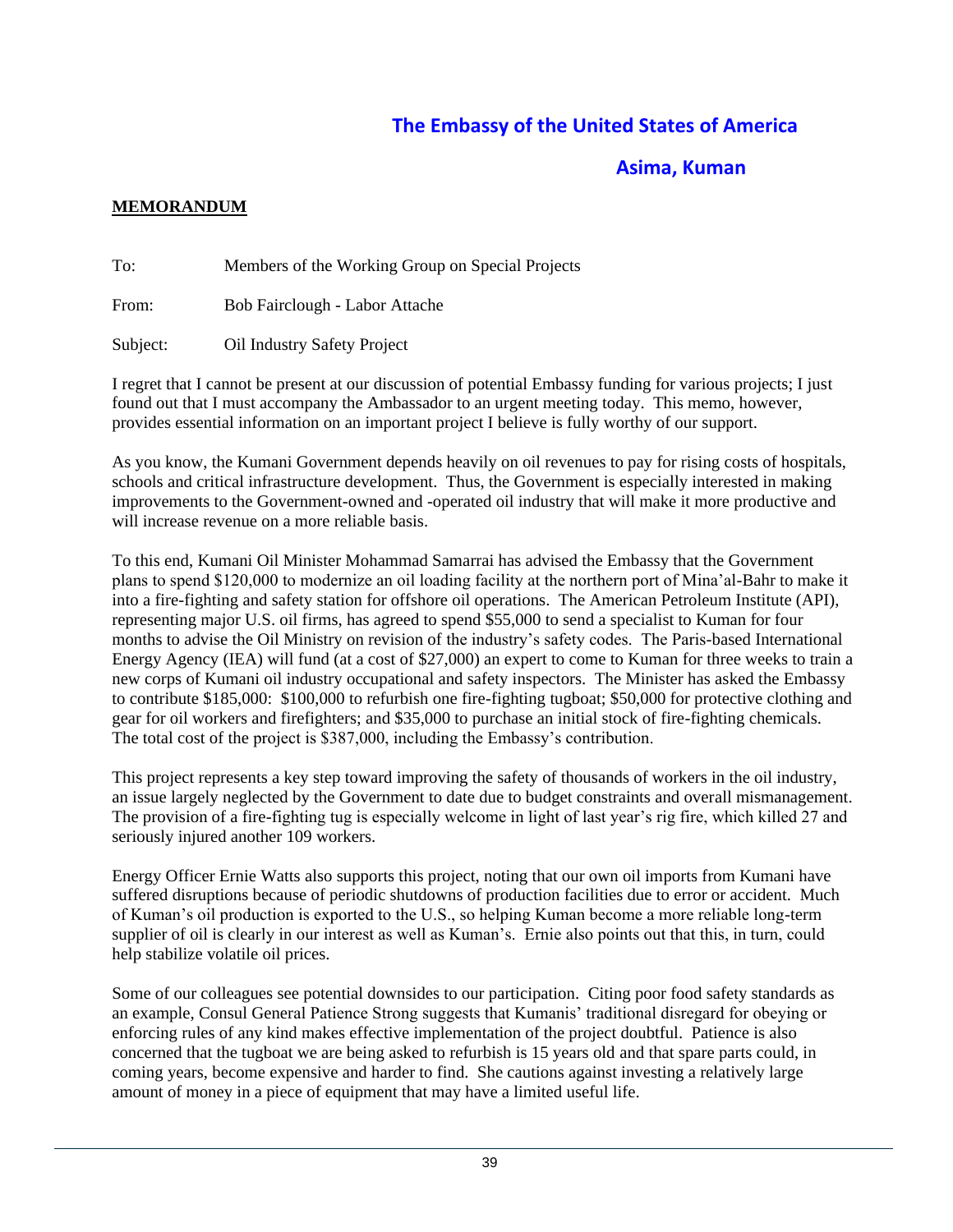Public Affairs Officer Art Pressman is worried that the project is loaded with public relations risks. Given the Government's spotty follow-through record on regulation enforcement, Art foresees future accidents and even more gruesome pictures in the media of maimed oil workers. With the local and regional media's already negative portrayal of U.S. foreign and environmental policies, public blame for future oil safety lapses would be directed against the U.S because we helped fund this project.

I have given serious consideration to the points made by Patience and Art, but for the sake of Kuman's oil workers, improved reliability of oil supply to the U.S. market, and enhanced revenue badly needed by the Government of Kuman for its development initiatives, I recommend that we go forward with this project and provide the full amount sought by the Oil Minister.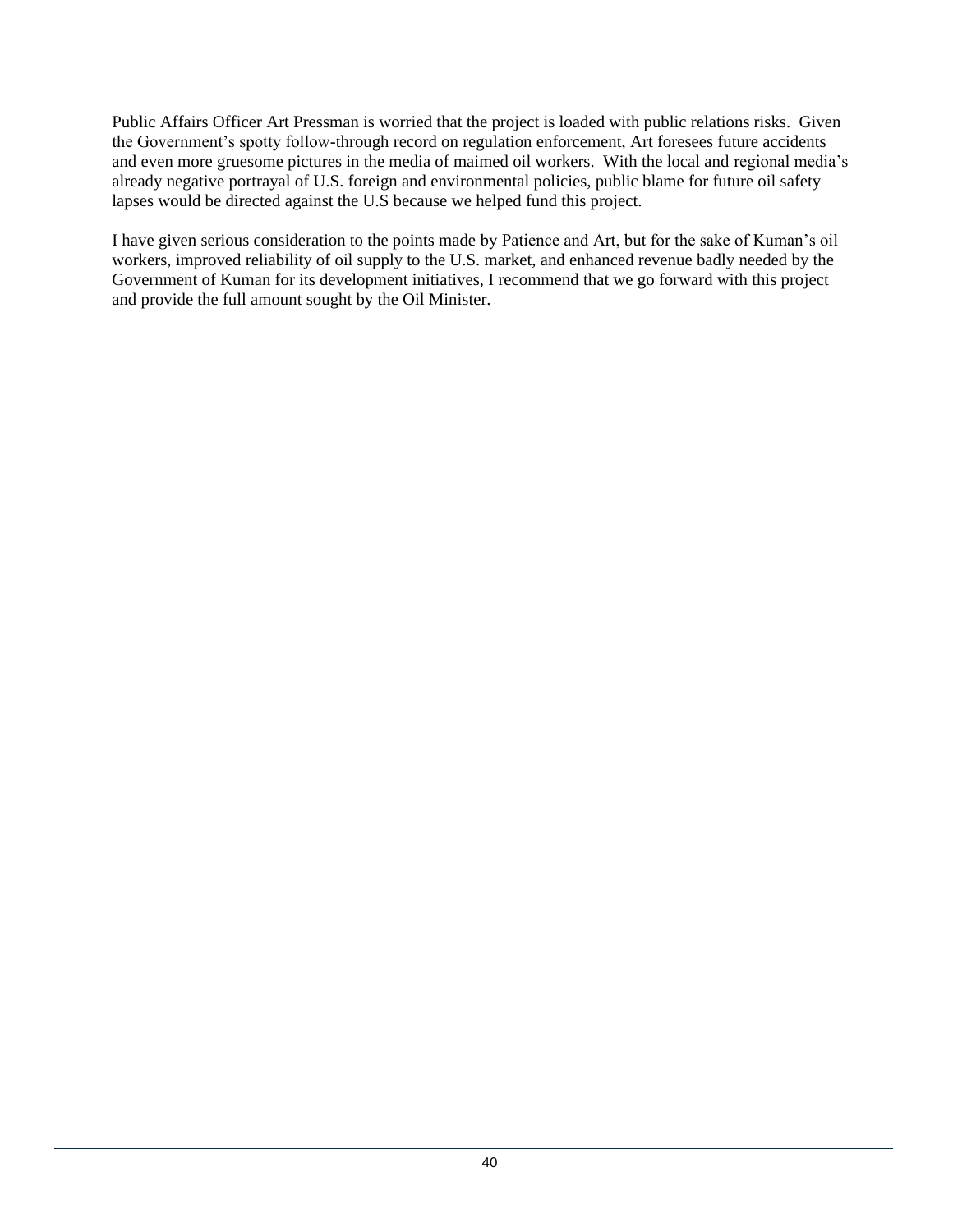## **Asima, Kuman**

## **MEMORANDUM**

From: Brad Field - Agriculture Attaché

To: Special Projects Working Group

Subject: Revitalization of the Cotton Industry Project

I regret that a last minute scheduling conflict prevents me from joining you at today's meeting. As the project I wanted to present to you is so important, I have pulled the essential elements together in this memo for your consideration.

The Kumani cotton industry has suffered serious reverses in recent years.

Many Kumani cotton fields have disappeared or degenerated, and the quality of the native cotton is now so poor that it is appropriate only for local use. However, Agriculture Minister Rifat Ziradda thinks conditions are ripe to revitalize this traditional industry given the growing international demand for natural fibers. By taking advantage of advances in American biotech research into genetically modified organism (GMO) cotton, particularly at Iowa A&M University, Ziradda believes that a revitalized cotton industry could eventually employ 5,000 rural families, stem rural migration to over-burdened cities, and generate over \$22 million from annual cotton exports.

The Minister wants to establish an agricultural extension service office in Malik and three distribution centers in the Wadi Ibrahim area to promote biotech cotton. The total cost of the project is \$495,000, including an \$180,000 contribution from us. The U.S. Embassy would pay for the construction of the extension office (\$90,000) and the distribution centers (total \$90,000, each \$30,000). The Cotton Council of America and Iowa A&M University will pay the salary and living expenses of an Iowa A&M technical expert sent to Kuman (\$175,000). The Kuman Government will contribute \$140,000 to: Cover the salaries of six local staff members (\$60,000) and import high-quality seeds and environmentally friendly herbicides from the American firm Sanmonto (\$80,000). The Foreign Agricultural Service will provide an in-kind contribution to the new extension office of used computers for record keeping and marketing and excess materials on cotton production from USDA's vast agricultural library.

Commercial Counselor Darcy Colbert sees this project as a great opportunity for American seed and chemical products. Kumani use of Sanmonto's exclusive, patented "Square-Up" cotton production system (seeds plus herbicide) will establish a potentially huge future market for Sanmonto in the region. GMO cotton crops produce sterile seeds so that fertile seeds must be purchased annually. Science and Technology Officer Janice Springer likes the project's environmental and health benefits. Kumani farmers have long overused toxic herbicides and pesticides. Sanmonto's all-purpose herbicide requires only one application to control weeds and pests for an entire season, which clearly will have a positive environmental impact. As use of protective clothing while applying herbicides is unknown here, the health benefits of reduced chemical use are also obvious.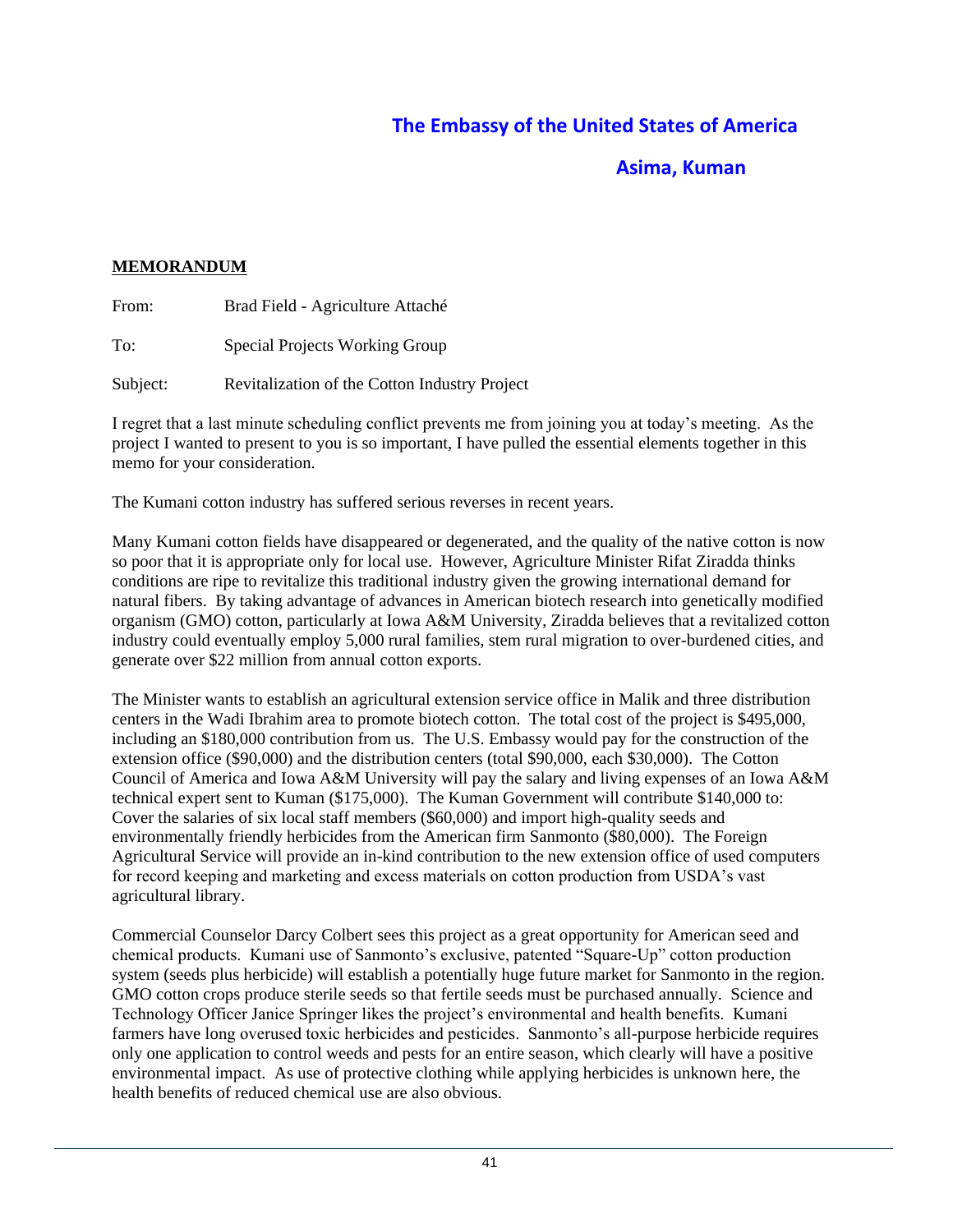Economic Counselor Boswell West, however, worries that the Kumani Economic Ministry might institute a governmental central marketing board for cotton (as it has for other agricultural products) that would pay the farmers a low set price while charging whatever the market allows when it exports the cotton. This would act against the interests of the farmers whose standard of living we are trying to improve. Boswell also is concerned about the propaganda campaign recently mounted by a European NGO, A Greener World, against Sanmonto and its cotton cultivation system. The NGO has generated sensationalistic headlines about "Frankenfood" and potential negative environmental consequences from its cultivation. Cotton is not food, but cottonseed oil is, plus there is always a small chance that pollen from GMO cotton could drift to nearby food crops.

Political Counselor Hedwig Bigg is also wary about our image and credibility should we suffer accusations of the U.S. genetically polluting Kuman's food supply. The project's use of sole-source Sanmonto products could also draw criticism over the USG "colluding" with "greedy" Sanmonto to dominate Kumani farmers, turning them into serfs of global monopolists.

If this pilot program succeeds, however, I see many possible downstream benefits, e.g., trucking to move cotton bales to ports, development of a local cotton processing industry, etc. Thus, I strongly urge you to recommend to the Ambassador that this project be fully funded.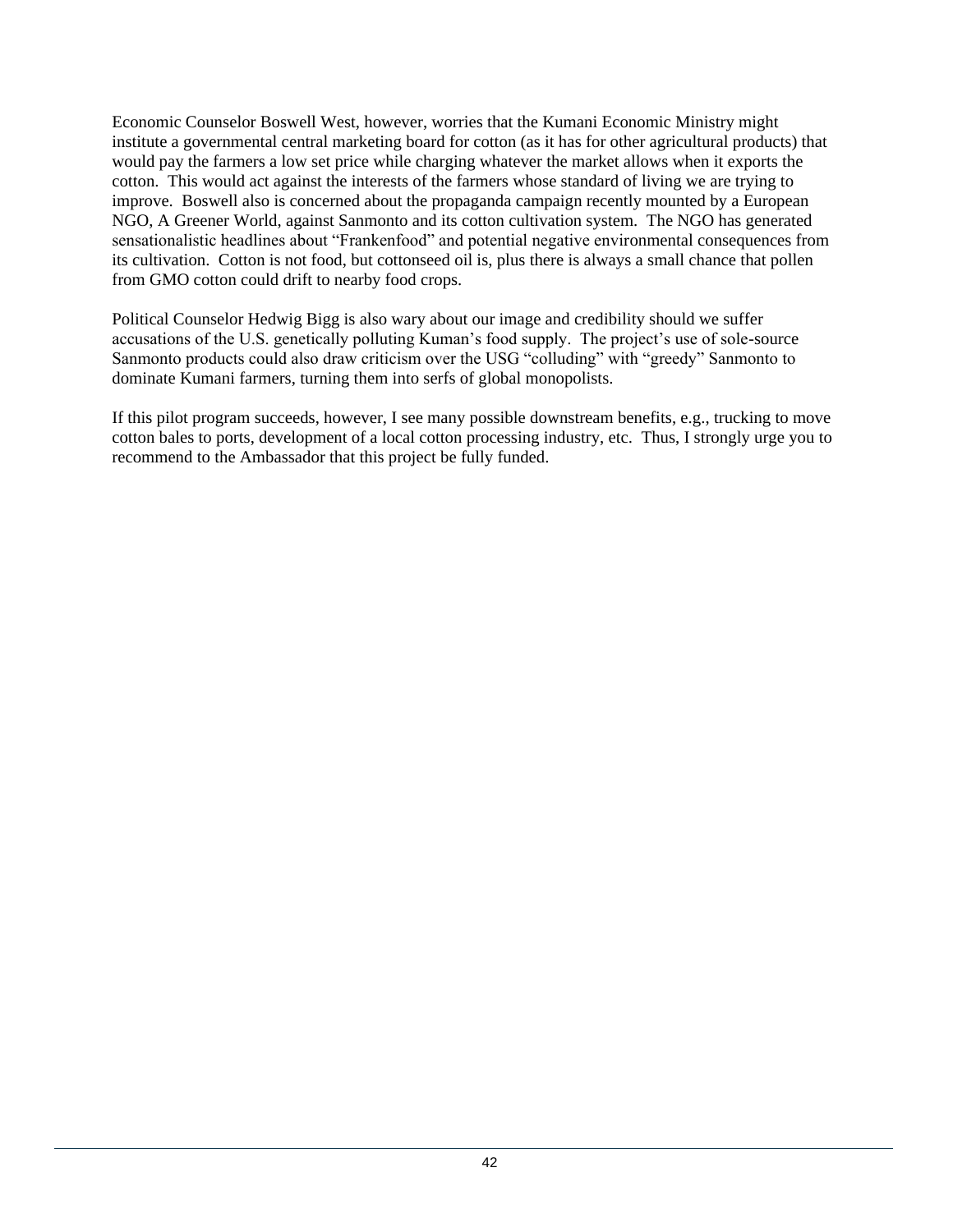## **Asima, Kuman**

#### **MEMORANDUM**

TO: Members of the Working Group on Special Projects

FROM: Science and Technology Office Manager – Todd Kowalski

SUBJECT: Improved Wood Stove Project

Science and Technology Officer Janice Springer just phoned to say she was on her way to the U.S. for a family emergency and will be unable to attend your meeting today. She has asked me to give you this outline of the essential elements of an improved wood stove proposal and offers social and ecological reasons for fully funding the project.

Partners from the Middle East, Europe, and the United States have collaborated on this project to encourage widespread use of locally produced improved wood stoves that will reduce timber cutting, boost local employment, and preserve Kuman's unique varieties of drought-resistant trees. The total cost of this oneyear (or less) project is \$375,000. The German NGO International Save the Forest Foundation (ISFF) will contribute \$120,000 to cover two experts' salaries and expenses – one to teach stove building to local blacksmiths and the other to teach how to make metal flue liners and stove grates for this efficient stove. The Arab Fund for Local Initiatives will provide two project vehicles, including spare parts and maintenance (\$60,000). The Peace Corps has committed two volunteers to help implement the project. ISFF has asked the Embassy for \$195,000: (1) \$80,000 for an office and training facilities; (2) \$70,000 for tools and materials for training and an initial supply of metal for the blacksmiths; and (3) \$45,000 for training aids, such as portable demonstration stoves.

Ms. Springer strongly supports the project because it will relieve the heavy burden that maintaining daily cooking fires places on rural Kumani women. On average, a woman spends over three hours a day just trying to collect wood for cooking. That time only lengthens as nearby wood sources are used up. After finding the wood, the women then have to undertake the laborious process of turning wood into charcoal. The inefficiency of the traditional open fires forces the women to forage almost every day, since even a back-breaking load of wood will only produce enough charcoal for a day or two, and no woman can afford to spend all day building up a supply of wood with all the other duties expected of her. The new stoves would use much less wood and eliminate the need to go through the laborious step of making charcoal.

The Peace Corps notes that the project will benefit those who most need our help: one of Kuman's poorest ethnic groups, the Haddadis. They are Kuman's traditional blacksmiths and have the basic skills needed to produce the metal parts of the new stoves. National Science Foundation Regional Director Linda Luonto also wrote the Ambassador to stress the ecological and scientific benefits of the project. Since the stoves use less than half the wood needed for open cooking fires, their widespread use would reduce timber harvesting. Thus, the project could preserve several species of semi-arid tropical trees found only in Kuman and which could be used for plant breeding and research. Such trees could be of great commercial value to the U.S. Southwest, for example.

On the other side of the issue, AID Director Myra Saxgelt warns that the ISFF Director in Kuman is reportedly difficult to work with, insists on total project control, and tries to take all the public credit for project success. Myra has also discovered that the Minister of Environment, President al-Kurbi's uncle, is a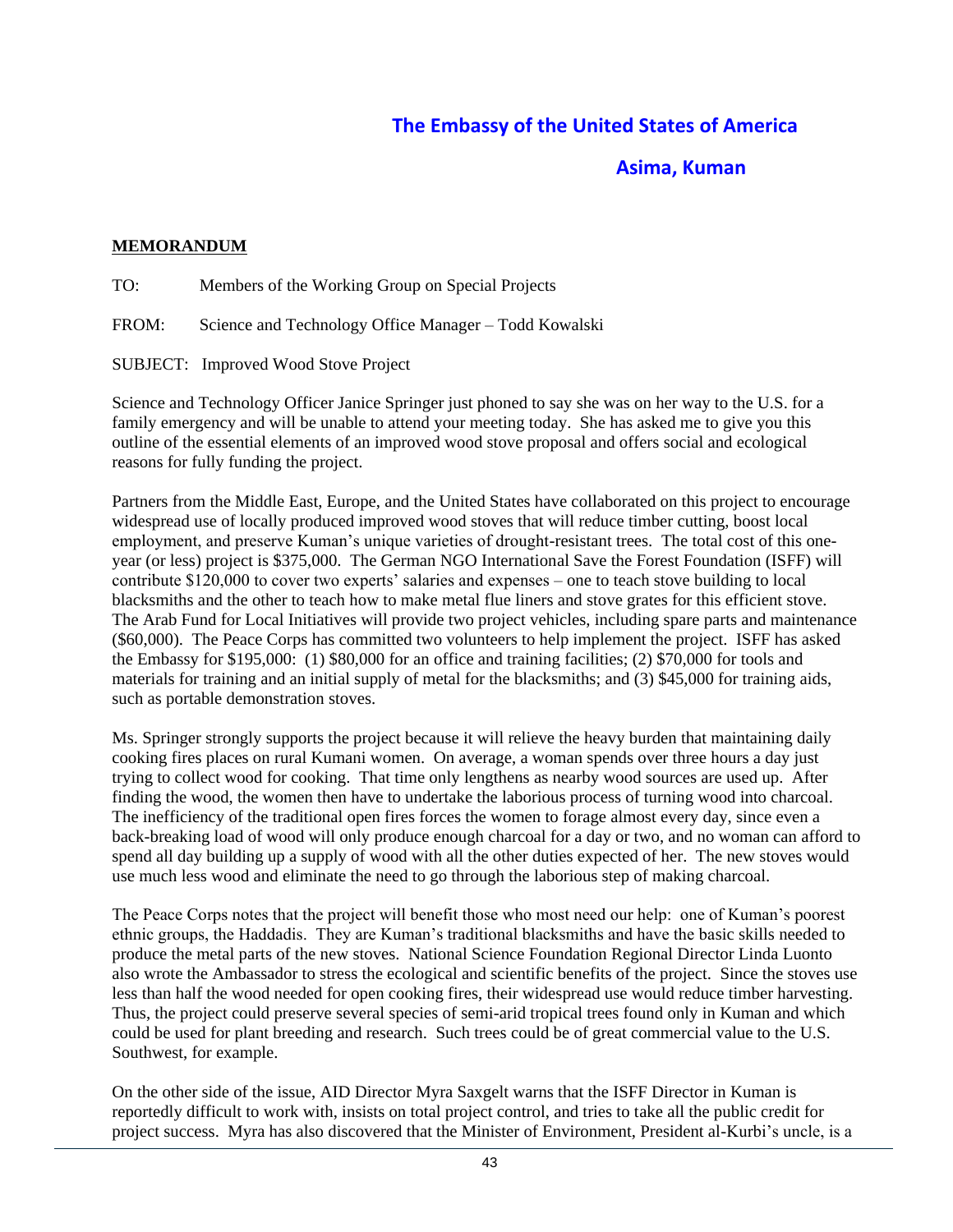major shareholder in a joint venture with an Asian firm to produce solar cookers. These would compete directly with the new wood stoves. The Minister, therefore, could oppose the project given his personal financial interests in solar cookers.

The Counselor for Political Affairs, R. Hedwig Bigg, will also vote against funding this project as it does nothing to benefit Kuman's political movers and shakers. Mr. Bigg believes that our most important goal in Kuman is to nurture the country's fragile progress toward democracy and that the Embassy should fund only assistance projects that help re-elect President al-Kurbi and his pro-democracy party in next year's elections.

Janice has weighed the pros and the cons of this project and firmly believes that it can do so much good for so many people that it is well worth any potential downsides. She urges the Working Group to fund this project fully.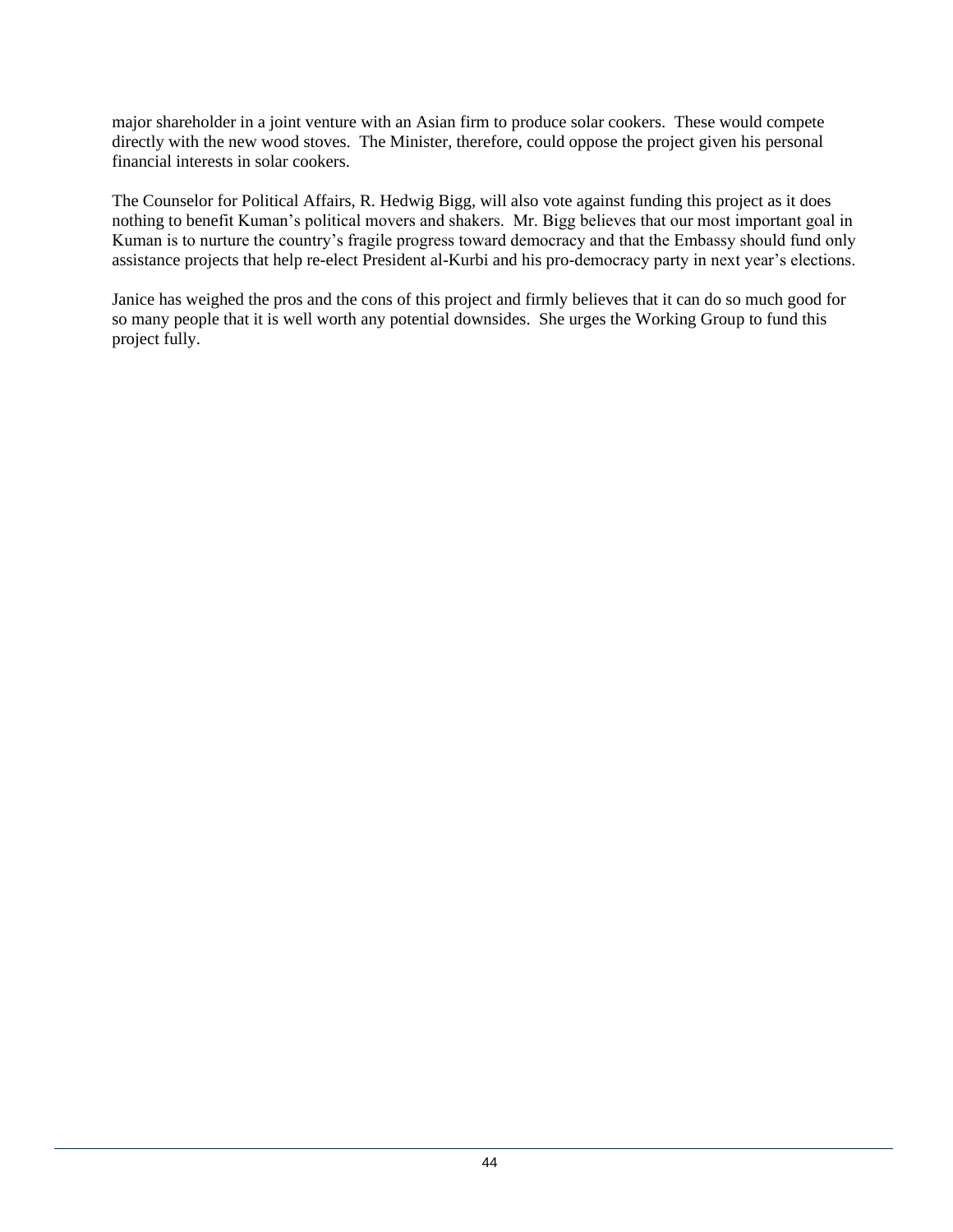## **Asima, Kuman**

## **MEMORANDUM**

TO: Members of the Working Group on Special Projects FROM: Office of the Agricultural Attaché – Susan Prescott, Office Manager SUBJECT: Refugee Feeding Project

Brad Field had an unexpected medical problem this morning and will be unable to make today's Working Group meeting. He just phoned to give me an outline of the points of a refugee feeding proposal for your consideration and urges the Working Group to fund fully this important project.

The New York-based non-governmental organization (NGO), Food for the World, has warned Brad that the Government of Kuman is facing a major crisis as it tries to respond to the urgent food needs of the burgeoning refugee population in and around the northern town of Bur Hassan. The recent crackdown by the ruling conservative Januban clergy in Didda against all Diddan citizens supporting religious tolerance and a secular state has led a growing number of ethnic Janubans from Didda to seek refuge in Kuman. Given the Kumani Government's severe budgetary problems, the Kumani authorities have difficulty providing even the most basic needs for the refugees and have called upon the international community for urgent help.

Food for the World estimates that the entire cost of feeding the refugees would be \$420,000. The U.S. Department of Agriculture has agreed to provide for the refugees' basic food needs, primarily from U.S. surplus grain supplies. The UN's international food assistance organization, the World Food Program, will contribute \$90,000 to build a warehouse near the largest Bur Hassan refugee camp. The Government will furnish security personnel to guard the food warehouse, at a cost of \$40,000. Food for the World will pay \$100,000 for the salaries of its five experts who will go to Kuman to oversee the food distribution operation. The NGO is asking for the remaining \$190,000 from the U.S. Embassy to meet anticipated expenses for transportation and distribution of food: \$100,000 to purchase five trucks to deliver food from the warehouse to the refugee camps; and \$90,000 for shipment costs of surplus food from the U.S. to Kuman.

Brad points out that the project is not only of great humanitarian appeal but would help reduce U.S. stocks of surplus grain, which is expensive to store. We cannot sell this excess grain without depressing market prices and harming our own farmers. Political Counselor Hedwig Bigg says this project also offers a unique opportunity to demonstrate U.S. support of religious freedom, especially important in a region where fundamentalism and religious intolerance are on the rise. As more secular, modernizing Januban refugees settle permanently in Kuman, they could move Kuman's Januban community away from extremism and toward a more tolerant view of the U.S.

There are those in the Embassy who do not support this project. Public Affairs Officer Art Pressman is concerned about the quality of our surplus food sent to the refugees. This food includes old stocks, and he fears a public relations disaster if the press accuses us of dumping spoiled old grain on the refugees. The local media would have a field day with video coverage of U.S.-provided spoiled food and sickened refugees.

USAID Director Myra Saxgelt notes that Janubans are nomadic and cross the border between Didda and Kuman often. Janubans do not carry identity cards, and members of extended families live on both sides of the border. The Food for the World staff have never worked in this region, making it unlikely that they will be able to determine if an ethnic Januban is Diddan or Kumani. Thus, all ethnic Janubans in the area would ask for the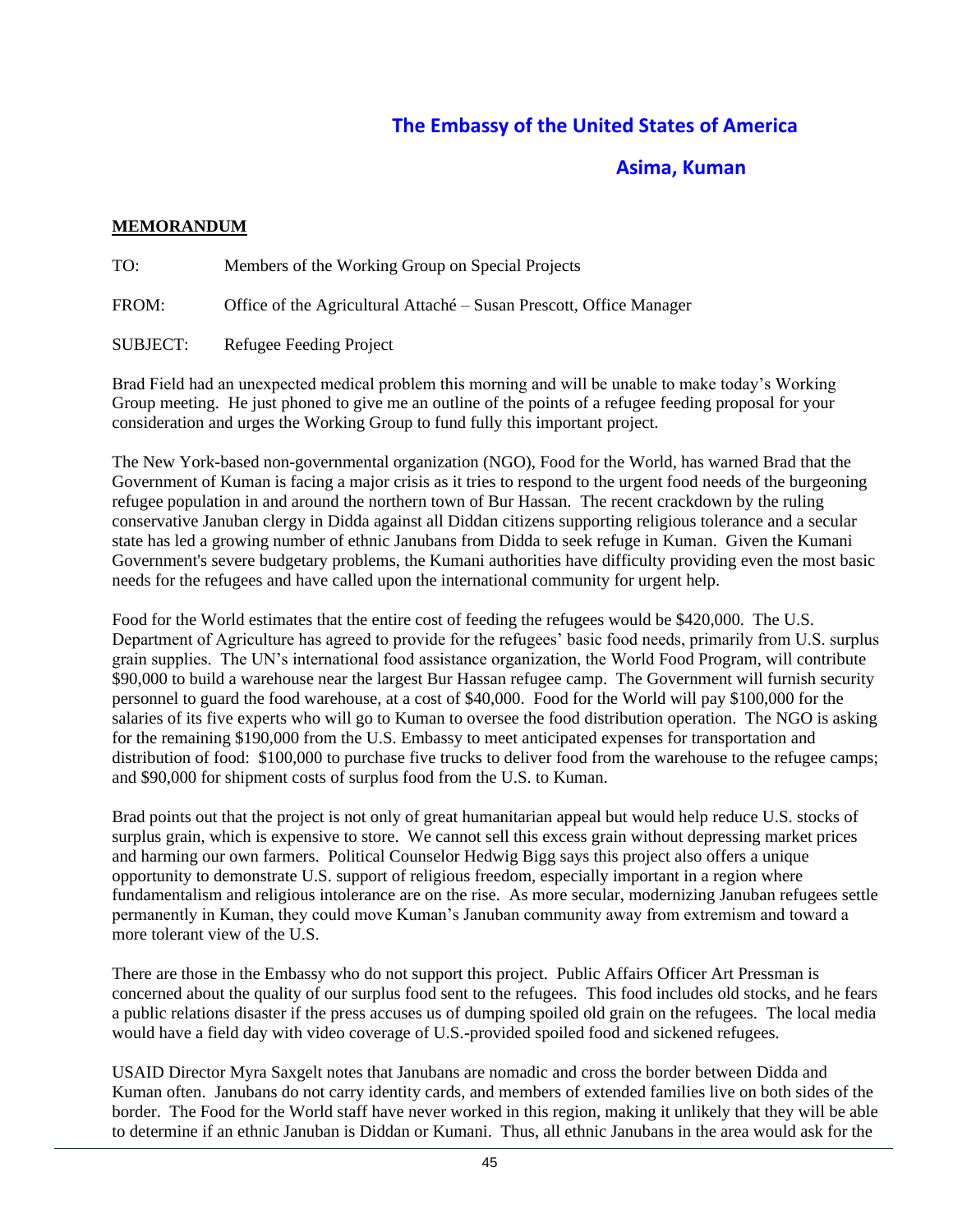free food. Myra worries that we would end up feeding as many Kumani Janubans, who do not need assistance, as legitimate Januban refugees from Didda, who do.

Peace Corps Director Gudrun DeSouliers has concluded that cultural norms here will make it difficult for Food for the World to distribute food directly to women as refugee men will insist on handling family food supplies. These men may well sell part of their families' food rations to buy addictive wongo leaves, a mild narcotic used widely among Januban men as a major form of social interaction with other men. She believes that our best efforts at refugee feeding will still leave those most in need, women and children, vulnerable to malnutrition and even starvation.

Brad is aware of the downside risks but believes that the benefits of this project far outweigh them. He urges the Working Group to support full funding for this worthy effort.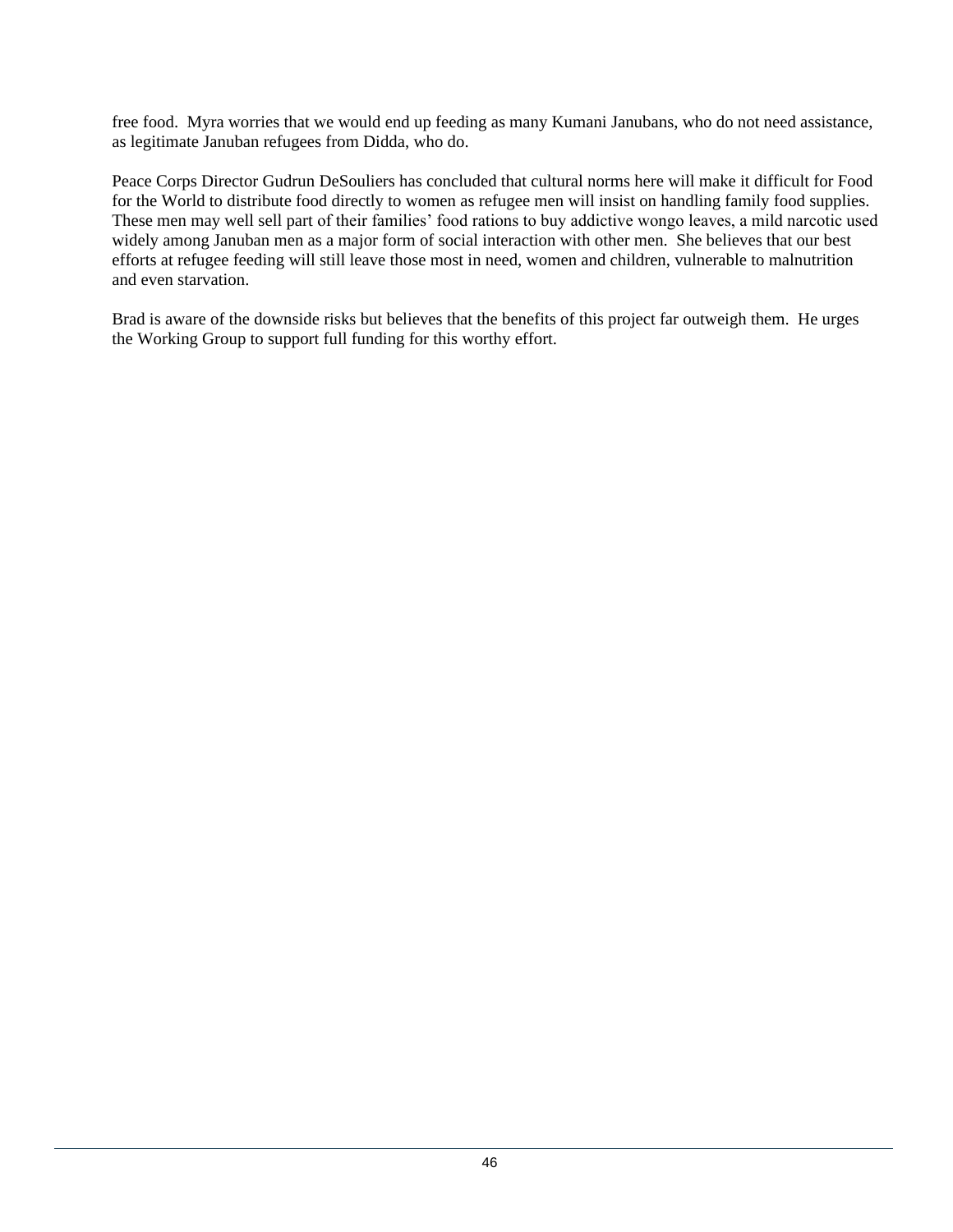## **Asima, Kuman**

## **MEMORANDUM**

TO: Members of the Working Group on Special Projects

FROM: USAID Office Manager – Todd Kowalski

SUBJECT: Micro-Credit Project (K8)

Unfortunately, USAID Director Myra Saxgelt will not be able to attend your meeting today due to a family emergency. She asked me to pass on to you information on a project proposed by Dr. Fawaz al-Otaibi, President al-Kurbi's adviser on nomadic affairs. Myra considers this proposal important for economic and social development throughout Kuman and, thus, worthy of full funding.

Using the model of the Grameen Bank in Bangladesh, Dr. al-Otaibi has developed a plan to establish a microcredit institution in Kuman to provide would-be entrepreneurs with small loans (limited to \$500 per client but usually much less) and with essential training in how to run small businesses. The most likely borrowers would establish small-scale trading or agricultural ventures, but there is potential for the service sector. Dr. al-Otaibi believes that a micro-credit institution will provide economic opportunities for a significant number of low income Kumanis, including nomads who have limited or no access to loans from existing credit institutions. Once free to cross national borders with their caravans and herds of camels and goats, Kuman's nomads are now a marginalized group beset by poverty, ill health, and lack of education. (Please note that President al-Kurbi's grandfather was a nomad.)

The total cost of the project is \$355,000. The Government will provide \$100,000 to cover all initial loans made, plus \$60,000 for renovation of offices operated by the new credit facility in Asima and the four other Kumani cities and towns of any size. Kuman's leading economic development NGO, Dar al-Khalil, has no money to contribute but will advise the credit institution on which entrepreneurial projects to finance and will help train the loan recipients. The Government is asking us to provide the remaining \$195,000: (1) \$70,000 for the salary and living expenses of a Grameen Bank micro-credit expert to remain in Kuman for one year to help establish the new facility and train its staff; (2) \$50,000 to cover travel and expenses for 10 members of the facility's staff to participate in internships at the Grameen Bank; (3) \$45,000 for computers and specialized software for the new institution to track loans; and (4) \$30,000 to train the Kumani staff on the new tracking system.

Economic Counselor Boswell West supports the project as it would create large numbers of small businesses. This, in turn, fosters the emergence of a grassroots constituency for the Government's economic reform program and will encourage the Government to stay the course, despite competing demands. It would also demonstrate that the U.S. is concerned with the plight of the average Kumani. In a region where the U.S. is frequently portrayed as insensitive and domineering, our effort to empower Kumanis by helping them start independent businesses will go a long way to burnish our humanitarian image.

Commercial Counselor Darcy Colbert warns, however, that it is difficult for micro-credit institutions to become self-sustaining as the administrative costs of small loans are practically as high as for large ones. Moreover, the small ventures that such a micro-credit institution would fund are risky. Many might fail unless the Kumani economy improves significantly and soon. If they fail, their owners will not repay their loans, eroding the capitalization of the micro-credit facility and severely limiting new lending. All of these possibilities could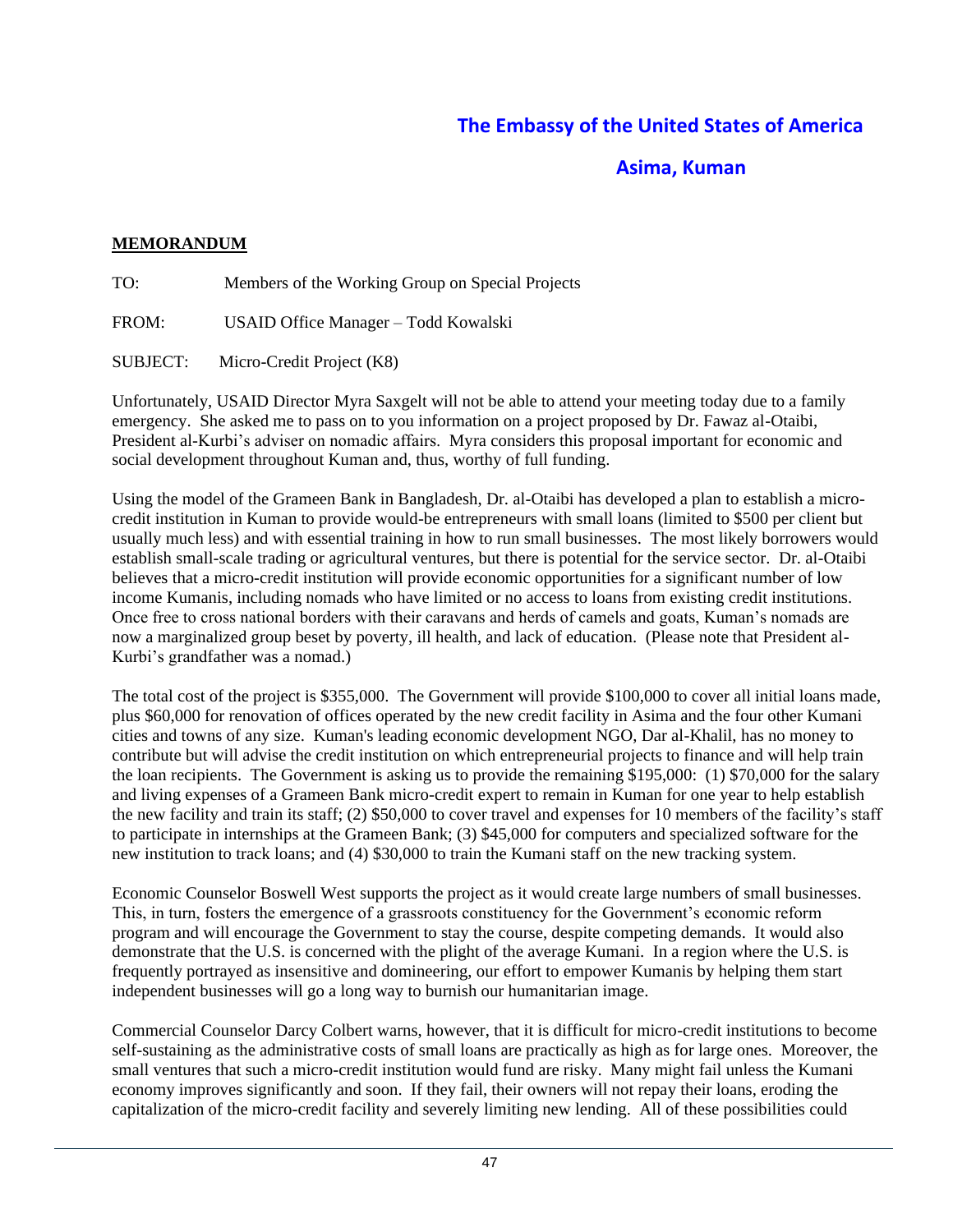threaten the viability of the new credit institution and could result in future requests by the Government for additional funds from participating donors like the Embassy.

Peace Corps Director Gudrun DeSouliers, who would normally support a micro-credit project given the Peace Corps' positive experience with them in other countries, also has reservations. She notes that Kumani women will not be able to take advantage of the credit facility as they are restricted by tradition from dealing face-toface with men who are not close relatives. She does not believe that women from lower income families would go against social norms and seek a loan to engage in commerce. She is even more certain that no woman from a nomadic tribe would do so, given the strict conservatism of the nomads.

Myra, nonetheless, believes that the project achieves important U.S. objectives in Kuman and urges the Working Group on Special Projects to fund it fully.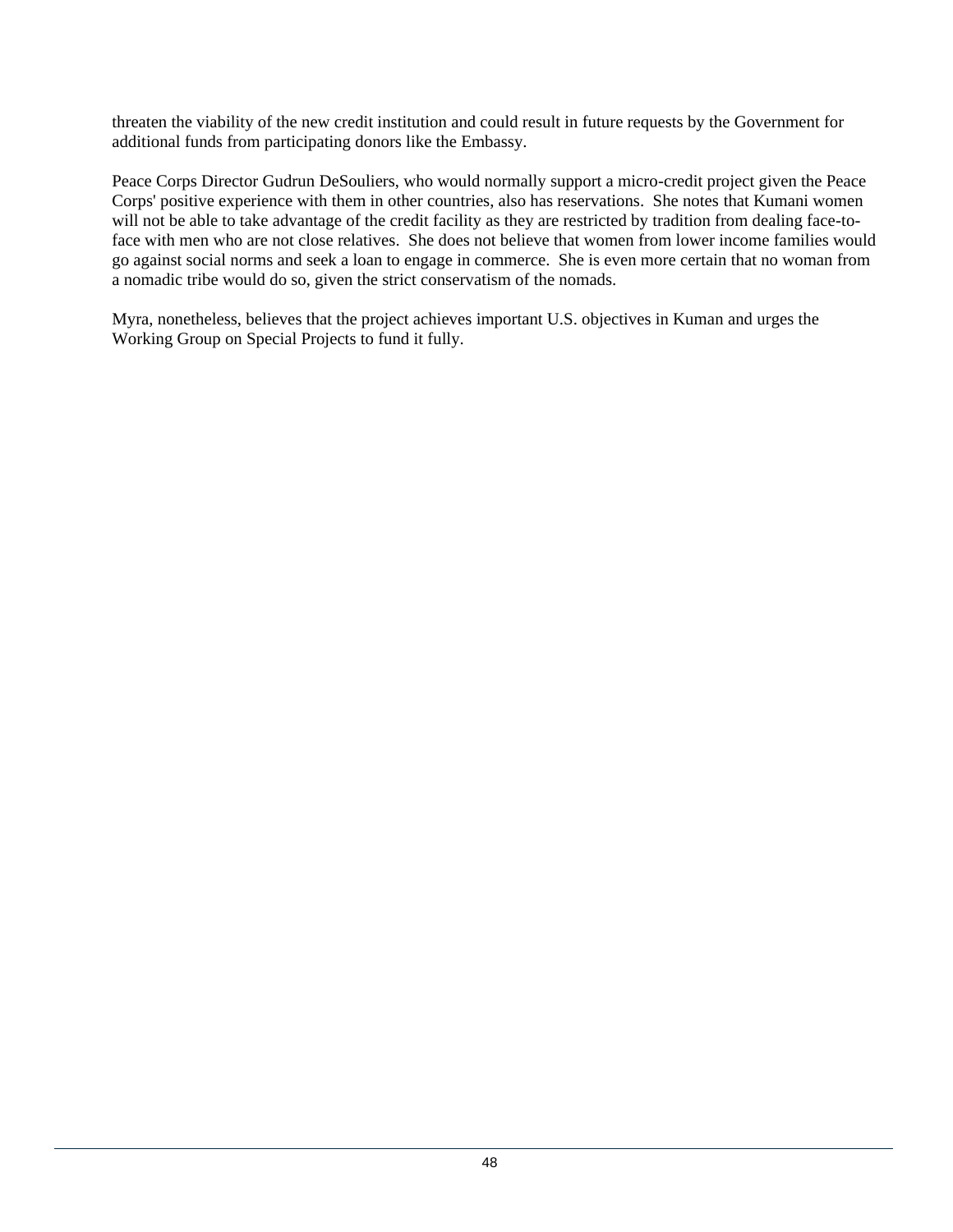## **Asima, Kuman**

## **MEMORANDUM**

From: Jane Jones - Economic Section Office Manager

To: Special Projects Working Group

Subject: Trade Facilitation Project (K9)

Due to a family medical emergency Economic Counselor Boswell West is unable to participate in your meeting today but has asked me to summarize the essential elements of a project he wanted to present to you for full funding consideration. Proposed by Kuman's Minister of Trade and Industry, Dr. Amr Al-Jubair, the project would revitalize the private sector and enhance Kuman's ability to engage competitively in international trade. It would do so by strengthening the newly formed National Chamber of Commerce (NCOC), providing technical assistance to local businesses, and establishing high-speed Internet connectivity for their use.

The total cost of the project is \$520,000. Dr. al-Jubair already has received funding commitments from two reputable U.S.-based NGOs. The Corporate Council of the Gulf, representing U.S. businesses with interests in the Gulf, will provide \$150,000 to hire fulltime staff, rent office space, and purchase office equipment for the NCOC. The International Executive Service Corps, focused on business development, will offer technical assistance to Kumani firms on how to set up and run businesses (worth \$85,000). The Government of Kuman will pay \$100,000 for a broadband, fiber-optic link between the Kuman Telephone Company (KTC) and NCOC facilities.

The Minister has asked the U.S. Embassy to provide \$185,000. The first \$100,000 would finance the establishment of a high-speed Internet gateway, entailing purchase and installation of computers in NCOC's new Asima headquarters and four branch offices to be established around the country. The remaining \$85,000 would go to hire a consultant to train NCOC officials and business owners to use the Internet to facilitate business and identify trade opportunities.

Mr. West asserts that this project would expand economic growth, provide economic opportunities throughout Kuman, and help diversify the economy away from an over-dependence on the oil-dominated public sector and volatile world oil prices. The project would also promote U.S. interests in the World Trade Organization (WTO) by strengthening the Kumani Government's support for U.S. free trade initiatives in that organization.

Peace Corps Director Gudrun DeSouliers enthusiastically notes the project's potential for opening business opportunities for women by permitting them to engage in commercial transactions over the Internet, without face-to-face contact with men discouraged by local cultural norms. Women control a surprising amount of money in Kuman; they own property and retain control of their dowry rights. Many are well-educated and understand business, coming as they do from merchant families with generations of commercial experience.

Management Counselor Stanley Gibbons, however, deems the Kumani phone system to be too slow and too unreliable to give the private sector the high-speed Internet access this project envisions. The equipment and wiring of Government monopoly KTC are obsolete. The alternative of a satellite link is illegal in Kuman without a special exemption, such as we have at the Embassy.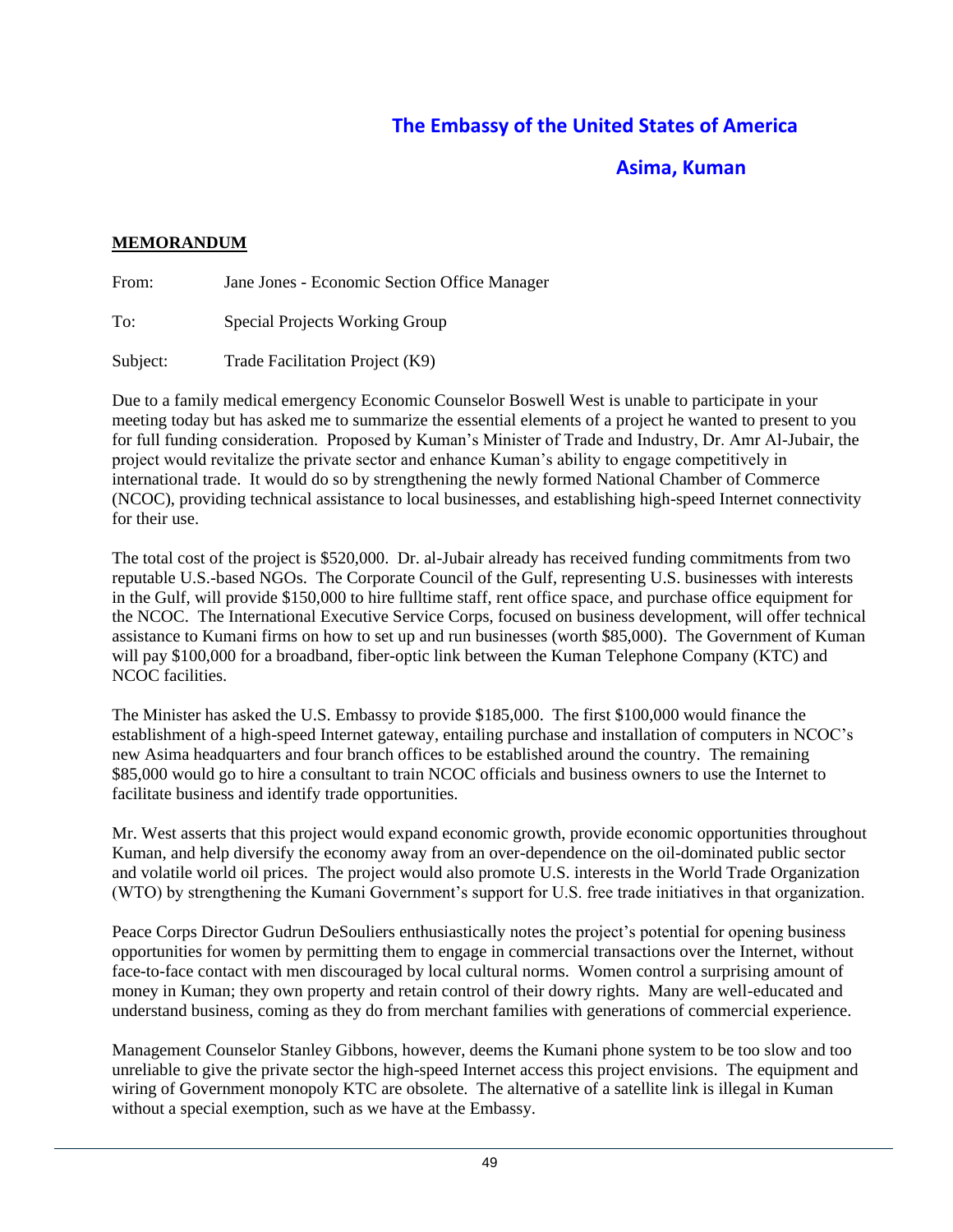Political Counselor Hedwig Bigg is convinced that if Kuman takes a more active role in the WTO, it would side with other developing countries rather than support U.S. objectives (e.g., opening telecom services markets). Furthermore, Mr. Bigg refutes Ms. DeSouliers' arguments by stressing that regardless of gender, it is the wealthy, literate urban Kumanis who will benefit most from the project. It would do little for the poor and illiterate majority of the population we need most to reach if the current pro-democracy Government is to win next year's elections.

Taking into account his colleagues' points of view, Mr. West remains committed to this project and strongly recommends it for full Embassy funding. This project will result in a stronger, more dynamic private sector which will expand economic growth and opportunities. Greater economic security will result in a more stable country and ally. We certainly need many more such allies in this region.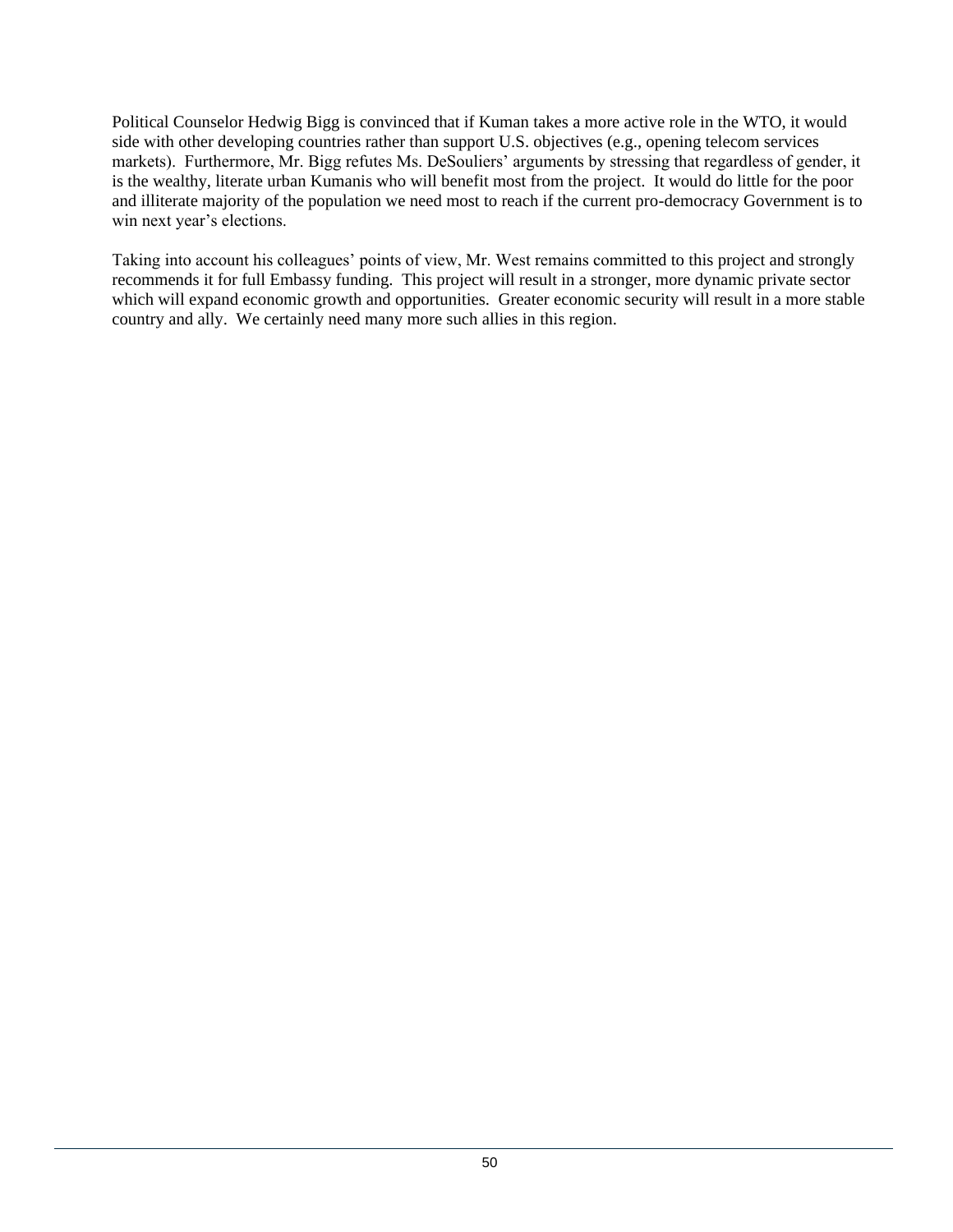## **Asima, Kuman**

## **MEMORANDUM**

| TO:      | Members of the Working Group                       |
|----------|----------------------------------------------------|
| FROM:    | Economic Section Office Manager – Rebecca Mayer    |
| SUBJECT: | <b>Transportation Improvement Project</b><br>(K11) |

Economic Counselor Boswell West asked me to notify you that he has had to deliver an urgent message to the Minister of Trade and Industry and will be unable to attend your meeting today. He gave me this outline of the major points of an important infrastructure proposal and urges the Working Group to fund the project fully.

Mr. West's project involves support for upgrading the road from Malik, the agricultural center of the fertile Wadi Ibrahim valley, to Asima in the north and to the rapidly growing port Ras Safira to the south. The road is the only connection between Kuman's farmers and its consumers and export markets. Currently, the road is in a deplorable state, making the trip long and dangerous even in good weather. It is often impassable in the rainy season.

An all-weather road would bring more and cheaper food to the populous Northern Province, reducing the country's need for expensive food imports and increasing its export potential in the Gulf region. Furthermore, Ras Safira is rapidly becoming the major Kumani port for non-oil exports destined for Western markets. The project could also help Kuman diversify the economy and overcome chronic trade deficits.

If work starts in the next month, the road could be finished by year's end, just in time for the winter harvest. Improving the road would require only \$290,000. Transportation Minister Abdallah Nakeel will provide \$95,000 of this to pay for local construction materials and labor. The Minister has asked the Embassy for \$195,000 for: (1) a survey to produce mapping and technical requirements for the road, executed by a Kumani survey team overseen by a U.S. surveyor (\$30,000); (2) improvement of the road surface, involving leveling and covering the roadbed with gravel from local quarries (\$103,000); and (3) construction of a concrete bridge over a deep ravine where no bridge exists (\$62,000). The only way trucks can now get around the ravine involves a lengthy detour over dangerous mountain roads that are impassable in bad weather. The road would require some regular maintenance, but the Government could do this at minimal cost.

In addition to boosting agricultural production, income and exports, the road would stimulate other sectors as well. Flocks of sheep and goats in the area could be substantially increased if their mutton and wool could be transported to major markets. Textile, clothing, and rug-making industries could also thrive. The growth of commercial agriculture could provide opportunities for other entrepreneurs such as wholesale and retail merchants, food processors, and truckers. A passable road could also promote tourism in the scenic and historically significant Wadi Ibrahim area, bringing much needed income and employment to this neglected rural region.

On the other hand, Agricultural Attaché Brad Field fears that building the road would harm lucrative U.S. wheat and flour sales to the less affluent Kumani majority, although our higher quality product would still be popular with wealthy urbanites. If the Kumanis decide to subsidize wheat production to take advantage of new markets, furthermore, it could lead to a bilateral trade dispute.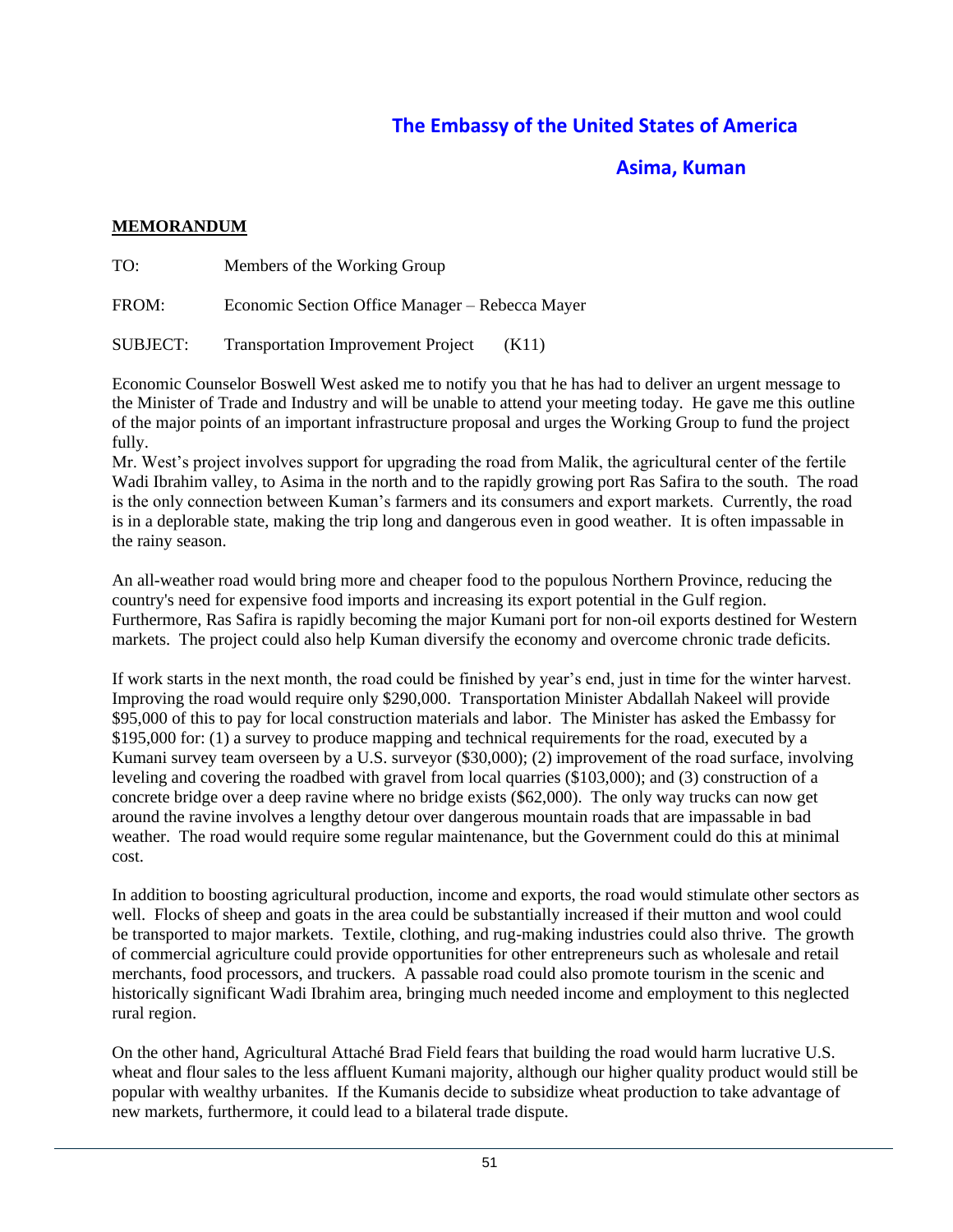Science and Technology Officer Janice Springer notes that road-building in developing countries often leads to deforestation. If we build this road, we may lose Kuman's last stand of a drought-resistant tree unique to the Wadi Ibrahim area. These trees could be useful in breeding drought-resistant plants for areas like the U.S. Southwest but will end up as nothing more than charcoal if we build this road.

Public Affairs Officer Art Pressman worries about how Kumani voters will view the fact that the brother-inlaw of the Minister of Transportation owns the largest trucking company in Kuman and, therefore, would benefit substantially from a U.S.-supported road. The All Januba Party already decries the current level of U.S. "interference" in Kuman's economy. This "coincidence" of the road favoring the Minister's family could cause public criticism of the Government and the U.S. to become even more widespread. What we do not want to see is the fundamentalist opposition winning a large number of parliamentary seats next year and a renewed wave of demands for re-nationalization of key enterprises. U.S. companies and investors would be the focus of such calls, which could even morph into new security concerns for U.S. citizens and interests in Kuman.

Mr. West has weighed the pros and cons of this project but believes that it could do so much good for so many people that it is well worth the risks. He urges the Working Group to fund this project fully.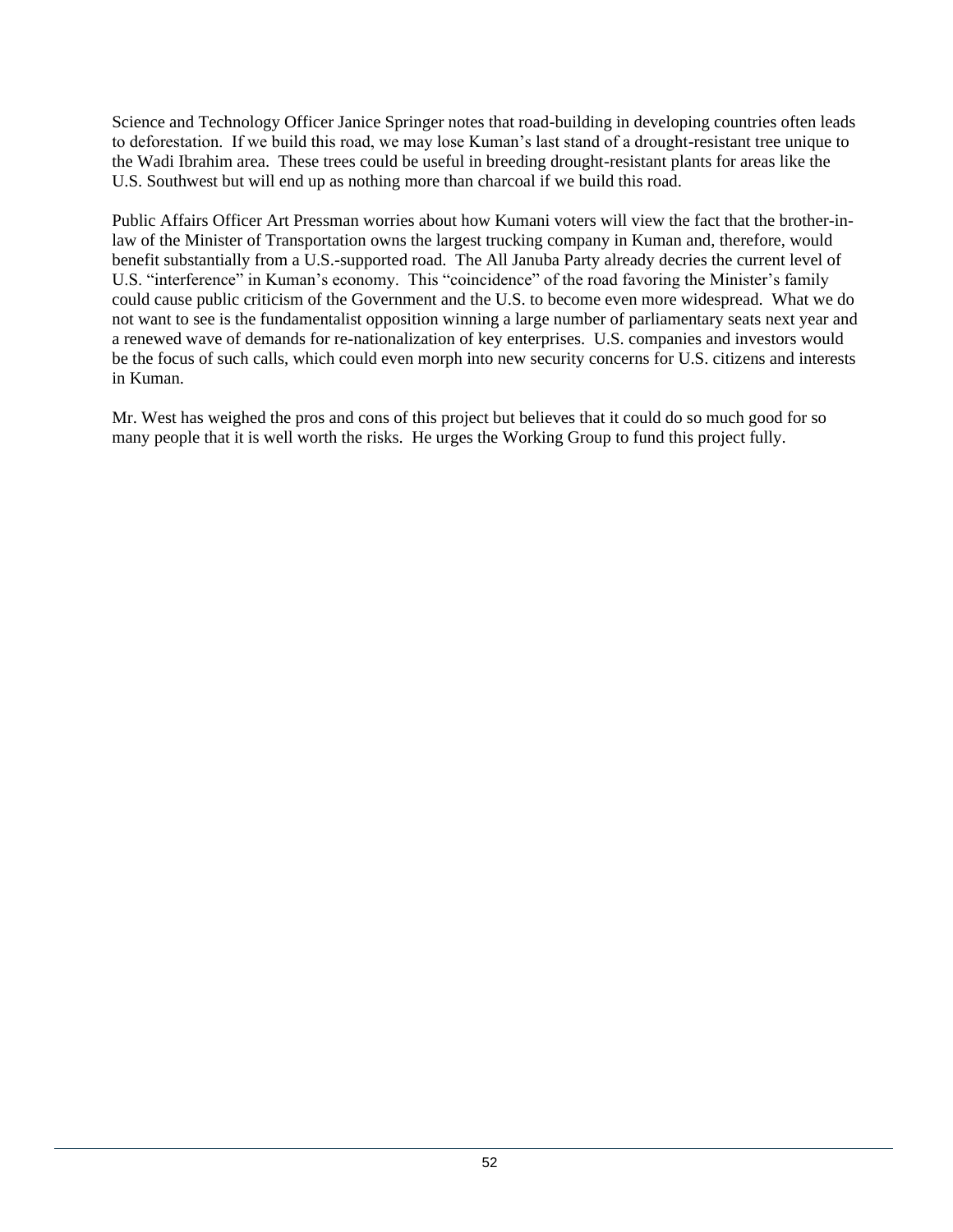## **Asima, Kuman**

## **MEMORANDUM**

TO: Members of the Working Group on Special Projects

FROM: Peace Corps Office Manager – Todd Kowalski

SUBJECT: Public School Reform (K12)

Peace Corps Director Gudrun DeSouliers had planned to attend your meeting today but has been unavoidably detained. She asked me to pass on the following information on a public school reform project proposed by Minister of Education Ibrahim Kittab and urges you to fund this worthy project fully.

Widespread illiteracy is one of Kuman's most difficult development challenges and a poor basis for its emerging representative government. About 90% of Kumanis are illiterate. Existing schools are underfunded, overcrowded and inadequately staffed. Urban schools must rely on grossly outdated textbooks and poorly prepared teachers. Rural schools are controlled by Januban fundamentalists.

The Minister plans to establish 50 new rural primary schools and 12 regional high schools in the next year. High schools will draw the best students from the primary schools. Old textbooks will be replaced with apolitical textbooks developed by Western-educated Kumanis, with help from two Peace Corps experts. The Government will give full scholarships for the top 10 percent of high-school graduates to attend Asima's National University or universities abroad, in return for teaching in public schools for two years after graduation. The Peace Corps will also provide volunteer English teachers, while the State Department's Bureau of Educational and Cultural Affairs will provide its information and educational programs for use in the new public schools

The total cost of the project is \$495,000. The World Bank and the United Kingdom are contributing \$205,000 and \$100,000, respectively, to train and hire new teachers. We have been asked to provide \$190,000: \$115,000 for the purchase of building materials for school construction (local villagers will provide the labor) and another \$75,000 for the publication of new textbooks.

Political Counselor Hedwig Bigg says that Kuman's democratic experiment might fail unless the current Government meets rising public demands, across the political spectrum, for education reform. In particular, the fundamentalist extremists' growing appeal among the educated young is due to frustration with an educational system that does not prepare them for careers in a free-market economy or the bureaucracy of new democratic institutions. An educated electorate would not only provide a better basis for democracy but could lessen support for religious extremism, particularly in rural areas, by giving all Kumanis, for the first time, a chance at higher education and economic advancement.

Public Affairs Officer Art Pressman adds that our public diplomacy efforts have been severely limited by Kuman's poor school system, the population's limited contact with the outside world, and still lingering anti-Western Marxist leanings or, increasingly, fundamentalist Januban sympathies. He says such distrust can be corrected gradually by secular education and that the new apolitical textbooks will help eliminate misperceptions of the U.S.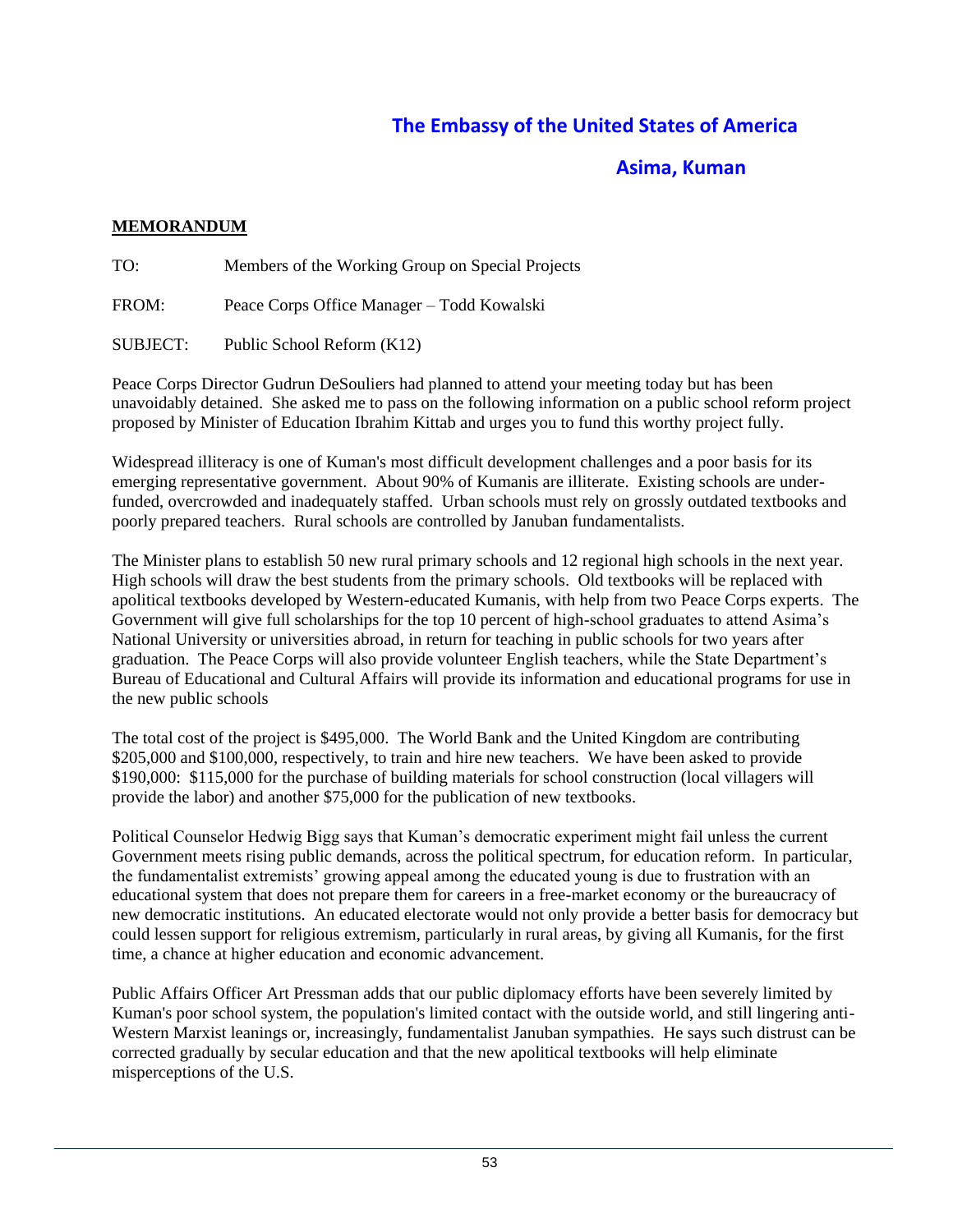Conversely, Economic Counselor Boswell West argues that without broad economic reform, school reform cannot guarantee sufficient jobs for new graduates. Minister Kittab's plan merely delays unemployment for two years, while scholarship recipients complete their public service commitment. This could cause more voter discontent in the future. In addition, he believes that the cash-strapped Government may not be able to sustain long-term funding for teachers' salaries. Without sufficient numbers of teachers, our investment will be wasted.

Energy Attaché Ernest Watts thinks the project could increase Januban mistrust of the U.S. and the West if we help fund school reform that will serve, in effect, to end historic Januban traditionalist control of the countryside and rural schools. This could harm our long-term relations with the traditionalists who might one day control Kuman's government and threaten future oil supplies and regional stability.

Despite these criticisms, Gudrun thinks that this is a very important project that will lay the best long-term foundation for Kuman's democratic and economic transformation. She urges the Working Group to fund the project fully.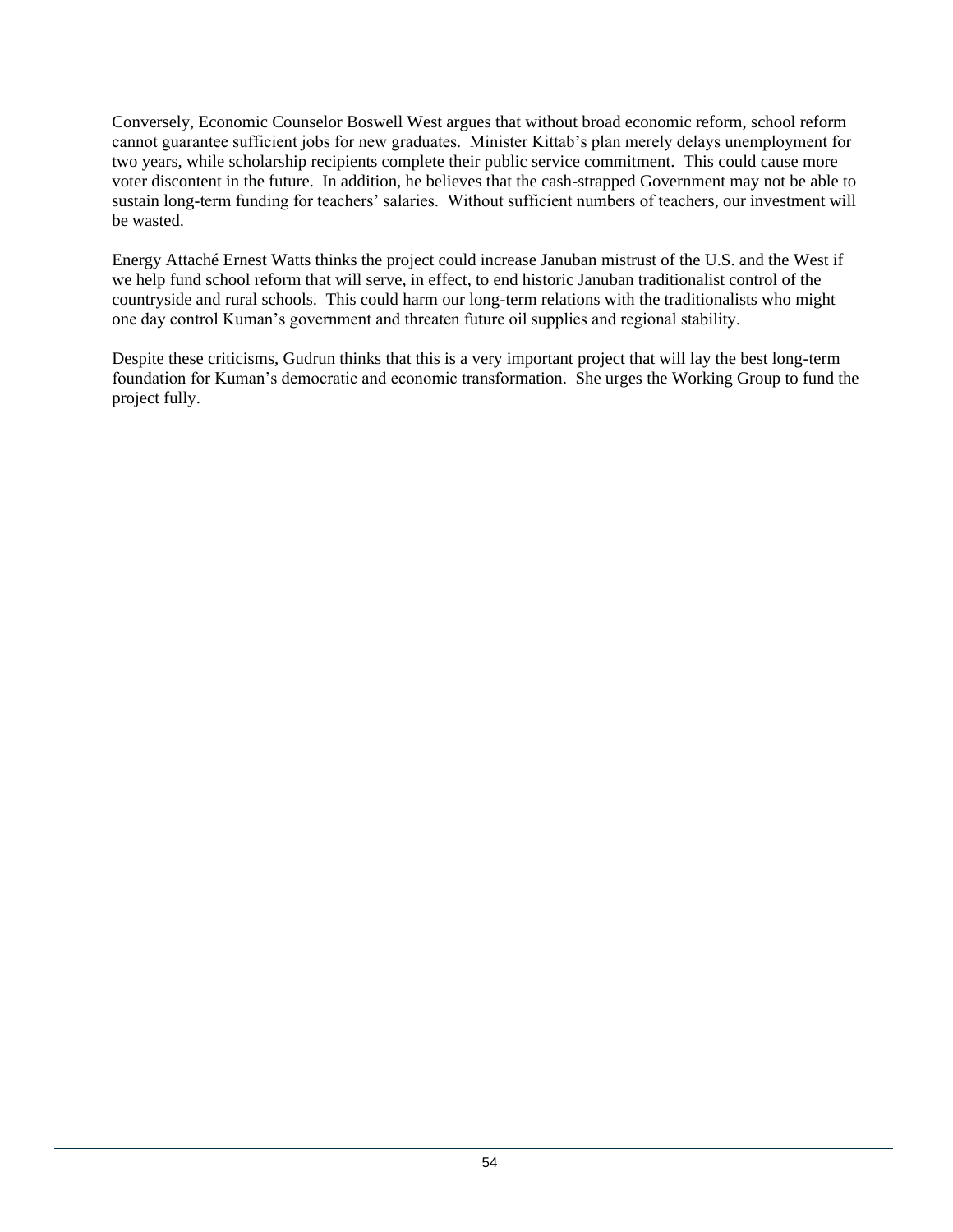# **SAMPLE FSOA STRUCTURED INTERVIEW HYPOTHETICAL SCENARIOS**

**STRUCTURED INTERVIEW HYPOTHETICAL SCENARIOS** You are working in a small embassy in a developing tropical island country. Relations with the United States have been strained for some time, although the island is visited by increasing numbers of American tourists lured by its beautiful beaches, national parks and wildlife, and interesting archaeological sites. The island has experienced numerous tremors recently and ten years ago suffered a major earthquake, which destroyed the port and much of the capital city.

You have been at this embassy for almost two years and are looking forward to moving on to your next post.

When you first arrived at post, you worked in the Consular Section, which is responsible for assisting American citizens in distress and for issuing visas to host country nationals wishing to visit the United States. You then rotated for a stint in the Management Section, responsible for maintenance and upkeep of staff housing. You supervised the Locally Employed Staff (LE Staff) charged with maintaining the embassy buildings and grounds. This past six months you have been working as the ambassador's aide, which required you to move to an apartment three blocks from the embassy.

Question 1: On a Saturday afternoon the communications officer has called you in to the embassy for an urgent incoming telegram that needs immediate action. As you enter the embassy gate, you see two LE Staff enter the building. Walking toward the building, you feel a sudden jolt and immediately realize you are in the middle of an earthquake. You have difficulty standing, and see windows in the embassy shatter. Then the earthquake ends. What do you do?

Question 2: The earthquake has knocked out electricity all over the city. Due to your in-country experience, the ambassador has asked you to lead the embassy's crisis response center. The city's only hospital requests fuel oil for its emergency generators, which will run out in a day. The embassy stocks emergency fuel oil to keep all embassy functions, including communications with the State Department, going continually for three days. What do you do?

Question 3: The earthquake hit residential areas hard, and many embassy officers and LE Staff lack shelter. Building materials are scarce and the airport is temporarily closed. A local nightclub owner, known for his flashy life-style, offers building materials and labor to the embassy. The security office's head LE Staff reports that the businessman is rumored to be engaged in drug smuggling and strongly urges you to decline this offer. What do you do?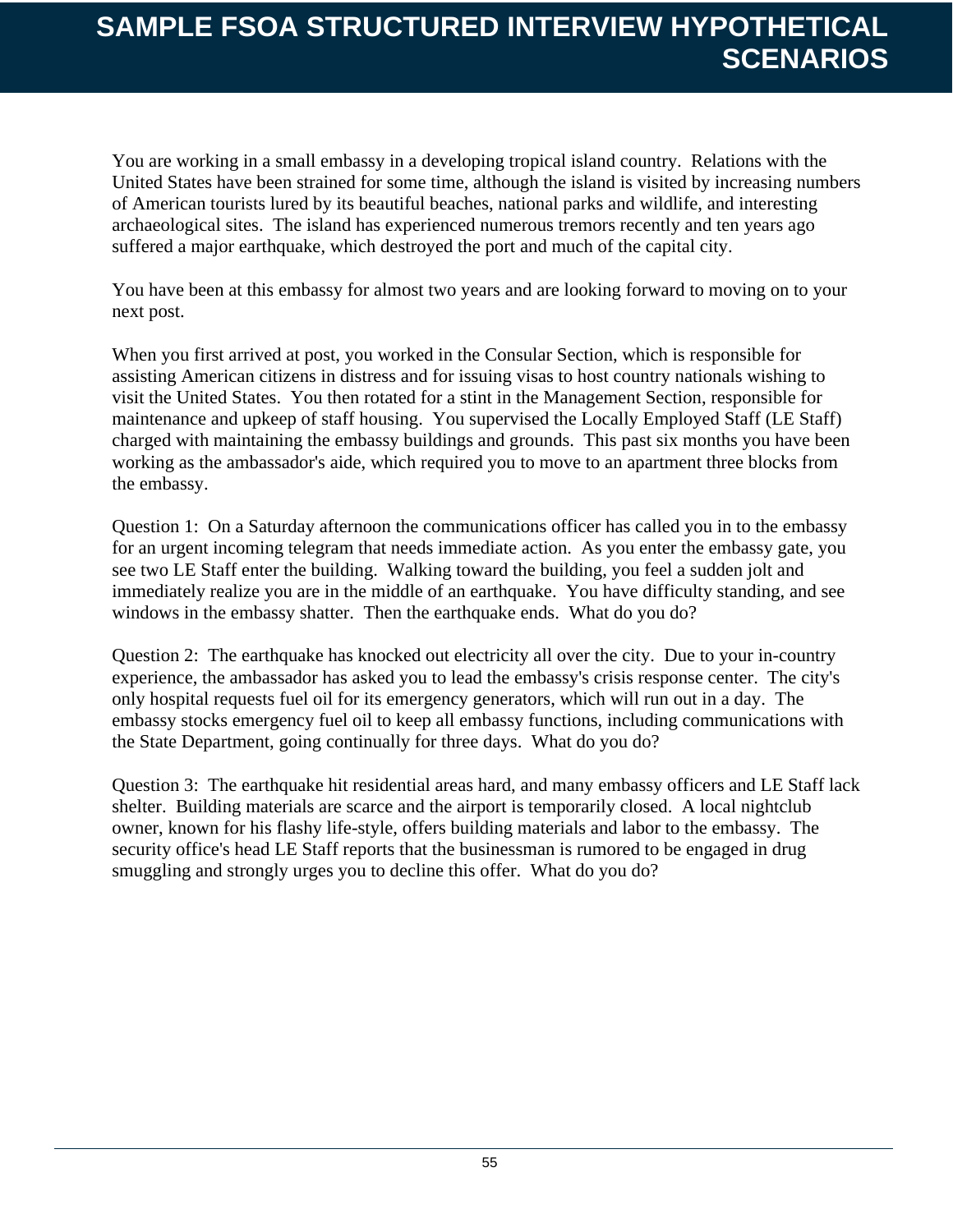# **SAMPLE FSOA CASE MANAGEMENT EXERCISE**

#### **Instructions to Candidate**

In completing this practice Case Management exercise, the candidate should take **60 minutes** to read this introduction and to complete his or her memo. The exercise involves reading a variety of background documents describing performance problems in the Consular Section and writing a memo that both summarizes the situation, and presents a proposed action plan for addressing the performance issues.

**This exercise is designed to assess the following dimensions:** Working with Others, Judgment, Objectivity and Integrity, Information Integration and Analysis, Resourcefulness, Written Communication, and Quantitative Skills. Candidates should make sure their ideas are clear, and that they use correct spelling, punctuation, and grammar.

## **Background Information**

You will assume the role of Chris Johnson, newly assigned to replace Consular Officer Patience Strong in the U.S. Embassy in the country of Kuman. In this new role, you supervise two units: an American Citizens Services unit staffed by two Kumani nationals and a Visa Services unit staffed by three Kumani nationals and an American family member. Your predecessor, Patience Strong, left Kuman two months ago to move to her next assignment. In the interim, the Economic Counselor, Boswell West, has been running the Consular Section. You work for Steven Sinclair, the Deputy Chief of Mission (DCM).

This is the first day in your new job. Steven is out of the office visiting a self-help project funded by the Embassy, and is not able to see you today. He has left you a memo describing the tasks you should complete. All the information you need to complete this exercise will be contained in Steven's memo and the supporting documents you have been provided.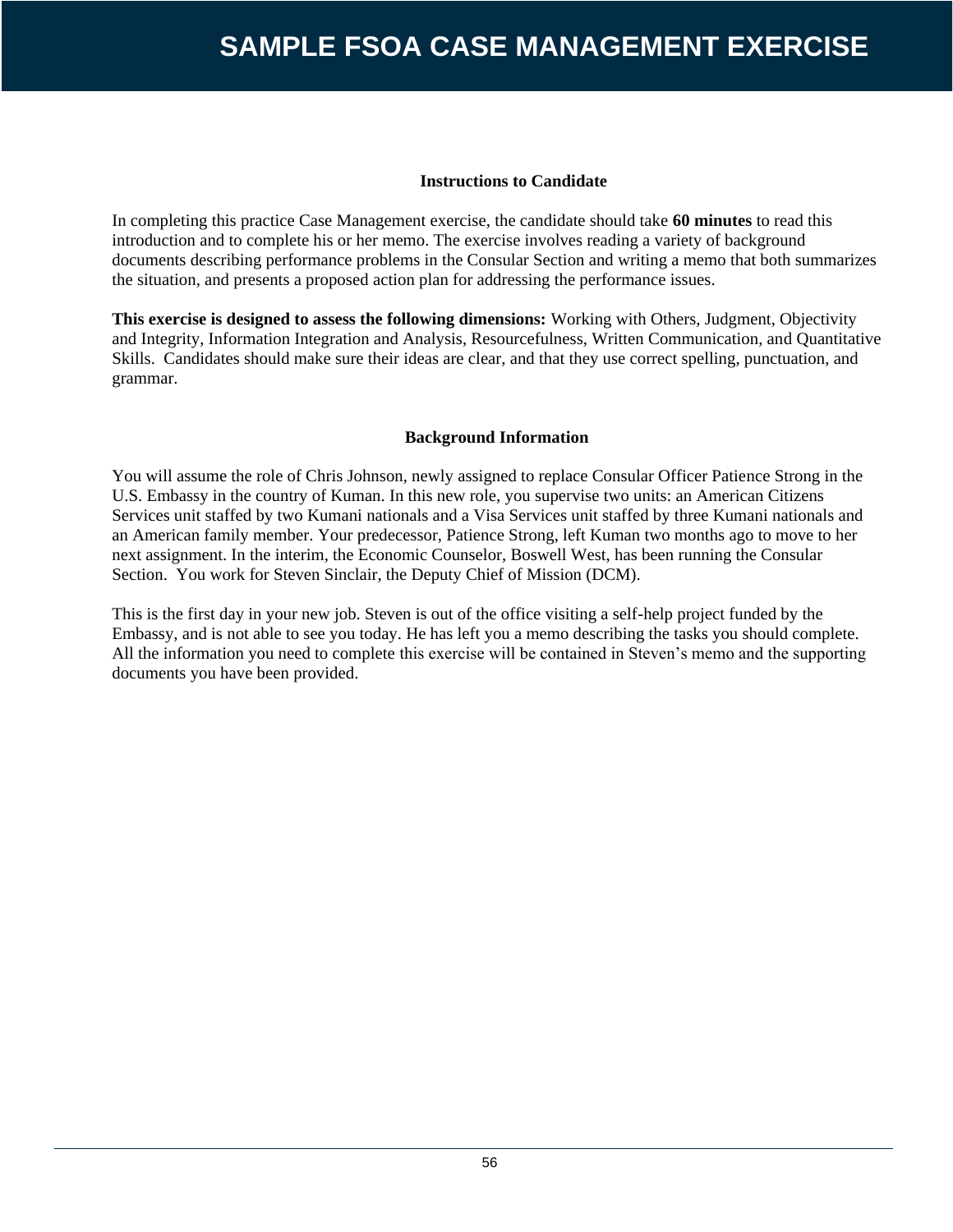## **M E M O R A N D U M**

| DATE:        | August 30, 2007                            |
|--------------|--------------------------------------------|
| TO:          | Chris Johnson                              |
| <b>FROM:</b> | Steven Sinclair                            |
| RE:          | Performance Issues in the Consular Section |

I am sorry I am not able to see you when you arrive, but my visit to the Micro-credit and Entrepreneurial Training Project proved impossible to reschedule. However, I would like you to attend to an important issue. We have a rather difficult problem that has been rumbling along for some time that you need to resolve as soon as possible. The Consular Section is not performing as it should. Because you are new to the office, I feel that you will have a fresh perspective on the situation. I have been gathering information, but have not had the chance to analyze it in great detail. I have attached some materials that I have collected that will give you the needed background information about the situation.

To briefly introduce the heads of the two units, Lena Beiruti manages the American Citizens Services unit and has been at the Embassy for almost 20 years. In addition, she is the senior Foreign Service National of the Section. Maher Safirani is in charge of the Visa Services unit and is relatively new to the Embassy, having joined only five years ago after working for Air France. However, in that time he has worked his way up from the junior to the senior position, displaying an excellent grasp of U.S. immigration law and customer service skills.

I know there will be questions in your mind after you have read the attached material, but please write a memo detailing your initial analysis of the situation, including your views on the reasons for the poor performance and how you would recommend solving this problem. In particular, your memo should be sure to cover the following points:

- Briefly summarize the situation.
- Outline your recommendations and the specific steps you would take to solve the problem.
- Incorporate the data and other statistical information that has been provided in your analysis and solution.
- Explain the reasoning for your proposed course of action

Given the pressures on my time, however, please keep the memo under two single-spaced pages in length.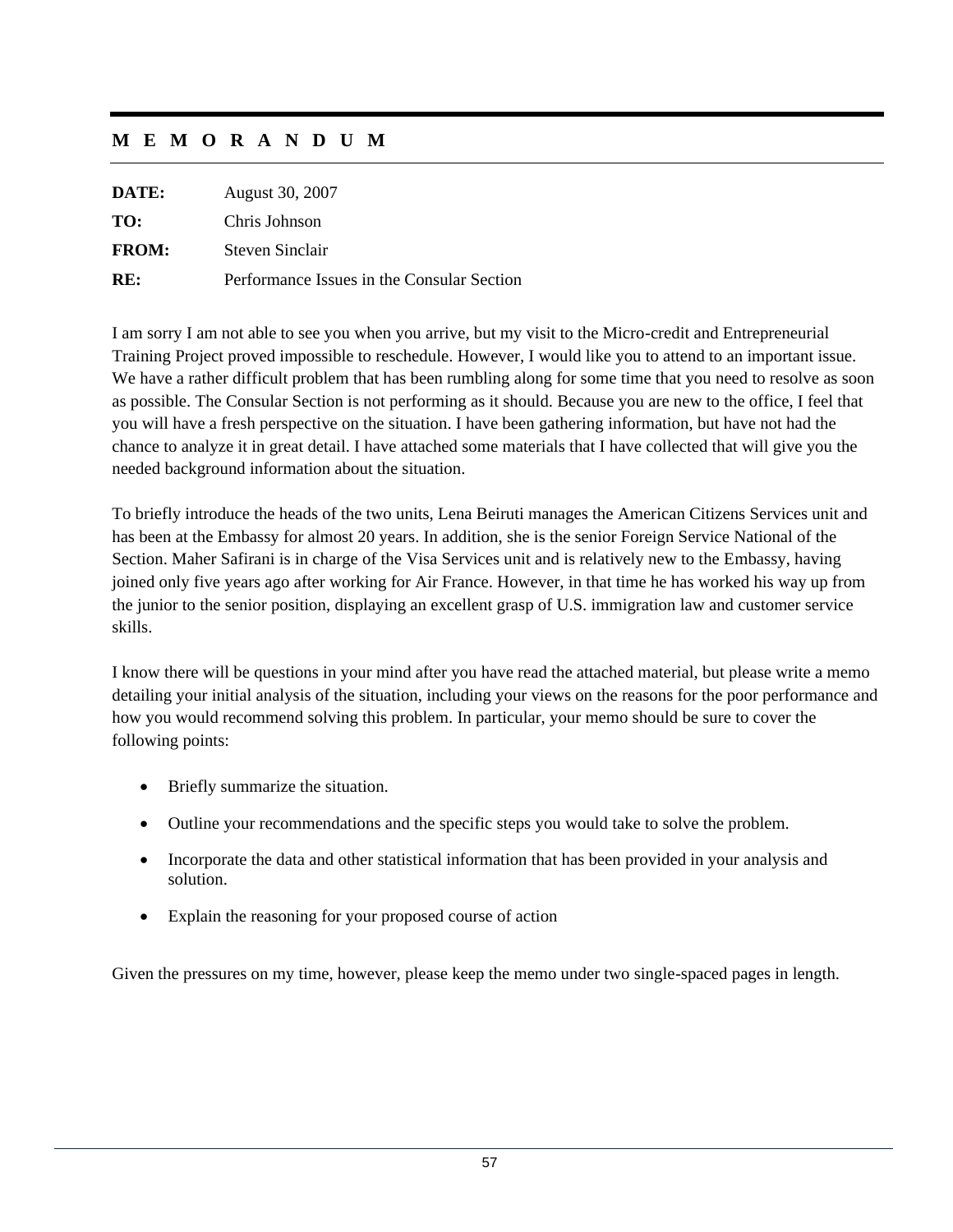**Partial Organization Chart**

**American Embassy Asima, Kuman**

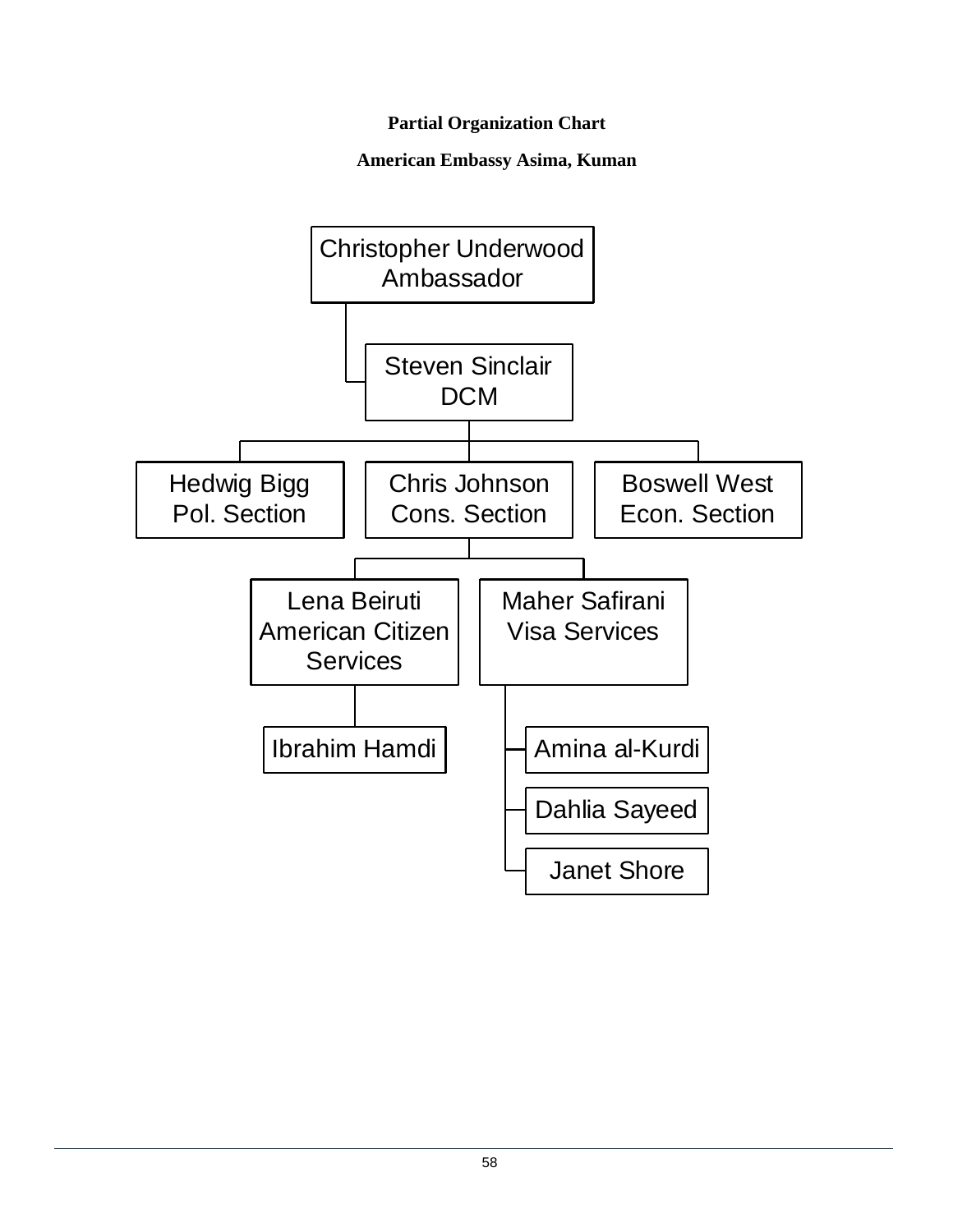DATE: AUGUST 17, 2007

FROM: STATE DEPARTMENT WASHINGTON DC

TO: ALL DIPLOMATIC AND CONSULAR POSTS

SUBJECT: MID-YEAR REVIEW OF FUNDING ALLOTMENTS

1. THIS IS AN ACTION ITEM FOR THE CHIEF OF THE CONSULAR SECTION IN CONJUNCTION WITH THE FINANCIAL MANAGEMENT OFFICER. RESPONSES ARE DUE ASAP.

2. THE BUREAU OF CONSULAR AFFAIRS BUDGET OFFICE (CA/EX) IS REVIEWING ALL FUNDING ALLOTMENTS SENT TO POSTS IN SUPPORT OF CONSULAR OPERATIONS.

3. AT THIS POINT IN THE FISCAL YEAR, ALL POSTS SHOULD HAVE RECEIVED FUNDING FOR THE FULL YEAR. WE NOW ASK THAT YOU REVIEW YOUR FUNDING AVAILABILITY TO DETERMINE ANY PROGRAM SURPLUSES OR SHORTFALLS AND ADVISE US OF THE STATUS OF YOUR FUNDS.

4. MANY POSTS HAVE SUBMITTED CABLES AND E-MAILS TO CA/EX SEEKING ADDITIONAL FUNDS TO COVER SHORTFALLS. PLEASE INCLUDE A BRIEF RECAP OF SUCH REQUESTS IN YOUR RESPONSE CABLE. THIS WILL PROVIDE US WITH A COMPREHENSIVE VIEW OF ALL YOUR RESOURCE REQUIREMENTS FOR THE REMAINDER OF THE YEAR.

5. RECOGNIZING THAT NEW LEGAL REQUIREMENTS RECENTLY INTRODUCED MAY PLACE AN EXTRA BURDEN ON VISA SECTIONS OF SOME POSTS, CA IS PREPARED TO FUND ADDITIONAL PERSONNEL, EITHER ON A SHORT OR LONG TERM BASIS. CA WILL ALSO FUND OTHER ADDITIONAL RESOURCE REQUIREMENTS ON A CASE BY CASE BASIS, IF POSTS SUPPLY SUFFICIENT JUSTIFICATION.

SECRETARY OF STATE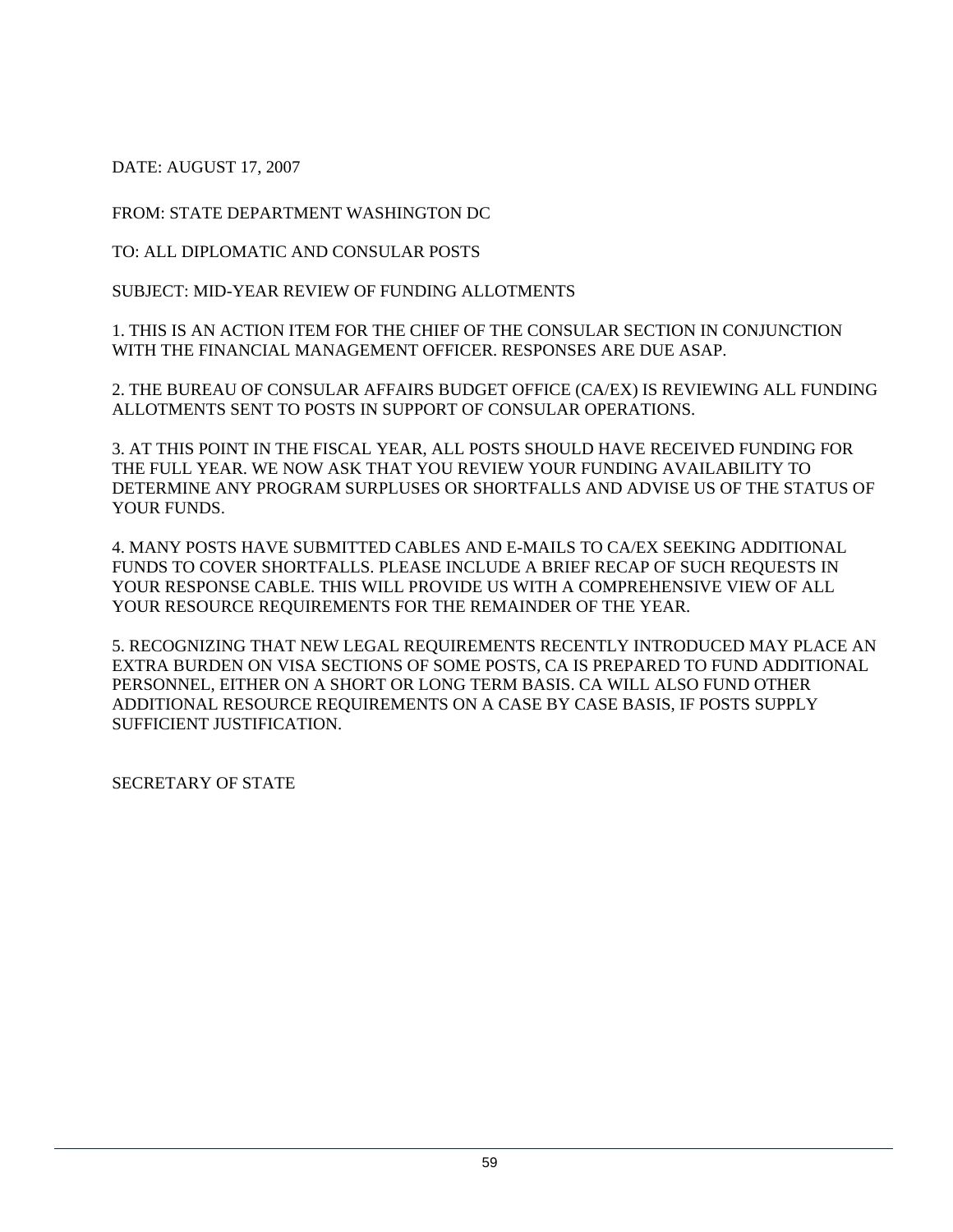## **Johnson, Chris**

| <b>From:</b> | Ibrahim Hamdi [hamdi_ibrahim@state.gov]       |  |  |
|--------------|-----------------------------------------------|--|--|
| Sent:        | Monday, August 29, 2007 10:20 AM              |  |  |
| To:          | Chris Johnson [johnson_chris@state.gov]       |  |  |
| Subject:     | <b>Updating the American Citizen Register</b> |  |  |

#### Welcome!

I would like to explain why we have not finished the updating of the American Citizen Registrations as directed by Ms. Strong before her departure. While it may be true, as she contended, that some of the people on the Register have left Kuman, the number of American Citizen prisoners has doubled! This has to be the top priority. All other things must wait!

The Visa Section has problems because they deal with everyone on "first-come, first-serve." We have a better system: we take care of the important people first. Therefore, we don't get complaints!

Ms. Beiruti has taught me well. When we were busy, we expected people to tell the truth. Now, we have time to investigate possible fraud. American Services has always been the best Section. I know you have been told this. No changes needed here!

Again, welcome!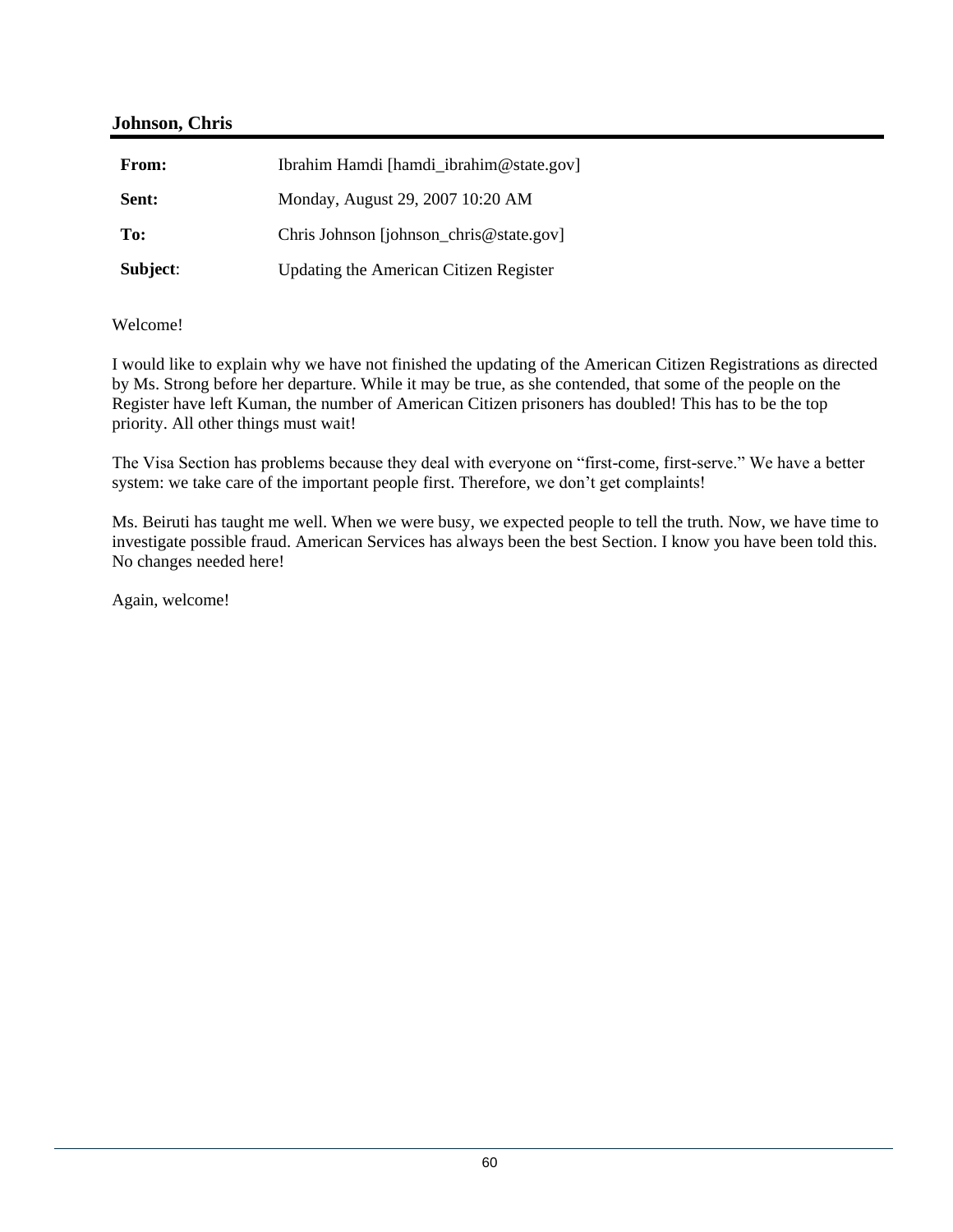| From:    | Patience Strong [strong_patience@state.gov] |  |  |
|----------|---------------------------------------------|--|--|
| Sent:    | Monday, June 13, 2007 3:03 PM               |  |  |
| To:      | Steven Sinclair [sinclair_steven@state.gov] |  |  |
| Subject: | Customer service survey results             |  |  |

Steve,

The results of our customer satisfaction survey are back and I'm not sure what to make of them. As you'll recall, we made surveys available for all individuals who came into the Embassy and used our services between March 15<sup>th</sup> and May 30<sup>th</sup>. We asked five questions (see below), and then left space for additional comments (I will get you a summary of these comments shortly).

According to the firm who compiled the data, they typically see ratings of between 75% and 80% in the kind of customer service work we do. Based on my experience, anything below 50% is likely to raise eyebrows in Washington. Let me know what you think.

Patience

|    |                                         |                                             | % Rating "Very Good" or "Excellent" |  |  |
|----|-----------------------------------------|---------------------------------------------|-------------------------------------|--|--|
|    | <b>Survey Item</b>                      | <b>American Citizens</b><br><b>Services</b> | Visa Services                       |  |  |
|    | 1. Overall quality of service provided  | 75%                                         | 65%                                 |  |  |
| 2. | Speed of service provided               | 93%                                         | 42%                                 |  |  |
| 3. | Friendliness and helpfulness of service | 55%                                         | 70%                                 |  |  |
| 4. | Knowledge of Embassy worker             | 82%                                         | 74%                                 |  |  |
| 5. | Respectfulness of treatment             | 47%                                         | 69%                                 |  |  |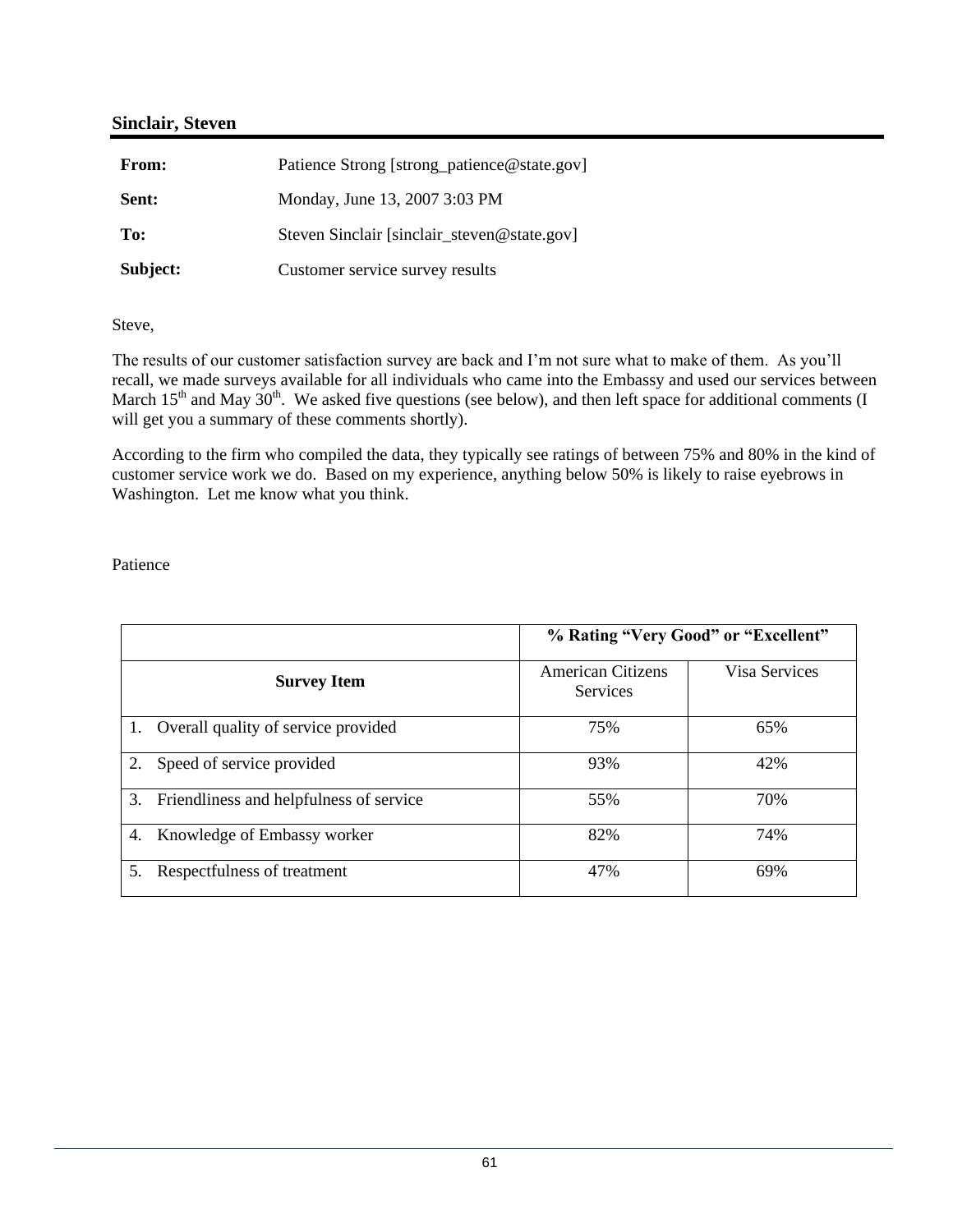| <b>From:</b> | Janet Shore [shore_janet@state.gov]         |  |  |  |
|--------------|---------------------------------------------|--|--|--|
| Sent:        | Thursday, July 28, 2007 6:35 PM             |  |  |  |
| To:          | Steven Sinclair [sinclair_steven@state.gov] |  |  |  |
| Subject:     | <b>Difficulties</b>                         |  |  |  |

Mr. Sinclair:

Just a quick note to let you know that it's getting increasingly difficult for me to work in the Consular Section, where the poor relations between Lena in American Citizen Services and Maher in Visas affect us all.

It seems to me that the four of us in the Visa Unit are overwhelmed by the volume of work, while the two employees who staff American Citizens Services seem calm in comparison. Our volume of work has increased dramatically, but our approach to handling it has not changed; maybe we need to look at new ways of managing the workload. And everybody is so busy working that I've had to learn "on-the-job" by just following people around.

I don't want to sound culturally insensitive, but I also think that part of the interpersonal problem is that Lena is very territorial and imperious. Although Patience transferred me to the Visa Unit because of a legitimate increase in workload, Lena fought it tooth and nail. I think she felt that she was losing "face" and power. Quite frankly, I am glad to be in the Visa Section because it was either Lena's way or the highway. I think that Ibrahim has adopted this attitude as well. I know that my knowledge of the local language needs work, but even I have occasionally overheard her say that Maher should "stay in Visas where he belongs" in an impolite tone of voice. Also, Lena and Maher come from opposite ends of the country, and she makes fun of his Southern accent.

I still do not feel comfortable in the new job. At least in the American Citizen Services I had the feeling of being effective – most of our clients spoke English and I could help them. In the Visa Unit, much of the time I need someone's help to translate. I'd be happy to sit down with you and/or Bill, or with the new Consular Officer to discuss how I can work most effectively.

Janet Shore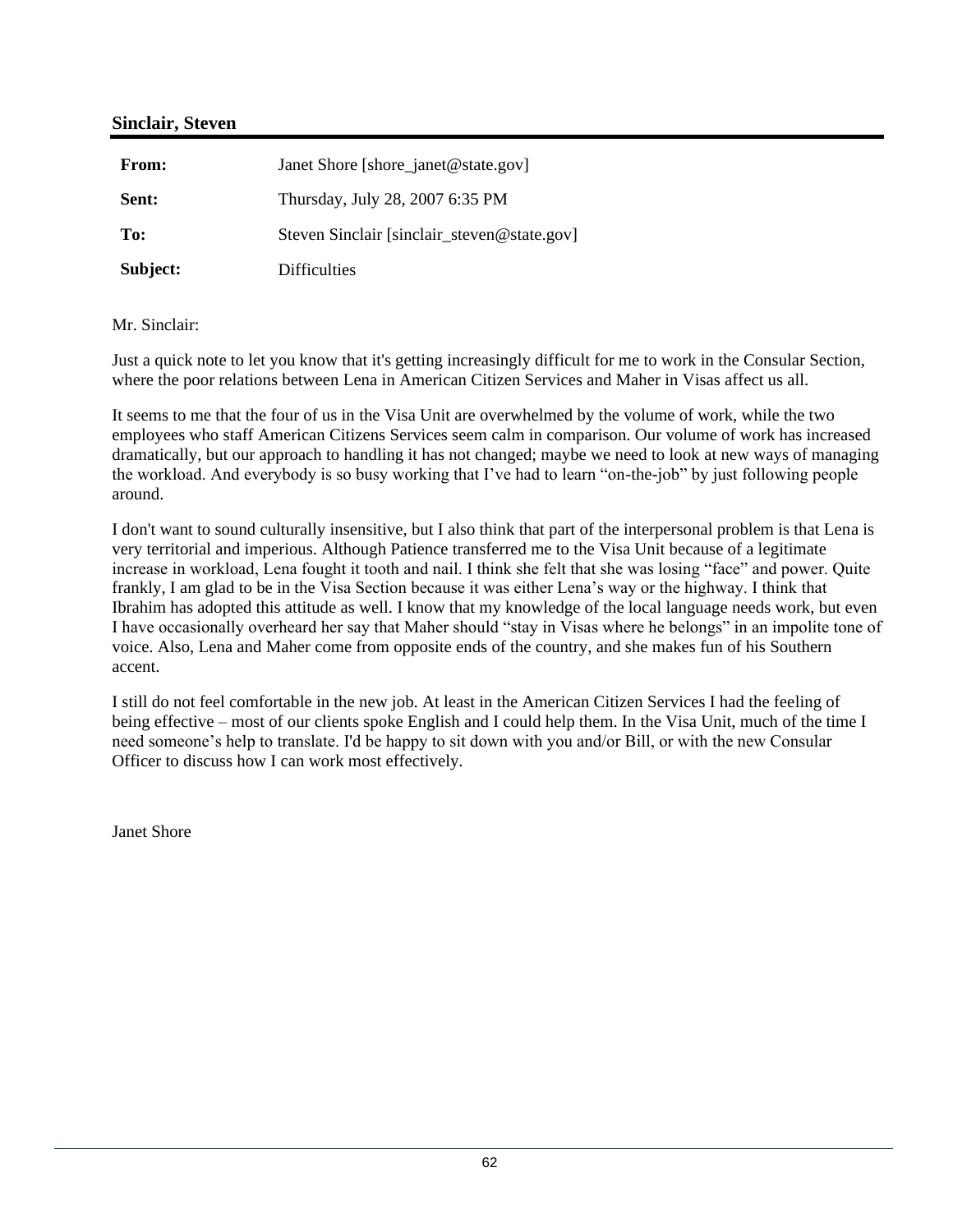## **West, Boswell**

| <b>From:</b> | Maher Safirani [safirani_maher@state.gov] |
|--------------|-------------------------------------------|
| Sent:        | Tuesday, August 9, 2007 9:48 AM           |
| To:          | Boswell West [west_boswell@state.gov]     |
| Subject:     | Office concerns                           |

Mr. West,

I'm sorry to bother you, but I feel I must let you know of some problems here in the office. As you know, there is no end to the number of visa cases, and, as the economic situation here in Kuman deteriorates, there are ever more applicants for U.S. visas who are not qualified. In addition, we are required to examine each case far more carefully than previously because of terrorism considerations; student visas have become a real headache. As you know, we work under the "first come, first served" model that has worked so well in the past, but we keep getting further and further behind.

Although one additional position, filled by Amina, was added following the riots last January, we are unable to keep up with the workload. We were also promised the assistance of the Family Member Employee, Janet Shore, who had initially been hired to help out with the evacuation, but unfortunately with her limited knowledge of the local language, she has difficulty conducting fraud investigations and frequently disrupts us with requests for translations.

I have repeatedly asked my colleagues in the American Services unit, Ms. Beiruti and Mr. Hamdi, for assistance, but they have refused to help, although their own workload has decreased since the coup and the departure of American citizens. I know they performed heroically during those troubled times, and received an award for their service, but that was some time ago.

Ms. Beiruti and I have not gotten along well since I started working here. Although I have sought advice from her at times, since she is the most senior employee, she is not up-to-date on the changes to visa and immigration law since she works exclusively on American Citizen Service issues. She still seems to think I should show deference to her out of seniority. I'm not sure whether she dislikes my youth, the fact that I am from the South, or because I am a man -- or maybe all three.

Maher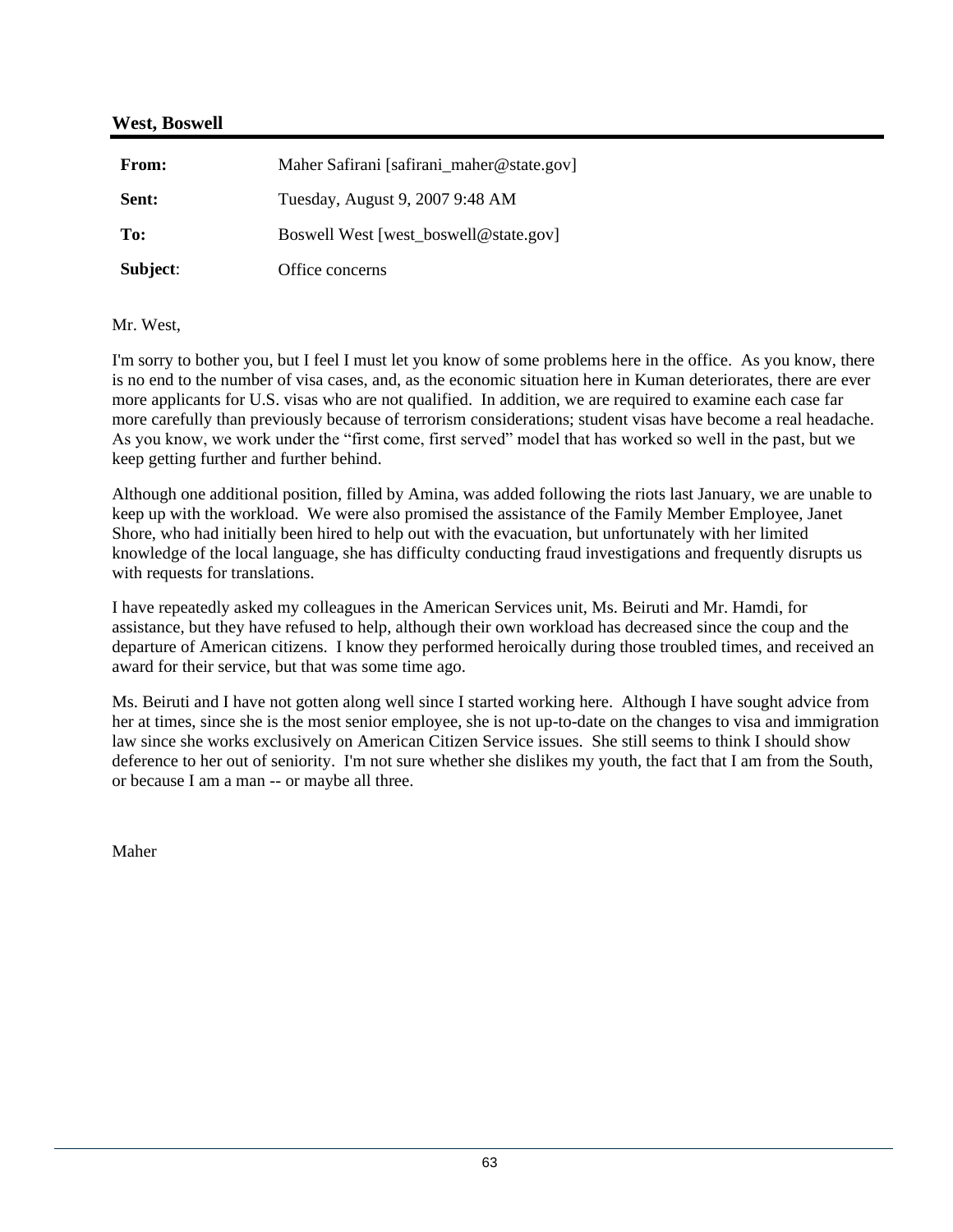## **Johnson, Chris**

| <b>From:</b> | Lena Beiruti [beiruti_lena@state.gov]   |  |  |
|--------------|-----------------------------------------|--|--|
| Sent:        | Monday, August 29, 2007 11:31 AM        |  |  |
| To:          | Chris Johnson [Johnson_chris@state.gov] |  |  |
| Subject:     | Welcome and observations                |  |  |

Welcome to Kuman! We are honored by your presence in our country. I'd just like to share with you a few observations based on my many years of experience in the Consular Section.

I know Visa Services has taken on a great deal more work over the past couple of years, compared to what it previously had to do, but they've also gained the services of an additional Visa Assistant and the American Family Employee. If they can't cope with the workload, I would submit it's not the resources that are the problem, but rather Maher's management skills.

Although Maher is energetic and bright, he does demonstrate greater aptitude for whining than for leadership. As a result, there is no logical division of labor among the four staff in his unit, and they spend much of the day tripping over one another, rather than getting the work accomplished. In desperation, they look to Ibrahim and me for help, when we are fully occupied dealing with assisting American citizens through the increasingly difficult circumstances here in Kuman. In fact, we are even beginning to see signs of fraud in some of our birth registration applications.

If you like, I could recommend some strategies for streamlining the work in Visa Services (I have given this issue much thought), but even if they were adopted I am not sure Maher would be either amenable to or capable of carrying them out. I would be willing to supervise the streamlining process, however, if you wish.

Lena Beiruti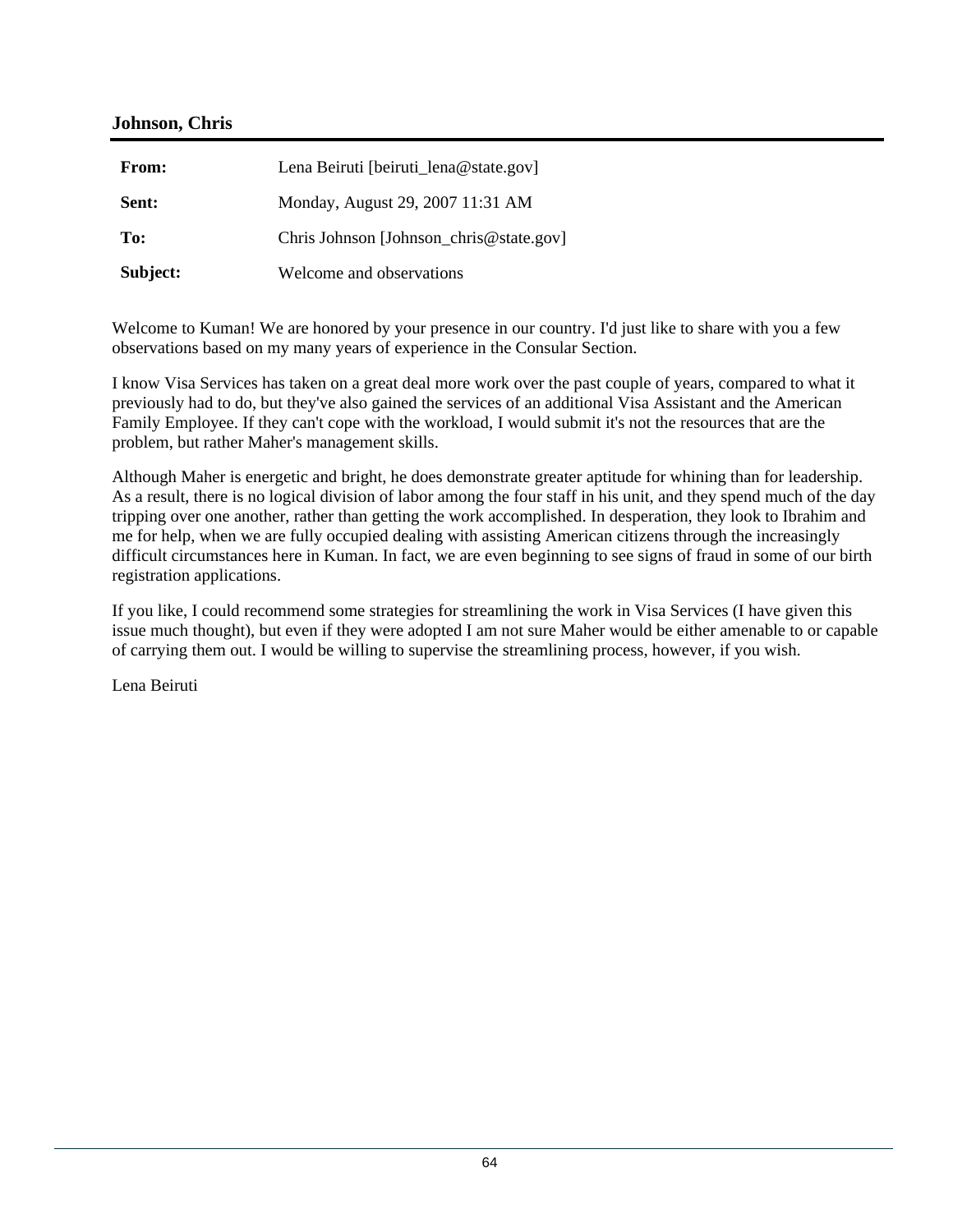## **West, Boswell\_\_\_\_\_\_\_\_\_\_\_\_\_\_\_\_\_\_\_\_\_\_\_\_\_\_\_\_\_\_\_\_\_\_\_\_\_\_\_\_\_\_\_\_\_\_\_\_\_\_\_\_\_\_\_\_\_\_\_**

| From:    | Steven Sinclair[Sinclair_steven@state.gov] |
|----------|--------------------------------------------|
| Sent:    | Wednesday, August 11, 2007 9:35 AM         |
| To:      | Boswell West [west_boswell@state.gov]      |
| Subject: | Ambassador's Letter                        |

Boss, Attached is a copy of a letter the Ambassador recently received. As you might imagine, he doesn't like getting letters like this. I know that this probably happened during Patience's tenure, but it is still unacceptable. Let me know ASAP how we're going to prevent things like this in the future.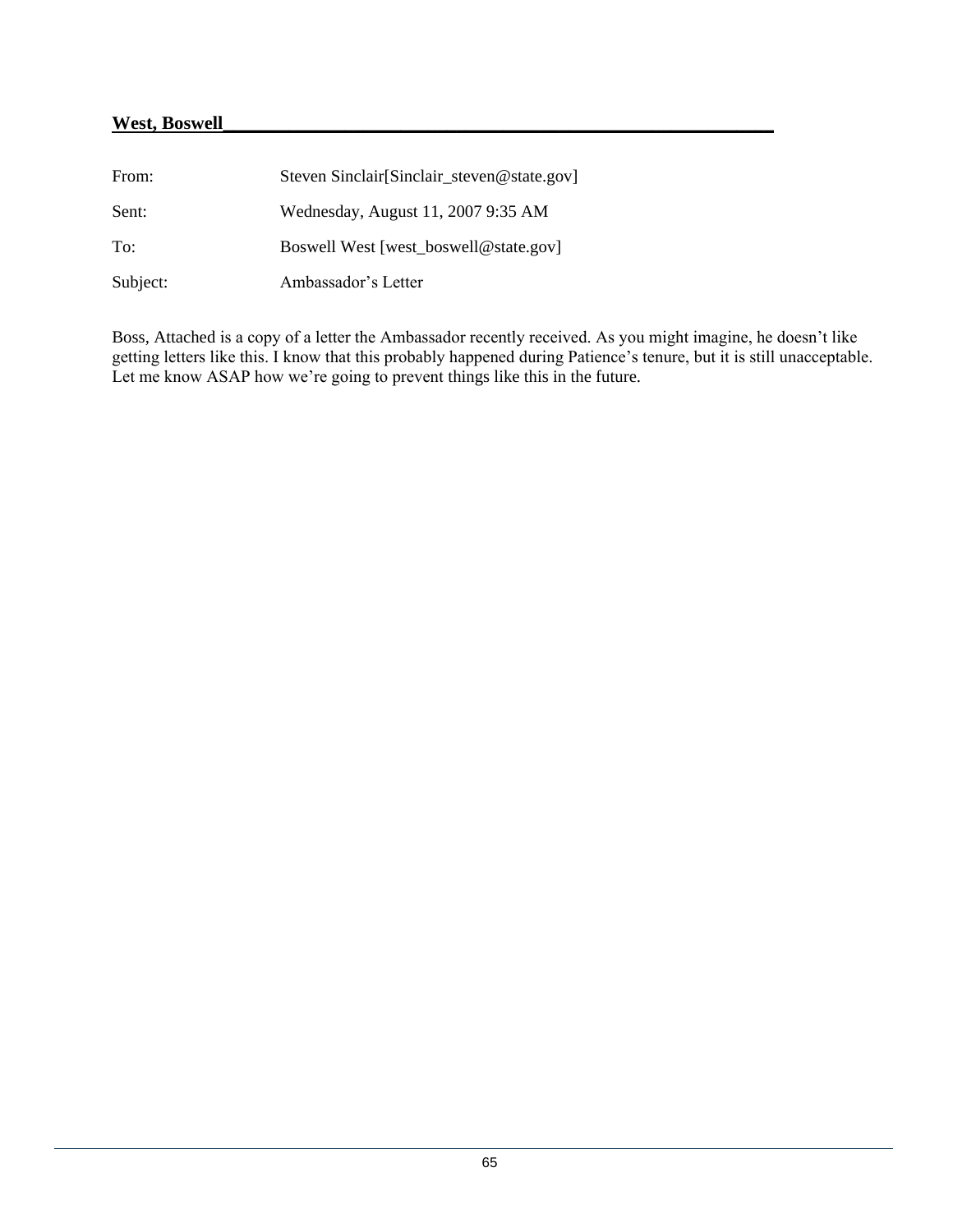# **United States Senate**

 **Rayburn Office Building Washington, D.C.**

August 2, 2007

Ambassador Christopher Underwood U.S. Embassy Kuman

Dear Mr. Ambassador:

I am writing on behalf of my constituent, Arthur Dent, who contacted me regarding his efforts to obtain a student visa for his wife's cousin, Abdul Falafa, a citizen of Kuman. According to a letter written by Mr. Falafa, he was accepted for study by the Apex School of Engineering of the University of Canton, Ohio, and applied for a student visa at the U.S. Embassy in Asima. He finally got in for his visa interview three weeks after he contacted the Embassy and only one week prior to the day he was scheduled to begin classes in Canton. Mr. Falafa spent an entire day waiting in a crowded room before he was interviewed by a consular officer. He was told that his documents would need additional checking and administrative processing but was not told how long that would take. He further intimated that he had been treated with disrespect.

Mr. Dent, who was prepared to finance Mr. Falafa's engineering studies, called the consular section repeatedly during the following week but was unable to talk to an American who could tell him what was going on. Ultimately, no visa was issued in time for Mr. Falafa to begin his studies at the American university. Mr. Falafa chose to pursue his studies in England. I would greatly appreciate information I can pass to my constituent regarding why the Embassy failed to complete student visa processing for this genuine student.

Sincerely,

F.P. Leihigh United States Senate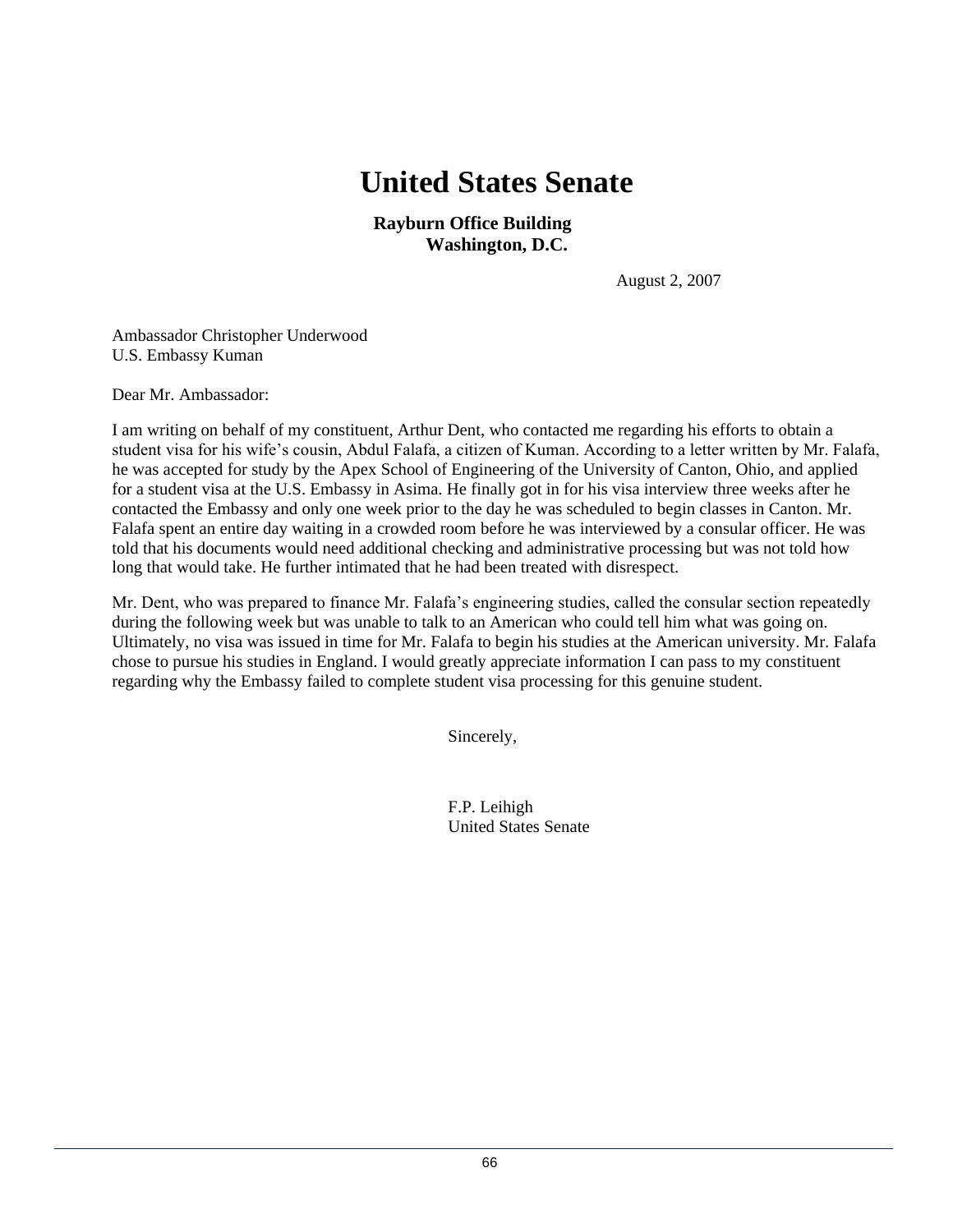| <b>From:</b> | Hedwig Bigg [bigg_hedwig@state.gov]         |  |  |
|--------------|---------------------------------------------|--|--|
| Sent:        | Wednesday, July 20, 2007 1:03 PM            |  |  |
| To:          | Steven Sinclair [sinclair_steven@state.gov] |  |  |
| Subject:     | Some Observations on the Consular Section   |  |  |

Steve, I know the Consular Section has been under a lot of pressure for the past several months to perform up to snuff, especially in the absence of a full time consular officer. Bos West has been doing his best to cover the section, but I guess he has his hands full with his own Econ work and the problems the Visa Section is facing. Since Patience's replacement is due in any day now, I thought I would mention the following incident to you. The situation is a bit delicate, so I would appreciate your keeping the information under wraps.

As you know, my wife Sue teaches part time at the American school. One of her co-workers is a former Peace Corps volunteer who married a Kumani more than ten years ago and stayed in the country. After years of trying to have a child, Karen was delighted to give birth a couple of months ago to a baby boy. By all accounts, the kid is a spitting image of his father.

Therein lies the rub. It seems that someone in the American Services Section gave Karen quite a hard time when she came in to get the baby's American passport. According to Karen, she was all but accused of presenting someone else's baby as her own. In fact, she was asked some pretty personal questions, which were asked in a way that Karen found very offensive.

Now I realize that fraud in all shapes and forms is pretty common here, and that country women are willing to give up their own babies for a price to women unable to deliver their own children. But as far as I can tell from Karen's story, this problem was not handled with any delicacy or sensitivity. Karen was in tears when she first told Sue about her visit to the Consular Section, almost in a state of shock that a Kumani should have been asking her such probing, personal questions.

Maybe you could raise this – leaving out the names, of course – with the new consular officer. I'd really appreciate it.

Hed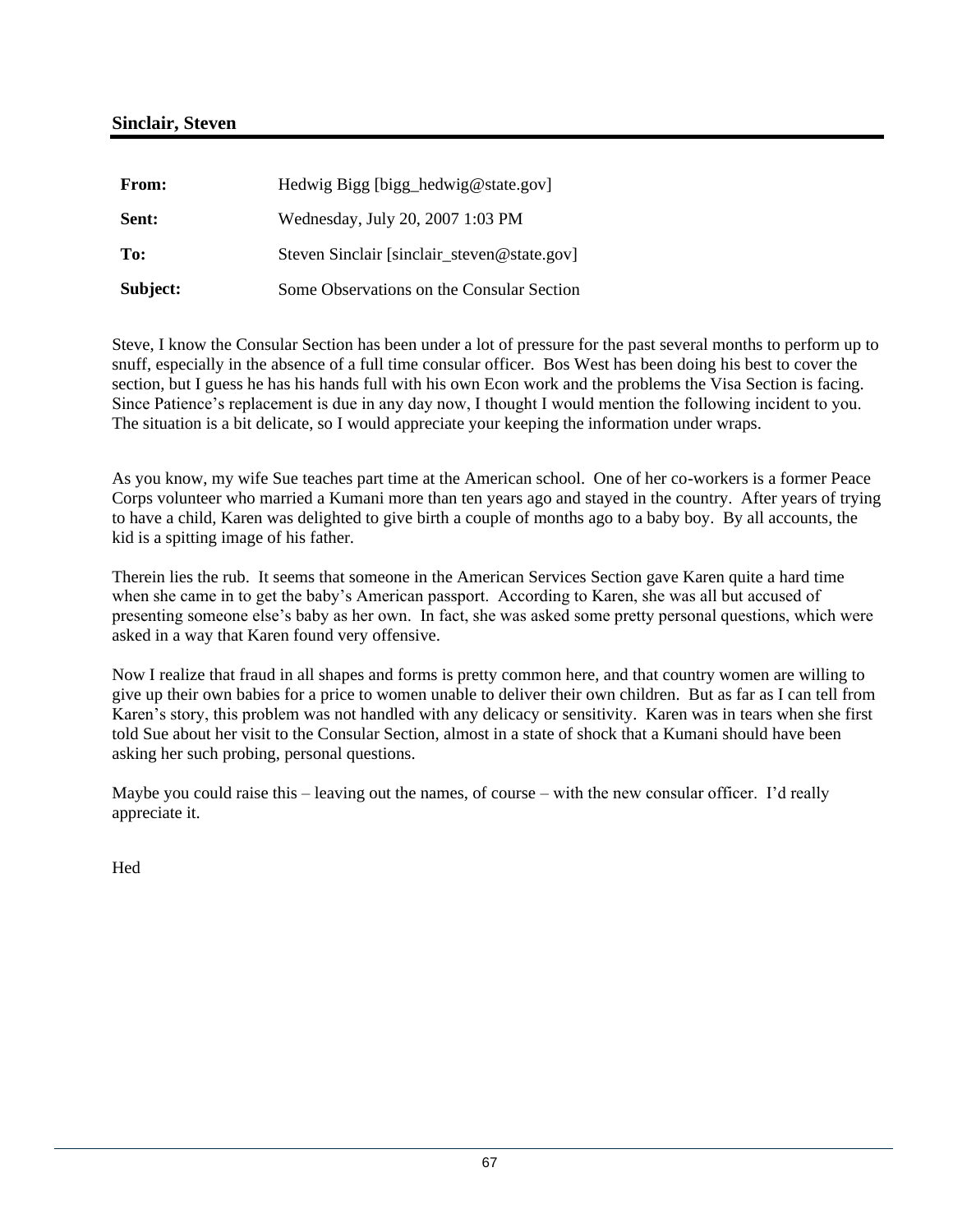| <b>From:</b> | Ibrahim Hamdi [hamdi_ibrahim@state.gov]     |  |  |
|--------------|---------------------------------------------|--|--|
| Sent:        | Wednesday, July 13, 2007 1:03 PM            |  |  |
| To:          | Steven Sinclair [sinclair_steven@state.gov] |  |  |
| Subject:     | American Citizen Services Workload          |  |  |

Mr. Sinclair:

Here is the report Ms. Beiruti asked me to complete for you. Based on data for this year (through June), 10% more passports have been issued (compared to the same time period last year) and there have been 361 births. There are currently 5 American Citizens in jail and only 4 deaths. We are still awaiting the data on the American Citizens registry, and tourism appears to be bouncing back from the 2005 lows, although the summer tourist lull is upon us because of the heat. I am not sure how we will be able to continue to provide our typically high levels of service given this increase in work.

If I can be of further assistance, please let me know.

Mr. Ibrahim Hamdi

|                              | 2002  | 2003  | 2004           | 2005           | 2006           |
|------------------------------|-------|-------|----------------|----------------|----------------|
| Passports issued             | 1,490 | 1,525 | 1,576          | 1,069          | 1,187          |
| Reports of birth issued      | 806   | 864   | 919            | 375            | 401            |
| American citizens in jail    | 2     | 3     | $\overline{2}$ | $\overline{c}$ | $\overline{4}$ |
| American citizen deaths      | 12    | 15    | 13             | 18             | 14             |
| American citizens registered | 8,493 | 8,698 | 9,004          | 6,065          | 6,819          |
| American tourists (est.)     | 5,200 | 6,000 | 6,500          | 1,000          | 2,500          |

## **American Citizen Services Workload, 2002-2006**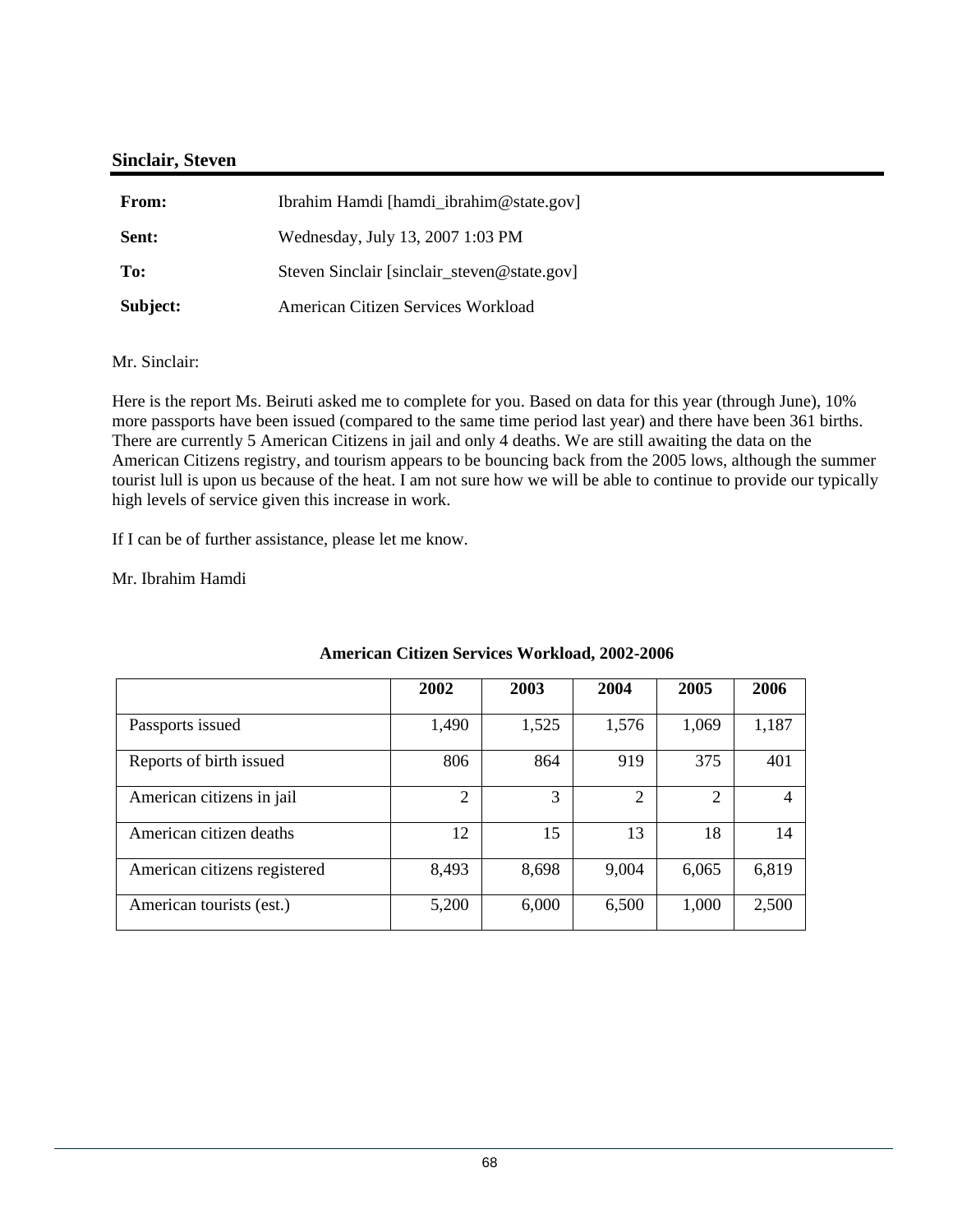| <b>From:</b> | Dahlia Sayeed [sayeed_dahlia@state.gov]     |
|--------------|---------------------------------------------|
| Sent:        | Thursday, July 21, 2007 6:07 PM             |
| To:          | Steven Sinclair [sinclair_steven@state.gov] |
| Subject:     | Visa Services Workload                      |

## Mr. Sinclair:

Here is the report Mr. Safirani asked me to forward to you. I am sorry it has taken so long for me to compile this information; we have been swamped with work these past months. It always seems like something new keeps coming up that we have to attend to right away. We have not been able to compile the year-to-date data because we have been so busy. I will ask Amina to make some estimates (she is in the best position to make these judgments) and get in touch with you.

Respectfully,

Dahlia Sayeed

|                             | 2002   | 2003   | 2004   | 2005   | 2006   |
|-----------------------------|--------|--------|--------|--------|--------|
| Non-immigrant visas issued  | 12,368 | 13,907 | 14,764 | 14,321 | 15,877 |
| Non-immigrant visas refused | 2,218  | 2,945  | 3,814  | 7,341  | 8,417  |
| Immigrant visas issued      | 2,539  | 2,809  | 3,672  | 4,209  | 4,986  |
| Immigrant visas refused     | 151    | 197    | 272    | 301    | 349    |
| Fraud investigations        | 25     | 64     | 209    | 384    | 514    |

## **Visa Services Workload, 2002-2006**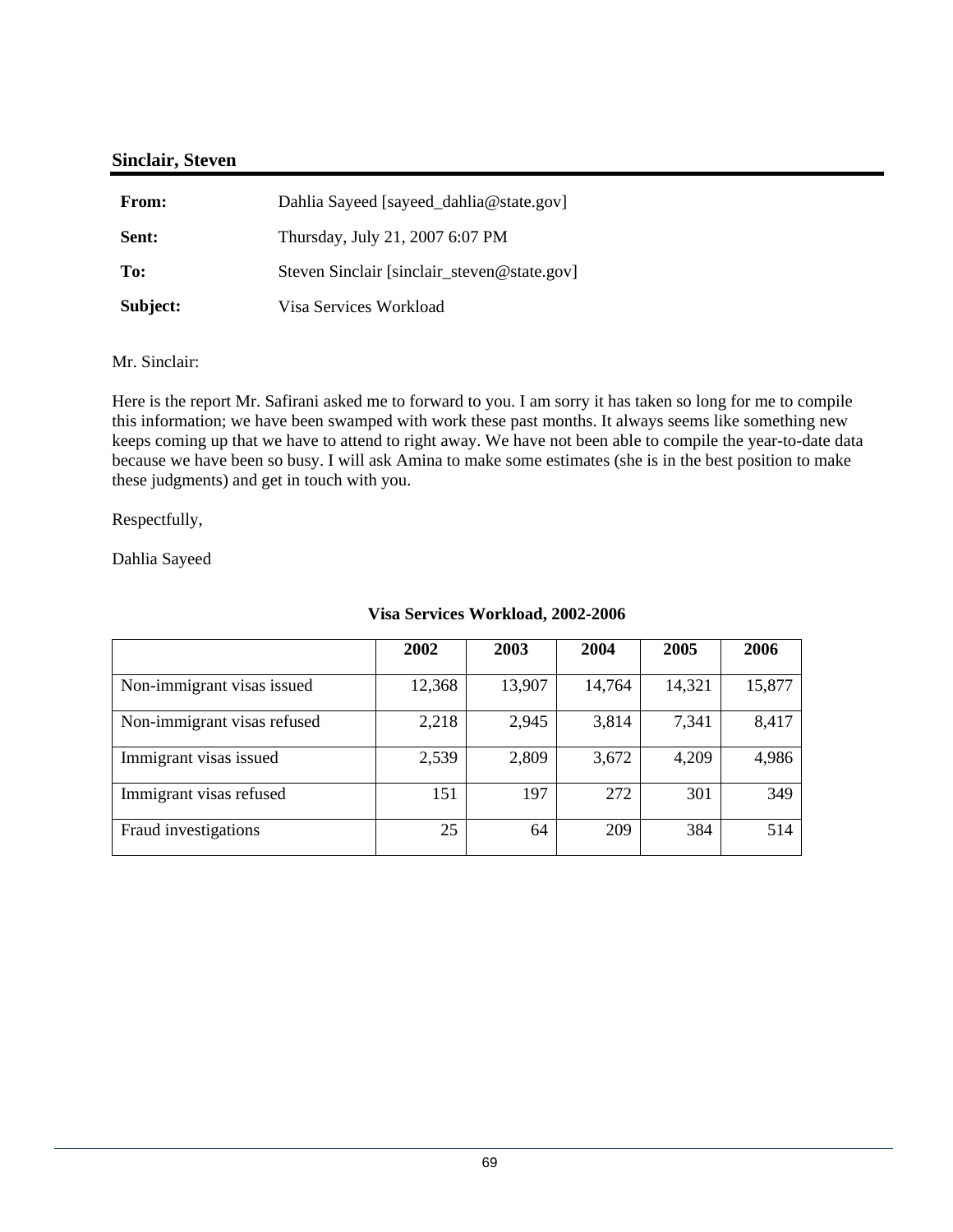### **Sinclair, Steven**

| From:    | Amina al-Kurdi [alkurdi_amina@state.gov]    |
|----------|---------------------------------------------|
| Sent:    | Wednesday, July 27, 2007 5:57 PM            |
| To:      | Steven Sinclair [sinclair_steven@state.gov] |
| Subject: | <b>Updated Visa Services Data</b>           |

Mr. Sinclair:

Last week Dahlia asked me to give you an update as to the workload we have been experiencing in the first half of 2007. I apologize for not replying sooner, but I was out taking a presentation skills training course most of last week.

We have issued approximately 10% more non-immigrant visas but rejected 25% more nonimmigrant visas than in the first six months of last year. The number of immigrant visas issued and refused has also increased, but only by 5% and 10%, respectively. The number of fraud investigations has increased dramatically. We have conducted 350 already this year. One thing that is not well represented in these numbers is the fact that amount of time spent on each visa application has gone up, so our workload has doubly increased. We keep falling further and further behind.

Amina al-Kurdi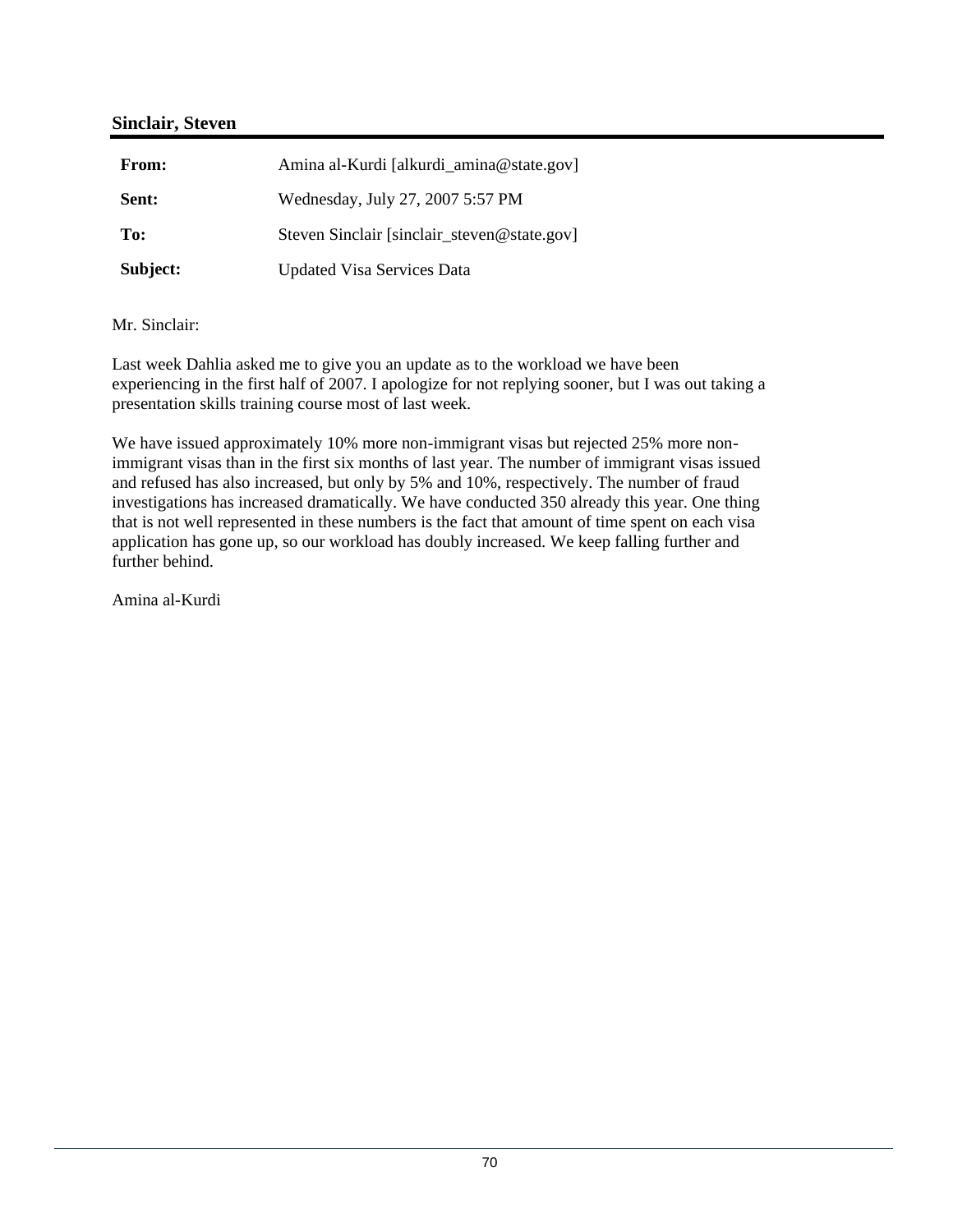### **Sinclair, Steven**

| From:    | Patience Strong [strong_patience@state.gov] |
|----------|---------------------------------------------|
| Sent:    | Thursday, June 15, 2007 7:25 PM             |
| To:      | Steven Sinclair [sinclair_steven@state.gov] |
| Subject: | Visa Services Workload                      |

Steve:

Help! We are desperately in need of more people, especially in Visa Services! As you can see from the staffing pattern I have included below, our staffing levels have remained fairly constant over the past five years while our workload has dramatically increased (particularly in Visa Services). I know Washington prefers that we run lean, but I am very concerned about the level of service we are providing to both U.S. and Kumani nationals. I'll be leaving soon, but we should do something before Chris comes on board.

#### Patience

|                                                                      | 2003          | 2004                        | 2005                        | 2006 | 2007 |
|----------------------------------------------------------------------|---------------|-----------------------------|-----------------------------|------|------|
| <b>Consular Officers</b>                                             |               |                             |                             |      |      |
| <b>Local National Employees:</b><br><b>American Citizen Services</b> | $\mathcal{D}$ | $\mathcal{D}_{\mathcal{A}}$ | $\mathcal{D}_{\mathcal{L}}$ | 2    | ി    |
| <b>Local National Employees:</b><br>Visa Services                    | ◠             | ↑                           | ↑                           | $2*$ | 3    |
| <b>American Family Members</b>                                       |               |                             |                             |      |      |

### **Consular Section Staffing, 2003-2007**

\*additional position authorized, but not filled this year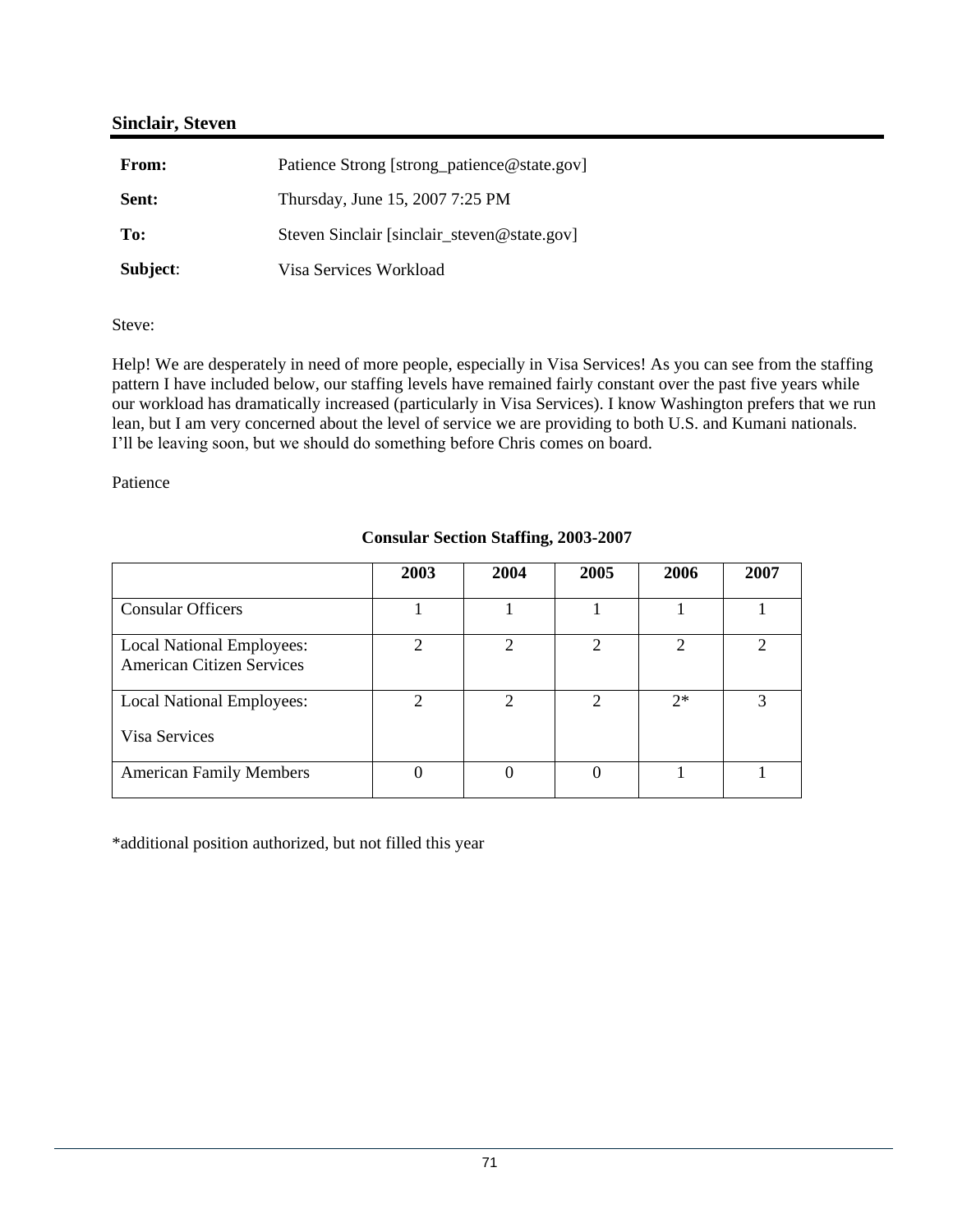### **American Beverages**

### **Kuman Office**

July 27, 2007 Mr. Steven Sinclair Deputy Chief of Mission American Embassy Asima

Dear Steve:

I'm sorry to bother you with this, but I think you should be aware of a customer service problem involving your Consular Section. As you know, I have been running a bottling company for over twenty years in Kuman. We regularly seek visitor visas for our local managers to go to the home office in New Jersey for training. These visas used to be issued the same day.

In recent months the delays have varied from two days to two weeks. I recognize that terrorism concerns have heightened the need for security in doing background checks for visas, but we have already had several instances where employees missed their training courses because of the unpredictable level of service. I have found it difficult to justify these circumstances to management.

I understand that Patience Strong left several months ago, and has still not been replaced. I hope that, in the absence of a full-time Consular Officer, you can find some way of providing greater consistency in the Visa Unit. Lena and Ibrahim are just as helpful as ever in American Citizen Services; I had a couple of notarial services completed yesterday in record time.

Sincerely,

Robert W. Thornton President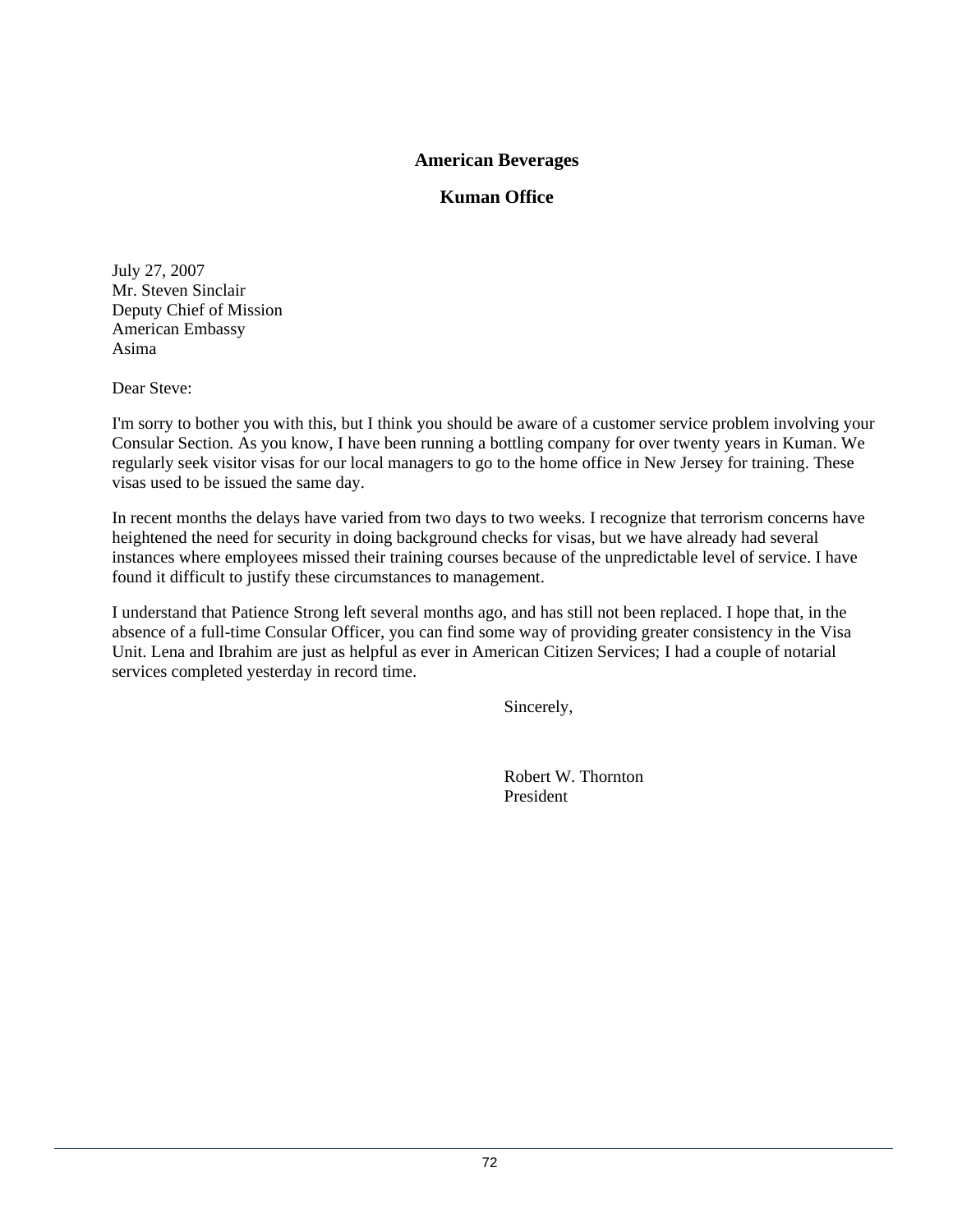### **Sinclair, Steven\_\_\_\_\_\_\_\_\_\_\_\_\_\_\_\_\_\_\_\_\_\_\_\_\_\_\_\_\_\_\_\_\_\_\_\_\_\_\_\_\_\_\_\_\_\_\_\_\_\_\_\_**

| <b>From:</b> | Lilly Mithweight [LillyMith23@hotmail.com]  |
|--------------|---------------------------------------------|
| Sent:        | Monday, August 8, 2007 10:43 AM             |
| To:          | Steven Sinclair [sinclair_steven@state.gov] |
| Subject:     | Thought you should know                     |

Steve,

It was great seeing you again last week at the reception. I hope Becky is well.

I wanted to let you know about something that recently happened when Constance (my youngest) and I went to get her passport renewed. We had forgotten some documentation and the person helping us (I believe her name was Lena) was very curt and condescending toward us. I understand that she probably has to answer the same questions a hundred times a day, but there is no need to be rude about it!

I just thought you would like to know. Give my regards to Becky.

Lilly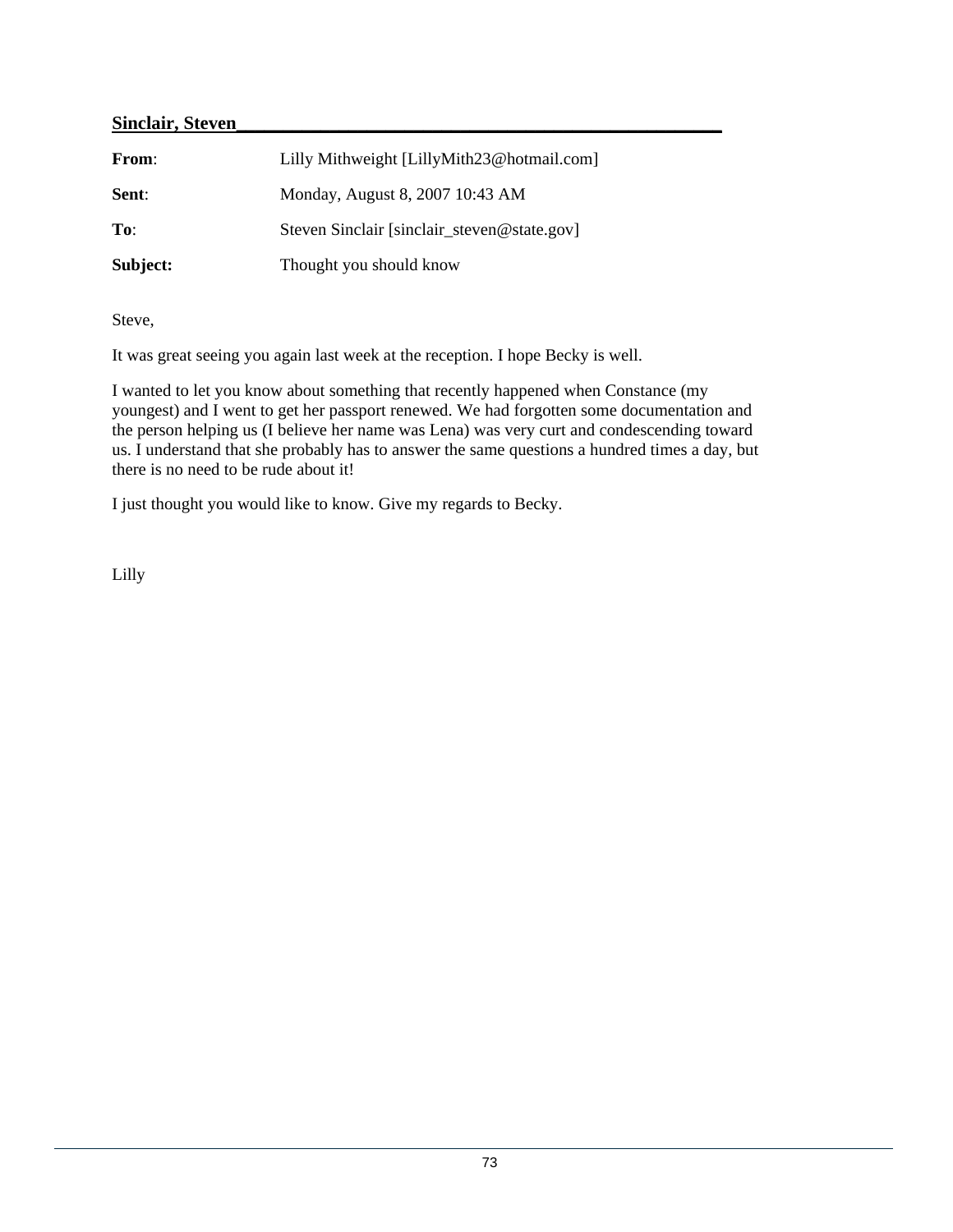# **SUGGESTED REFERENCE MATERIALS**

The Foreign Service Officer Test (FSOT) measures broad knowledge in world and national affairs, usually gathered over an extended period of time through education, reading, and life experiences. The best preparation is a good education, ideally one that includes courses in U.S. and world history, U.S. government and politics, international relations, political science, international economics and trade, geography, literature, English, management, and public administration. Familiarity with American society and culture is important.

Because the test covers such a broad range of topics, it is difficult to provide a formal, comprehensive reading list that will prepare someone to pass the test. Below, we suggest an *illustrative* list of the types of books and other readings that could prove useful.

## **Current Affairs**

*The Economist, Newsweek, The Atlantic, The National Review*

A major daily newspaper such as *The Wall Street Journal*, *New York Times*, *Washington Post*, *Los Angeles Times* Journals such as *Foreign Affairs* and *Foreign Policy*

# **English Language Usage**

Strunk, W., Jr. and White, E.B. *The Elements of Style*, 4<sup>th</sup> ed. Boston: Allyn & Bacon, 1999. ISBN 020530902X.

*Chicago Manual of Style: The Essential Guide for Writers, Editors, and Publishers, 16<sup>th</sup> ed. Chicago:* University of Chicago Press, 2010. ISBN 0226104206.

# **United States (culture, foreign policy, history, politics)**

Davidson, J.W., et al. *Nation of Nations: A Narrative History of the American Republic*, 6<sup>th</sup> ed. Boston: McGraw-Hill, 2007. ISBN 0073406848.

Feagin, J.R. and Feagin, C.B. *Racial and Ethnic Relations*. 9<sup>th</sup> ed. Upper Saddle River, NJ: Pearson/Prentice Hall, 2011. ISBN 9780205024995.

Goldstein, J.S.and Pevehouse, J.S. *International Relations*, 10<sup>th</sup> ed. New York : Pearson Longman, 2011. ISBN 9780205971367.

Hirsch E.D, Kett, J.F., and Trefil, J. *The New Dictionary of Cultural Literacy*. 3<sup>rd</sup> ed. Boston: Houghton-Mifflin, 2002. ISBN 9780618226474.

Norton, M.B., et al. *A People and a Nation: A History of the United States*, 10<sup>th</sup> ed. Independence, KS: Cenage Learning, 2011. ISBN 9781285425894.

Rosati, J. *The Politics of United States Foreign Policy*. 6 th ed. Independence, KS: Cenage Learning, 2010. ISBN 9781133602156 0495797241.

Woloch, N. *Women and the American Experience*, 5<sup>th</sup> ed. Boston: McGraw-Hill, 2010. ISBN 0073385570.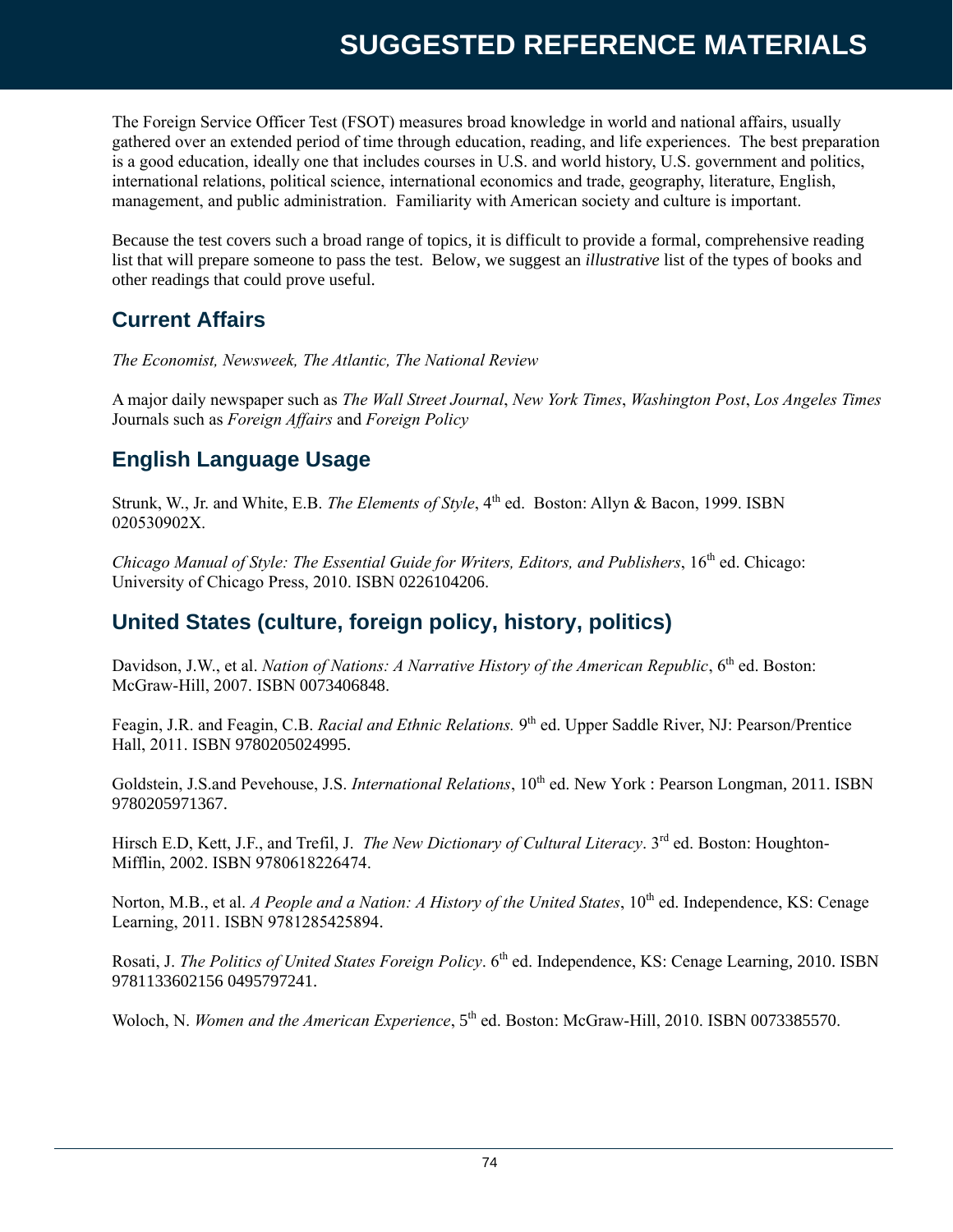# **World History and Geography**

Atlas of the World, 23<sup>rd</sup> ed. New York: Oxford University Press, 2014. ISBN 9780199394722.

Craig, A.M., et al. *The Heritage of World Civilizations*, 10<sup>th</sup> ed., combined vol. Upper Saddle River, NJ: Pearson Prentice Hall, 2015. ISBN 9780133834918.

Rumer, B. and Zhukov, S. *Central Asia: The Challenges of Independence*. Armonk, NY: M. E. Sharpe, 1998. ISBN 0765602547.

Skidmore, T.E., Green J., and Smith, P. *Modern Latin America*. 8<sup>th</sup> ed. New York: Oxford University Press, 2013. ISBN 9780199929238.

### **Economics and Public Policy**

Hall, R.E. and Papell, D.H. *Macroeconomics: economic growth, fluctuations, and policy*. 6<sup>th</sup> ed. New York: W.W. Norton, 2005. ISBN 0393975150.

Mankiw, G. Principles of Microeconomics, 7<sup>th</sup> ed. Mason, OH: Thomson South-Western, 2014. ISBN 9781285165912.

Rushefsky, M.E. Public Policy in the United States: At the Dawn of the Twenty-First Century, 4<sup>th</sup> ed. Armonk, N.Y.: M.E. Sharpe, 2007. ISBN 9780765616630.

Shultz, G.P. and Dam, K.W. *Economic Policy Beyond the Headlines*, 1<sup>st</sup> ed. Chicago: University of Chicago Press, 1998. ISBN: 0226755991.

### **Management and Human Behavior**

Gerrig, R.J. *Psychology and Life*, 20<sup>th</sup> ed. Boston : Pearson, 2012. ISBN 0205859135.

Gleitman, H., Gross, J., and Reisberg, D. *Psychology*, 8<sup>th</sup> ed., New York: W.W. Norton & Co., 2010. ISBN 0393932508 (hc).

Griffin, R.W. Fundamentals of Management, 8<sup>th</sup> ed. Mason, OH: South-Western Cengage Learning, 2015. ISBN 9781285849041.

Griffin, R.W., Phillips, J.M., and Gully, S.M. *Organizational Behavior: Managing People and Organizations*, 12<sup>th</sup> ed. Mason, OH: South-Western/Cengage Learning, 2016. ISBN 9781305501393.

Schneider, S., and Barsoux, J., and Stahl, G.K. *Managing Across Cultures*, 3<sup>rd</sup> ed. London, England; Trans-Atlantic Publications, 20014. ISBN 9780273746324.

Twomey, D.P. *Employment Discrimination Law*. 7<sup>th</sup> ed. Mason, OH : Thomson/South-Western, 2004. ISBN 9780324539448.